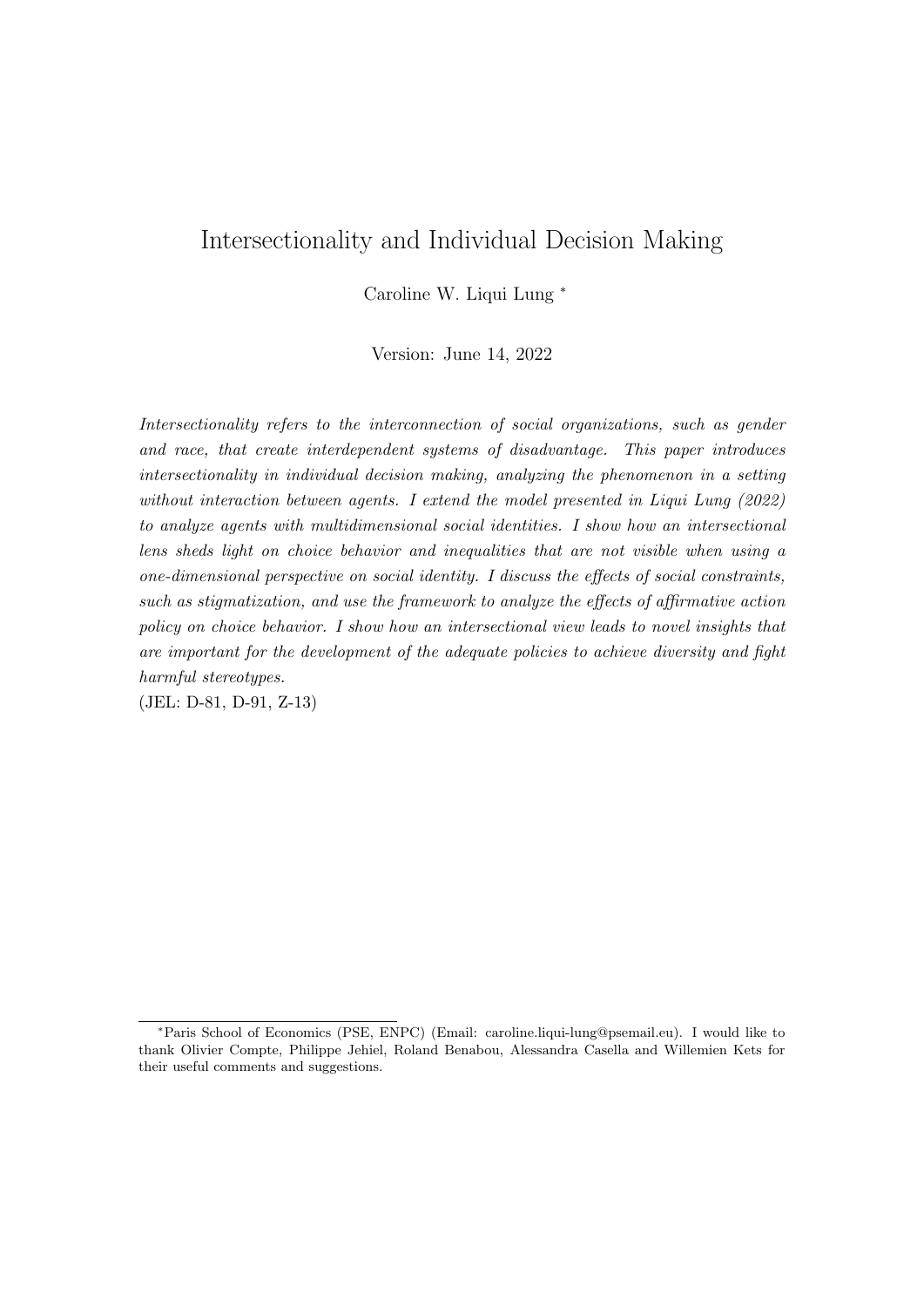### 1 Introduction

The term 'intersectionality' was first introduced by Kimberlé Crenshaw to discuss the fact that discrimination on the labor market towards women and people of color interacts, disadvantaging women of color more than white women or men of color (Crenshaw, 1991). The concept is now more broadly used, and the Oxford dictionary defines the term as 'the interconnected nature of social organizations, such as race, class, age and gender creating overlapping and interdependent systems of discrimination and disadvantage'.

The inequalities associated to intersectionality that are currently studied are always induced by some type of interaction between agents, resulting in discrimination and differences in material benefits and socio-economic opportunities (Yuval-Davis (2006), Cassan and Vandewalle (2021), Hughes (2011)). This paper shows how intersectionality also plays a role in individual decision making, a setting in which there is no interaction between agents. Specifically, I extend the model in Liqui Lung (2022) to analyze how social context affects belief formation and choice behavior of agents with multidimensional social identities. I show how an intersectional view on social groups sheds light on novel insights, and discuss how these insights are important for the development of the policies necessary to fight harmful stereotypes and achieve diversity.

The paper analyzes a model in which the effect of social context on belief formation is determined endogenously, without assuming that social context directly affects utility or preferences, nor that social context contains any relevant information for decision making. Agents choose between undertaking a Competitive task or a Non-Competitive outside option. The probability of success of the outside option is known and the same for all agents. The Competitive task has a probability of success that depends on individualspecific characteristics. The key assumption in the model is that agents only have a noisy perception of their individual-specific probability of success.

The novelty in this paper is that agents are described by a social type that is composed of multiple observable characteristics, that can represent for example an agent's gender, race or social class. Agents observe social identity cues that stem from the prevalence of a certain subgroup among the successful individuals in social context. These subgroups can be based on a single observable characteristic or a social type. Because all characteristics are independently distributed from the individual-specific probability of success of the Competitive task, these social identity cues are irrelevant in a Bayesian sense. I nevertheless envision agents that have an imperfect idea about their environment, and think that using their social context could be useful to form a belief about their individual-specific probability of success. Agents choose from a family of subjective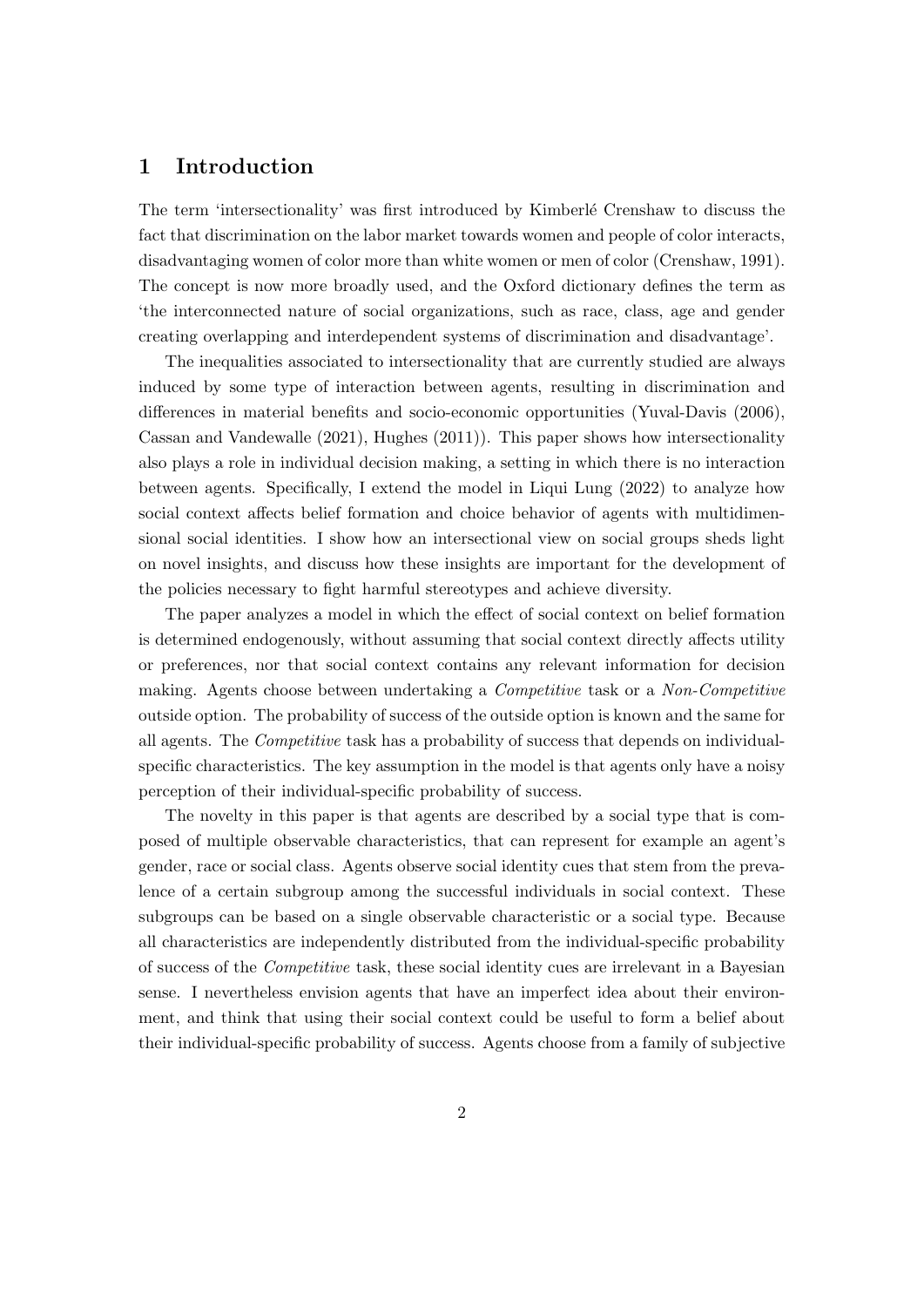belief-formation processes. These processes are either based solely on their noisy perception, or are such that their noisy perception is influenced by a certain social identity cue in a direction contingent on the agent's observable type. In other words, when an agent belongs to the socially more successful group according to a certain cue, this cue leads to an optimistic interpretation of her noisy perception in belief formation, while vice versa for agents belonging to the socially less successful group.

Agents derive utility from being successful, and they choose a task to maximize subjective expected utility. The choices of subjective belief formation induce choices of tasks, and, at the aggregate level, these choices of tasks give rise to social identity cues. I use a static solution concept to study the mutually stable choices of subjective beliefs and tasks in this dynamic process. Specifically, agents choose their belief formation according to an individual optimality criterion that states that a subjective belief formation process is optimal when it maximizes expected utility on average over all possible realizations of the agent's noisy perception. Consequently, I analyze the existence and stability of the fixed points in the social identity cues induced by these individually optimal strategies.

The main idea of the model is that the multidimensionality of social identity increases the set of possible belief formation processes. Furthermore, agents choose their beliefformation process according to a fitness criterion. This implies that agents have a certain degree of control to focus on specific dimensions of their social identity, while possibly ignoring another dimension<sup>1</sup>. I analyze the behavior of agents in two different settings. In the first setting, agents are not constrained in their choice of social identity cues in belief formation. In the second setting, I analyze the effects of various social constraints that limit an agent's ability to ignore certain dimensions of her social identity.

As in Liqui Lung (2022), social identity cues that are irrelevant in a Bayesian sense, become useful when their use in belief formation generates a bias towards the welfaremaximizing choice of task. Additionally, I show that, when multiple social identity cues have this property, agents should use the cue that generates the strongest bias in the correct direction. This sheds light on how agents endogenously determine which dimensions of social identity affect belief formation as a function of their exogenously specified social type, their social context and their underlying ability.

The idea that agents choose to focus on a certain dimension of social identity to increase utility also appears in other decision-making settings. Atkin et al. (2021) shows how ethnic and religious identities in India are determined by group status, group salience

<sup>1</sup>This idea is related to the concept of 'agency' in sociology. Agency is defined as a situated form of subjective action characterized by the encounter, on the one hand, between individual intentionality, value orientations, aspirations and resistances, capacity to give meaning to action and definitions of reality, and on the other hand, the constraints of the social and material environment (Rebughini, 2021).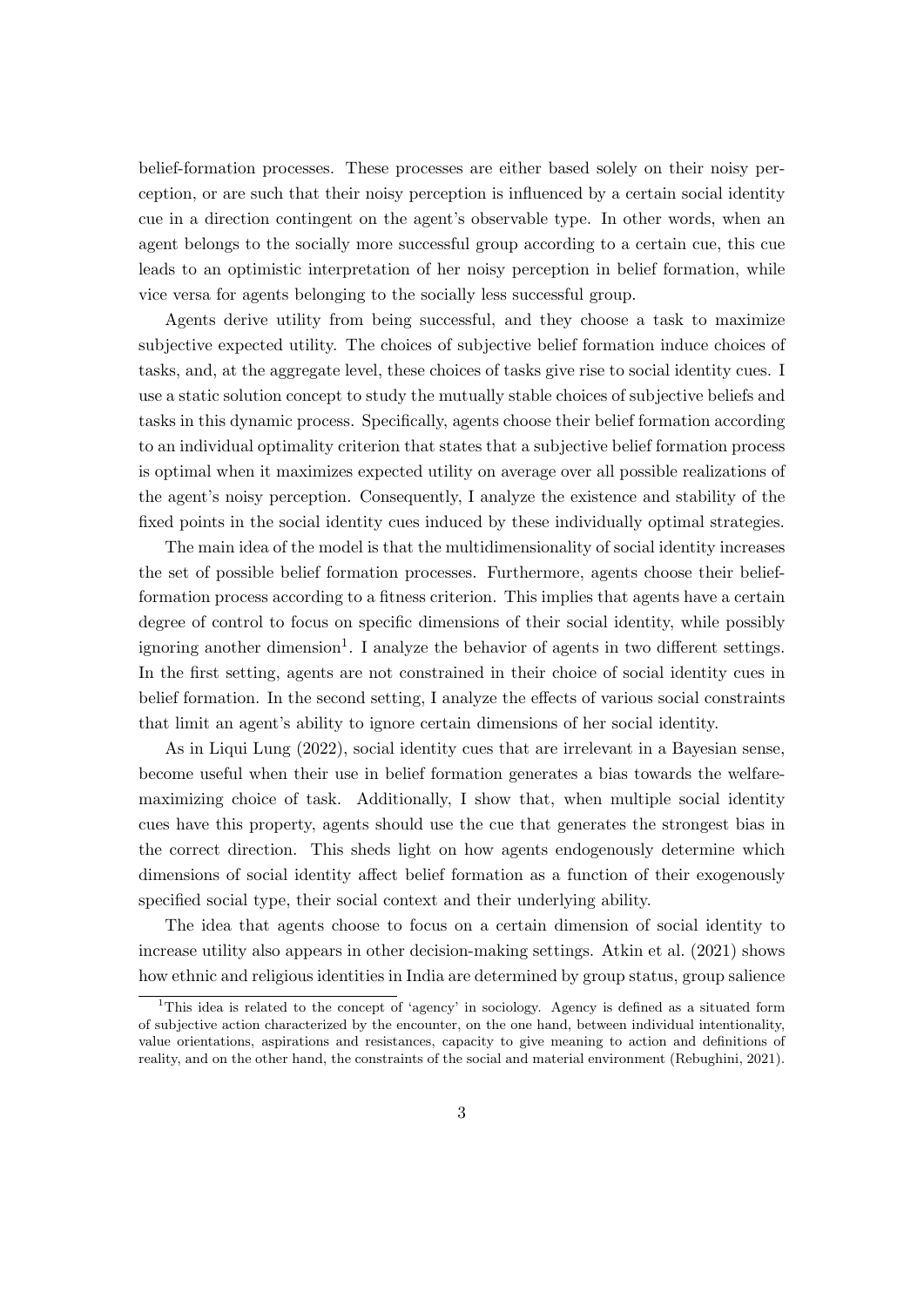and the market cost of following a group's prescribed behaviors. Shayo (2009) discusses how group identification is driven by group status and perceived similarity along the different dimensions of social identities, where people prefer groups with a higher social status. Jia and Persson (2019) shows how the choice of ethnicity for children in ethnically mixed marriages in China is driven by the interaction between material benefits that can only be received when belonging to certain minority groups, and existing social norms of following the father's identity. People also manipulate their identity when this works to their advantage. Qian and Nix (2015) shows how the rate at which black Americans were 'passing' as white was correlated with geographical relocation to communities with higher percentages of whites, and with better political, economic and social opportunities for whites relative to blacks. Cassan (2015) similarly shows how the Punjab alienation of land act led to a movement of identity-manipulation

Because of the noisy perception of their individual-specific probability of success, agents can make two types of mistake. First, they may choose to undertake the Competitive task, while this is not their welfare-maximizing choice. Second, they may choose to not undertake the *Competitive* task, while this is in fact their welfare-maximizing choice. The key insight of this paper is that we can distinguish two categories of social types. First, there are *mixed* social types, who belong to the socially more successful group according to one observable characteristic, while they belong to the socially less successful group according to the other characteristic. Secondly, there are one-sided social types, who belong to either the socially more or less successful group along the lines of both observable characteristics. Agents with the latter social type belonging to the socially less successful group can only bias their noisy perception downwards, while agents with a one-sided social type belonging to the socially more successful group can only bias their noisy perception upwards. Agents with mixed social types have the option to bias their noisy perception both upwards and downwards. They can therefore decrease the likelihood of making both types of mistake. Consequently, agents with mixed social types have on average a higher expected utility than agents with *one-sided* social types.

I use two approaches to analyze choice behavior at the aggregate level. A Onedimensional lens aggregates agents along the lines of one observable characteristic. An Intersectional lens aggregates agents along the lines of social types. A One-dimensional lens shows that agents belonging to the socially more or less successful group according to a single dimension of social identity have on average a similar potential to improve decision making. They are nevertheless more likely to make a different type of mistake. This asymmetry drives differences in choice behavior between these two social groups. An Intersectional lens shows nevertheless that not all agents within a one-dimensional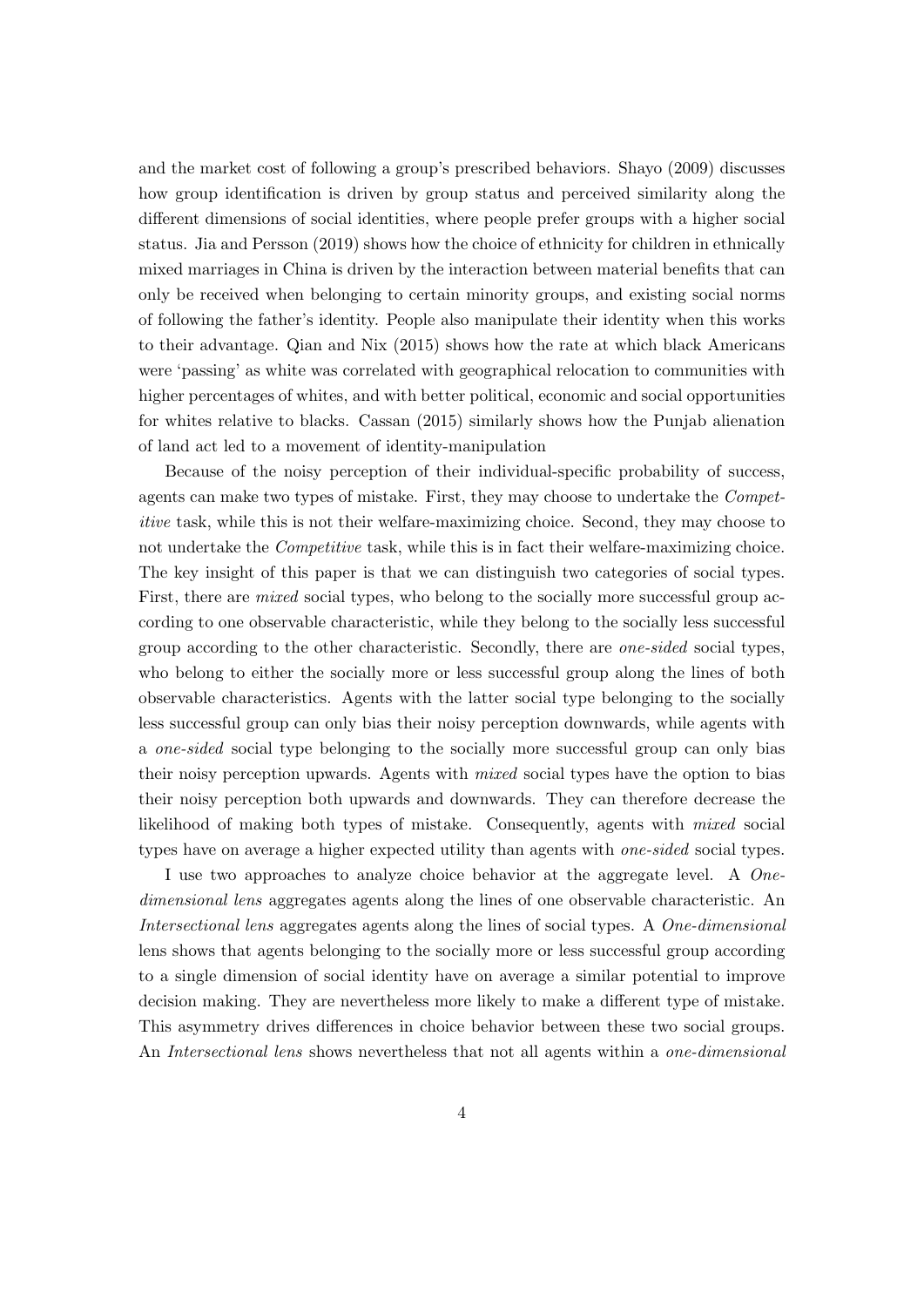subgroup have the same potential to improve decision making. Specifically, while agents with a *mixed* social type have a similar probability to choose the *Competitive* task, this probability is larger for agents with the socially more successful one-sided social type, while smaller for agents with the socially less successful *one-sided* social type. An Intersectional lens sheds therefore light on inequalities that are not visible with a Onedimensional lens, and shows that differences in choice behavior along the lines of socially more and less successful subgroups are driven by agents with a *one-sided* social type.

Consequently, I show the existence of a population equilibrium in which a priori identical individuals with different social types end up choosing different tasks. Differences in choice behavior across subgroups can therefore be persistent. When this is the case, agents with a one-sided social type that belong to the socially more successful group are most overrepresented among the successful individuals, while agents with a *one-sided* social type that belong to the socially less successful group are most underrepresented.

The relative advantage that agents with *mixed* social types have over agents with one-sided social types can disappear when agents are constrained in their choice of social identity cue. The first type of constraint I analyze is such that agents are unable to ignore one dimension of their social identity in belief formation, which I refer to as 'stigmatization'. Agents with a mixed social type can now no longer correct for both types of mistakes. This brings their potential to improve decision making to a similar level as the potential of agents with one-sided social types. Furthermore, this constraint increases differences in choice behavior along the lines of the stigmatized dimension of social identity, while it decreases the differences in choice behavior along the lines of the non-stigmatized dimension. The second type of constraint I consider is such that agents cannot ignore any dimension of their social identity in belief formation. This constraint captures a setting in which agents are only able to identify with agents having the same social type<sup>2</sup>. Similarly, this constraint takes away the ability of agents with a *mixed* social type to potentially correct for both two types of mistake.

Finally, I use the framework to analyze the effects of affirmative action policy on choice behavior. I show how a quota targeting one dimension of social identity can have the undesirable effect of increasing differences in choice behavior along the lines of other dimensions of social identity. Moreover, in the face of social constraints, a quota may have very little effects. This is in line with the empirical results of for example Hughes (2011), Folke et al. (2015) and Tan (2014). On the other hand, when the quota affects agents with one-sided social types, this can reduce differences in choice behavior along

<sup>&</sup>lt;sup>2</sup>This point is raised by Crenshaw (1991), who writes about how black women often have difficulty to identity with women in general, specifically white women.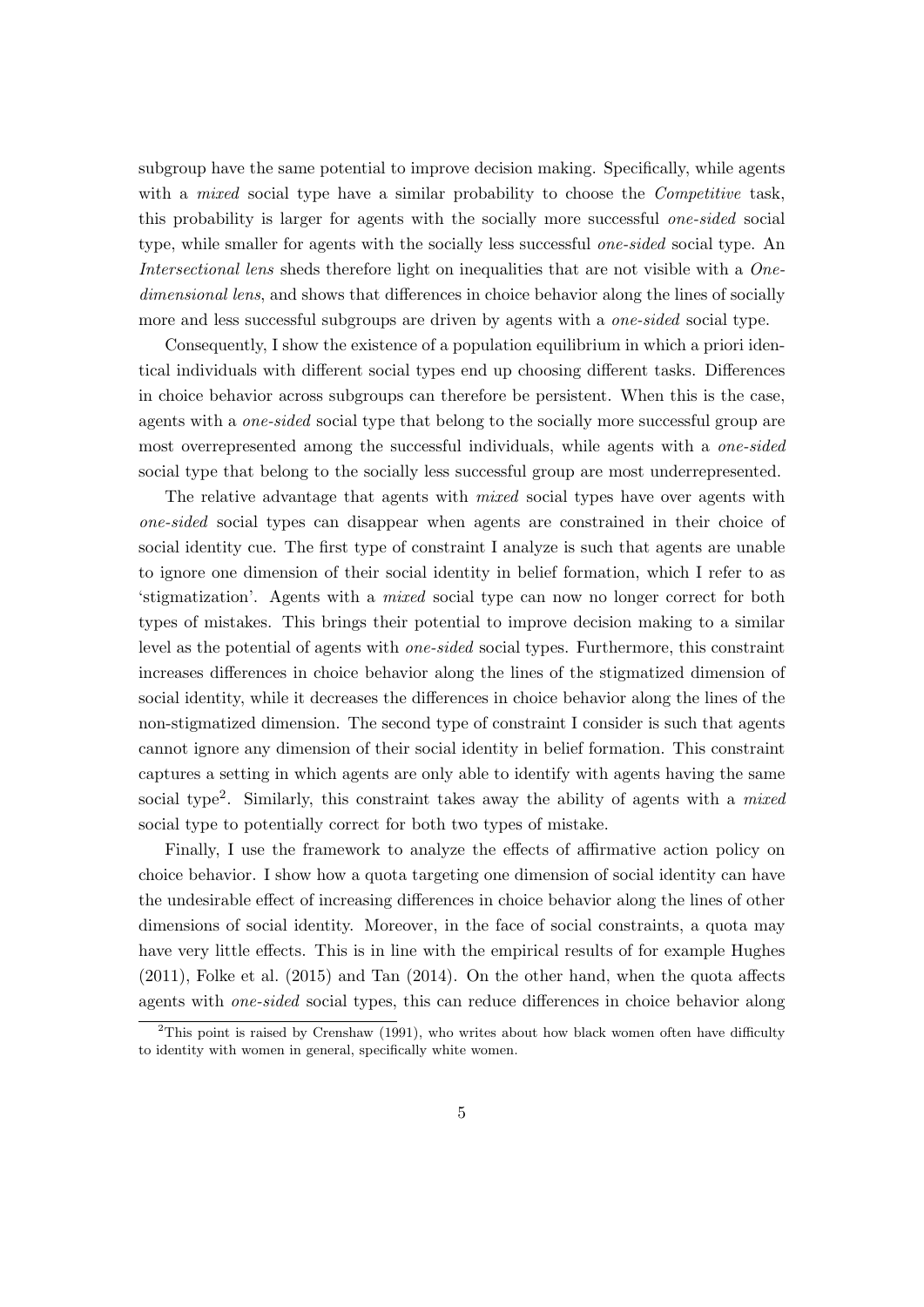multiple dimensions of social identity simultaneously. This is in line with Cassan and Vandewalle (2021), who show how a gender quota in India affects the representation along the gender and caste dimension simultaneously, because women's political participation is correlated with belonging to a low caste. Finally, I show how affirmative action policy could hurt individual decision making and decrease aggregate welfare, and suggest how this policy could be complemented with informational policies.

The structure of the paper is as follows. Section 2 presents the model<sup>3</sup>. Section 3 presents the results in the absence of any constraints, while section 4 discusses the effects of different types of social constraints. Section 5 analyzes the effects of affirmative action policy. Finally, section 6 concludes. All formal proofs can be found in the Appendix.

### 2 The Model

### 2.1 The Environment

I consider a society with  $i = 1, ..., N$  agents, with N arbitrarily large. Each agent i chooses an action  $a_i \in \{C, NC\}$ , where C and NC represent classes of tasks of a Competitive and a Non-Competitive type. The outcome of  $a_i$  can be either 'success' or 'failure' and is represented by the variable  $Y_i \in \{1,0\}$ . The probability of success for a Competitive task depends on an agent's individual characteristics. This probability is represented by the continuous variable  $\alpha \in [0,1]$ , and is distributed over the population following a distribution  $f_\alpha$ . For each agent i, the probability of a successful outcome  $Y_i = 1$  conditional on choosing the *Competitive* task is fixed and given by,

$$
p(Y_i = 1 | a_i = C) = \alpha_i \tag{1}
$$

The Non-Competitive task has a probability of success  $\gamma \in [0, 1]$  that is known and the same for all agents. Therefore, for all  $i$ ,

$$
p(Y_i = 1 | a_i = NC) = \gamma \tag{2}
$$

More generally,  $\gamma$  can be interpreted as the attractiveness of the Non-Competitive task relative to the *Competitive* task. Agents make a series of choices during their lifetime between Non-Competitive tasks and Competitive tasks of which the probability of success depends on similar individual characteristics. For example,  $\alpha_i$  may be related to a person's mathematical ability or leadership qualities. Although it is realistic to assume

 $3$ The exposition of the model follows Liqui Lung (2022), where I extend this model by introducing multi-dimensional social identities.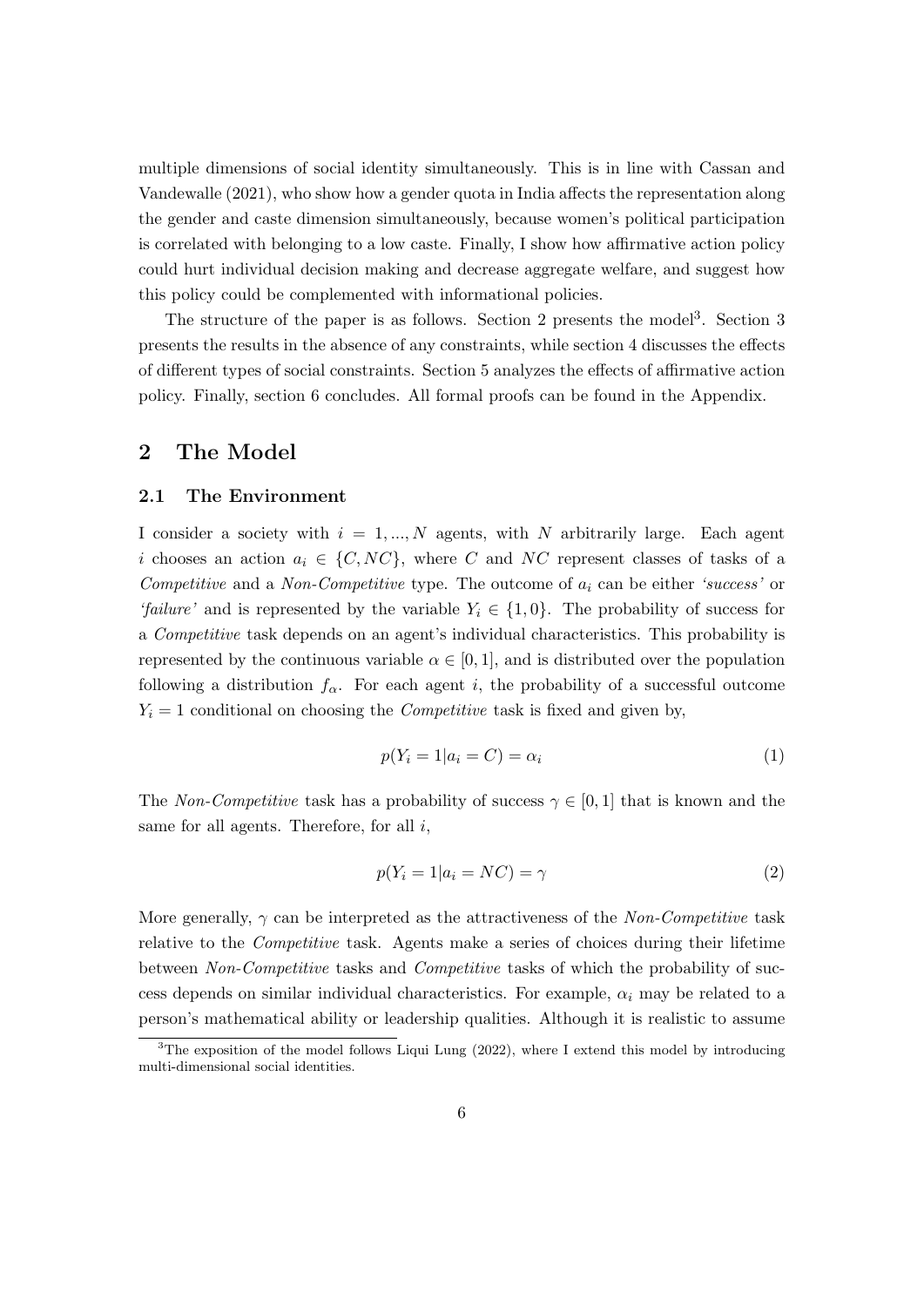that  $\alpha$  and  $\gamma$  vary slightly from choice set to choice set, the main insights of this model can also be transmitted with a simpler and more parsimonious model. Therefore, in the following, I assume that the variables  $\alpha_i$  and  $\gamma$  are fixed over an agent's lifetime<sup>4</sup>.

*Noisy Belief Formation* - The main assumption in the model is that  $\alpha_i$  is unobservable, and agents only have a noisy perception or belief  $\hat{\alpha}_i$  regarding their own probability of success  $\alpha_i$ . I assume this belief stems from a noisy inference process that is unbiased, but always incomplete. Therefore, I pose that  $\hat{\alpha}_i$  stems from a distribution  $g_{\alpha_i}$  with  $E(\hat{\alpha}_i) = \alpha_i$ . The assumption that the noisy belief is unbiased can be challenged, but the objective of this assumption is to show that a systematic bias in the individual-specific belief formation process is not the mechanism that drives the results in this model.

The Social Context - Each agent is described by multiple observable characteristics that can represent a wide array of items, such as the agent's gender, ethnicity, social class or age. These observable characteristics are public information, meaning that both the agent herself and all other agents in the society can observe them. To simplify to exposition of this model, I assume each agent has a social type  $\Theta_i = (\theta_i^k)_{k \in \{A, B\}}$ , which is a vector of two binary<sup>5</sup> observable characteristics  $\theta_i^k \in X = \{0,1\}$ . Let  $x \in \{0,1\}$  denote a possible realization of  $\theta_i^k$ , and let  $t \in T = \{11, 10, 01, 00\}$  be a possible realization of the social type  $\Theta_i$ . Consequently,  $p_x^k$  is the fraction of the population with observable characteristic  $\theta^k = x$ , and  $p_t$  is the fraction of the population with social type  $\Theta = t$ . Each agent *i* is fully described by  $(\alpha_i, \Theta_i)$ . To isolate the mechanism through which social identity affects choice behavior in this model, I assume that the probabilities  $\alpha_i$ and the social types  $\Theta_i$  are independently distributed over the population. Furthermore, to simplify the exposition of the model, I also assume that the observable characteristics  $\theta_i^k$  are independently distributed over the population.<sup>6</sup>

Agents have access to public data. This public data consists of the outcome variables and the observable characteristics of other agents that have made a similar choice at some earlier point in time. Society typically structures public information. For the exposition of the model, I assume agents focus on the fraction of successful individuals in the Competitive task that have an observable characteristic, or social type in common, among all successful individuals in this task<sup>7</sup>.

<sup>4</sup>See Liqui Lung (2022) Section 5.2 for a discussion regarding the consequences of this simplification. <sup>5</sup>The model can also account for non-binary observable characteristics.

<sup>&</sup>lt;sup>6</sup>See Section 3.4 for a discussion on the implications of correlated observable characteristics.

<sup>7</sup>See Liqui Lung (2022) for a discussion about the effects of different structures on information.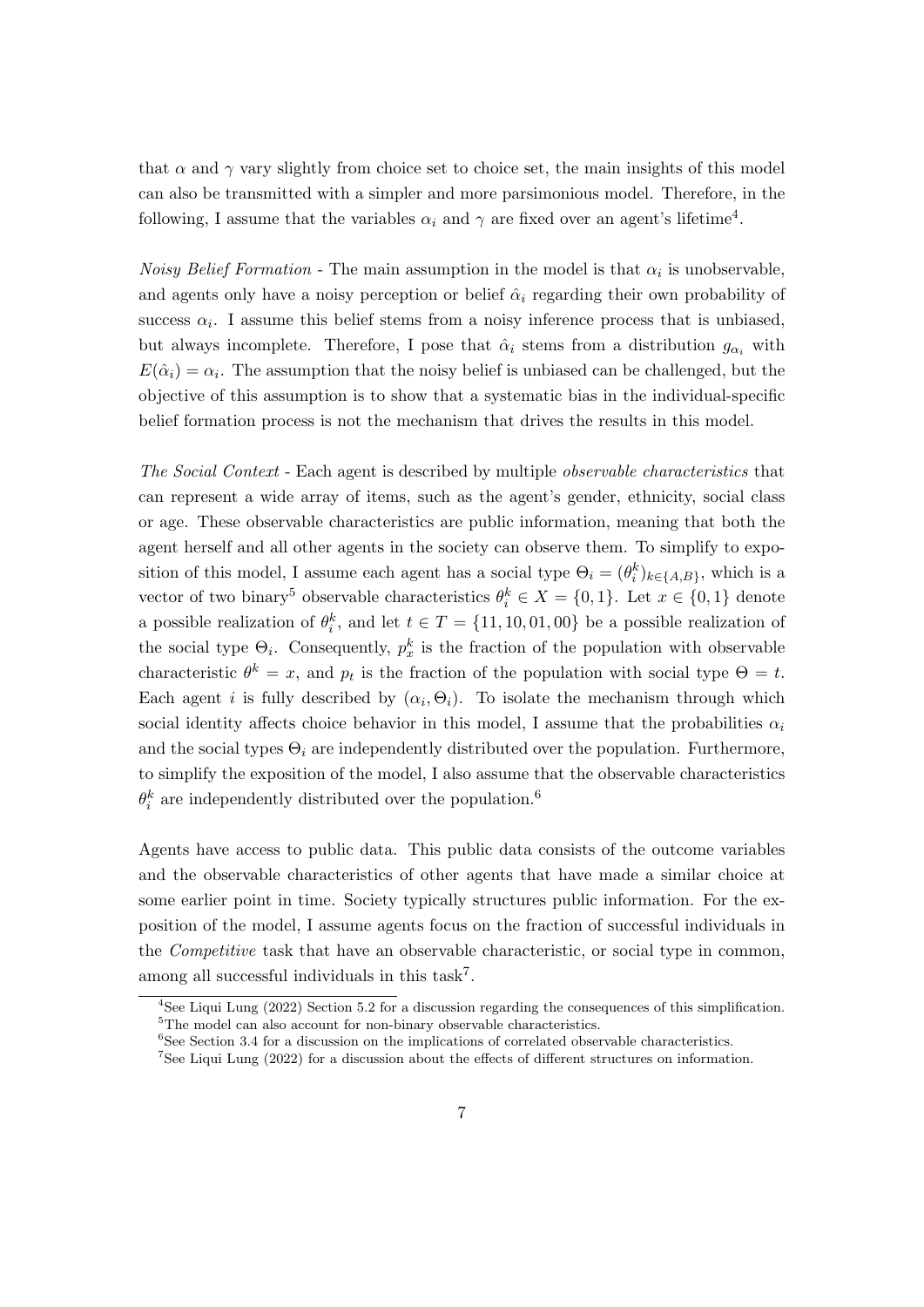Let  $\mathcal{N}_{C,x}^k = \{i \in N, \theta_i^k = x, a_i = C\}$  be the set of agents with  $\theta_i^k = x$  that have chosen the Competitive task. Similarly, let  $\mathcal{N}_{C,t} = \{i \in \mathbb{N}, \Theta_i = t, a_i = C\}$  be the set of agents with social type  $\Theta_i = t$  that have chosen the *Competitive* task. Finally, let  $\mathcal{N}_C = \{i \in \mathbb{N}, a_i = C\}$  be the set of all agents that have chosen the Competitive task, which implies  $\mathcal{N}_{C,x}^k, \mathcal{N}_{C,t} \subset \mathcal{N}_C$ . Society then provides the statistics,

$$
\pi_x^k = \frac{\sum_{i \in \mathcal{N}_{C,x}^k} Y_i}{\sum_{i \in \mathcal{N}_C} Y_i} \qquad \qquad \pi_t = \frac{\sum_{i \in \mathcal{N}_{C,t}} Y_i}{\sum_{i \in \mathcal{N}_C} Y_i}
$$

for all  $k \in \{A, B\}, x \in \{0, 1\}$  and  $t \in \{11, 10, 01, 00\}.$  These are the fractions of successful individuals with characteristic  $\theta_i^k = x$  or social type  $\Theta_i = t$  among all successful individuals that have chosen the *Competitive* task<sup>8</sup>. I call the fractions  $\pi_x^k$  and  $\pi_t$  the 'social identity cues' for agents with social type  $\Theta_i = (\theta_i^A, \theta_i^B)$ . Furthermore, I will refer to the fractions  $\pi_x^k$  as '*one-dimensional social identity cues*', while I will refer to the fractions  $\pi_t$  as 'two-dimensional social identity cues'. The social context of the population is defined as the vector  $\Pi = (\pi_t)_{t \in T}$ . Because  $\alpha_i, \Theta_i$  and  $\theta_i^k$  are independently distributed over the population, this social context contains no relevant information about the individual-specific probability of success when undertaking a *Competitive* task. Instead, I introduce the option to agents to bias their noisy belief  $\hat{\alpha}_i$  using this public data.

Subjective Belief Formation - I model agents that have an imperfect idea about their economic environment and think that using their social context could possibly be useful to form a belief about their probability of success  $\alpha_i$ . Consequently, I introduce a family of belief formation processes with which agents form a subjective belief  $\hat{p}_i$  about their probability of success of a *Competitive* task  $\alpha_i$ , and I assume agents have some discretion in finding out which belief formation process suits them best. Specifically, I have the following story in mind. Assume that agents have a natural 'urge' to look at others like them when they are not sure what to do, and people have the option to either Repress or Not Repress this urge. Furthermore, agents can decide whether they consider others like them to be defined as agents with their same observable characteristic  $\theta_i^A$ , their observable characteristic  $\theta_i^B$  or as agents with their entire social type  $\Theta_i$ .

<sup>8</sup>The fact that agents only consider the successful individuals that have chosen the task captures the survivors bias (Denrell, 2003). This bias does not drive the results.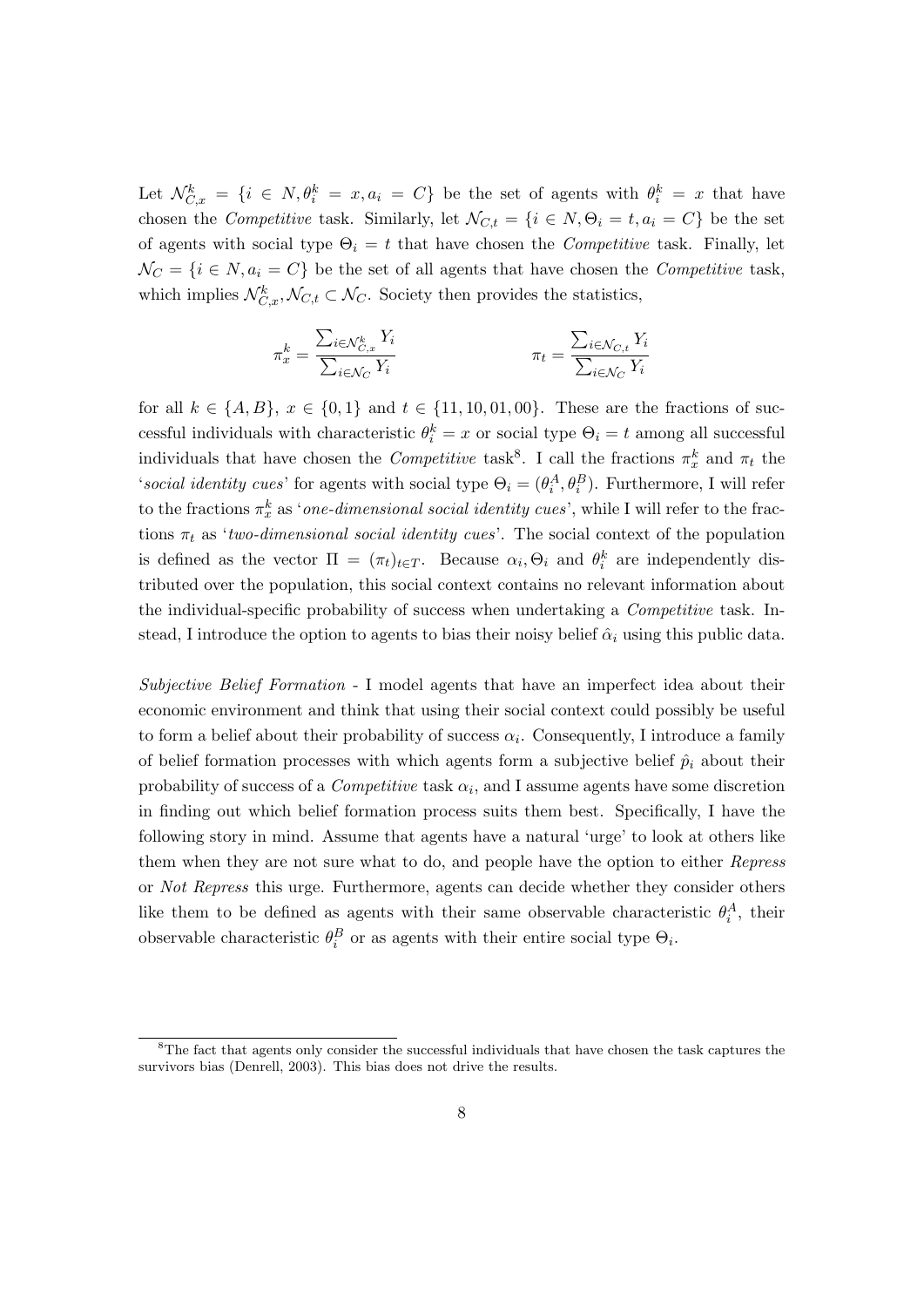To simplify the exposition of the model, I first focus on agents that can only define other like them along the lines of a single characteristic<sup>9</sup>. Consequently, agents choose a strategy  $\sigma_i \in \{A, B, R\}$  that results in a belief about  $\alpha_i$  equal to  $\hat{p}_i^{\sigma_i} \in \{\hat{p}_i^A, \hat{p}_i^B, \hat{p}_i^R\}.$ Specifically, let  $\eta$  be a 'response function' that is non-decreasing, such that,

$$
\eta(\pi, p) = \begin{cases}\n>1 & \text{if } \pi > p \\
1 & \text{if } \pi = p \\
< 1 & \text{if } \pi < p\n\end{cases}
$$
\n(3)

and let  $\eta_{k,x} \equiv \eta(\pi_x^k, p_x^k)$ . Then,

$$
\hat{p}_i^{\sigma_i} = \begin{cases}\n\hat{\alpha}_i & \text{if } \sigma_i = R \\
\eta_{k,x}\hat{\alpha}_i & \text{if } \sigma_i \in \{A, B\}\n\end{cases}
$$
\n(4)

In other words, depending on whether agents let their belief-formation process be influenced by social context, their subjective belief can take three values<sup>10</sup>. With a subjective Bayesian interpretation in mind,  $\sigma_i = R$  corresponds to a world view in which private and observable characteristics are uncorrelated, while  $\sigma_i \neq R$ , corresponds to a world view in which private and observable characteristics are correlated, with  $(\pi_x^k, p_x^k)$  informing about the sign and strength of that correlation<sup>11</sup>. When choosing  $\sigma_i \neq R$ , the agent biases her noisy belief  $\hat{\alpha}_i$  in the direction contingent on her social type. When the agent's chosen subgroup is overrepresented among the successful individuals at the Competitive task in the society, the use of social identity cues in the belief-formation process leads to an optimistic interpretation of the noisy belief  $\hat{\alpha}$ , while this leads to a pessimistic interpretation of the noisy belief when the agent's chosen subgroup is underrepresented among the successful individuals in the society<sup>12</sup>.

Subjective Utility Maximization - Agents derive utility from being successful. The utility function can therefore be represented by  $u_i = Y_i$ . Each agent chooses her action  $a_i$  to maximize  $E(u_i)$  given her subjective belief  $\hat{p}_i^{\sigma}$ . Consequently, she chooses the *Competitive* task if and only if  $\hat{p}_i^{\sigma} > \gamma$ . One could say therefore that agents are subjectively

 $9$ Section 3.3 discusses the effects of agents also using two-dimensional social identity cues.

<sup>&</sup>lt;sup>10</sup>I don't model the agent's exact thought process leading to the possible beliefs. The objective is not to propose a particular functional form, nor to root it in a specific subjective Bayesian model, but to investigate how properties of the response function are conductive to the phenomenon I mean to describe.  $11$ In this case, the model could be interpreted as agents making an attribution error.

 $12$ In the specific case where the social identity cues are equal to the corresponding population fractions, all strategies are equivalent.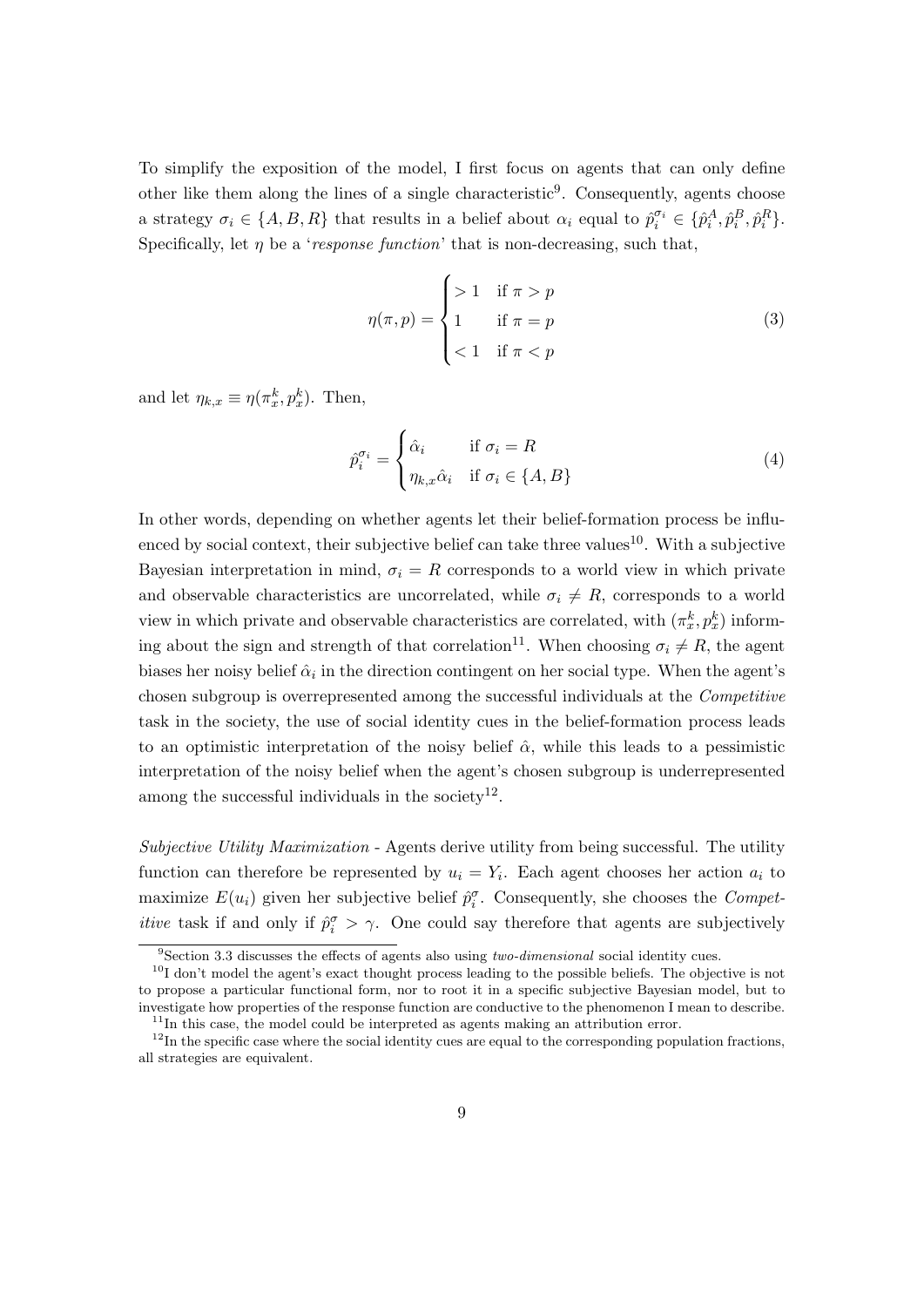rational given the process that determines their subjective beliefs. Furthermore, the model allows for two different interpretations. One interpretation is that the instrument  $\sigma_i$  mechanically alters the agents' subjective belief  $\hat{p}_i^{\sigma}$ , where  $\hat{p}_i^{\sigma_i} \in \{\hat{p}_i^A, \hat{p}_i^B, \hat{p}_i^R\}$ . Another interpretation is that agents have the option to use the social identity cue to alter choice in a direction contingent on their observable type. Formally, subjective expected utility maximization implies that the agent is effectively comparing thresholds, such that agent *i* chooses  $a = C$  if and only if  $\hat{\alpha}_i > \gamma_i$ , where

$$
\gamma_i = \begin{cases} \gamma & \text{when } \sigma_i = R \\ \frac{\gamma}{\eta_{k,x}} & \text{when } \sigma_i \in \{A, B\} \end{cases}
$$
 (5)

The use of the social identity cue in the belief-formation process implies that the agent inflates or deflates the threshold for  $\hat{\alpha}$  above which she thinks she is 'good enough' to undertake the Competitive task. The strategy set can therefore also be directly specified as the choice set in terms of  $\gamma_i$ . This choice set is different for agents with different social types, which will be the key driver of the equilibrium results.

### 2.2 The Solution Concept

Whether agents will let social context affect their beliefs will affect their choice of task. This choice behavior will lead to outcomes that induce social identity cues. These social identity cues again affect the way agents form subjective beliefs. To tractably capture the fixed points of such a dynamic process, I use a static solution concept in which I assume that, given a social context, agents choose their strategy  $\sigma$  according to its fitness value. This fitness is determined by an individual optimality criterion I will specify and justify below. I then define a population equilibrium as a fixed point in the social context that is induced by individually optimal strategy choices. This solution concept is in line with the view that the optimal choice of the strategy  $\sigma$  arises from a learning process that operates faster than the dynamics in the social context, where the learning of the optimal strategy happens during the lifetime of an agent through her experience with similar tasks, while changes in the social context of a specific task arise from agents belonging to different generations making this specific choice of task once in their lifetime.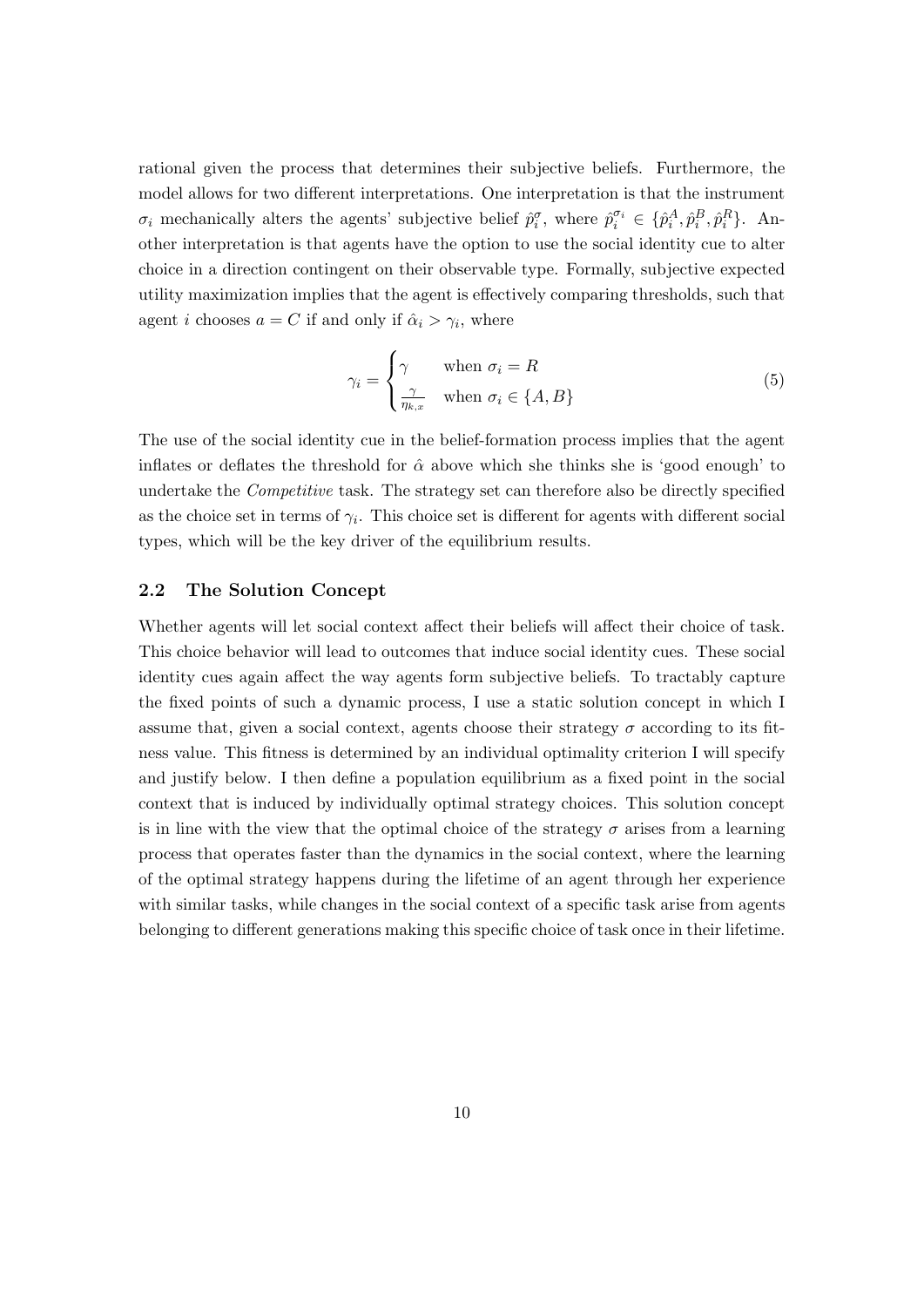*Individual Optimality* - Let  $\Phi_{\alpha,t,\sigma_i,\Pi} = P(a = C|\alpha,t,\sigma_i,\Pi)$  be the induced probability that an agent with  $\alpha$  and social type  $\Theta_i = t$  playing strategy  $\sigma_i$  given a social context Π chooses the Competitive task. Then,

$$
\Phi_{\alpha,t,\sigma_i,\Pi} = P(\hat{p}_i^{\sigma} > \gamma | \alpha)
$$
\n(6)

This probability  $\Phi$  is determined objectively conditional on the choice of strategy  $\sigma_i$ . From an outsiders perspective, the expected pay-off for agent i with  $\alpha_i$  and  $\Theta_i = t$ playing  $\sigma_i$  given  $\Pi$  over all possible realizations of  $\hat{\alpha}$  is,

$$
V_i(\sigma_i) = \alpha \Phi_{\alpha, t, \sigma_i, \Pi} + \gamma (1 - \Phi_{\alpha, t, \sigma_i, \Pi})
$$
\n<sup>(7)</sup>

with  $\sigma_i \in \{A, B, R\}$ . Individual optimality can then be defined as follows.

DEFINITION 1 (Individual Optimality): The strategy  $\sigma_i^*$  is optimal for the agent from an individual perspective when,

$$
\sigma_i^* = \operatorname*{argmax}_{\sigma_i} V_i(\sigma_i)
$$

Individual optimality means that an agent uses her social identity cue to maximize her expected pay-off on average over all possible realizations of  $\hat{\alpha}_i$ . The fitness value of a strategy  $\sigma$  is therefore determined by an agent's type  $(\alpha, \Theta)$  and the social context  $\Pi$ . I assume that agents can compare  $V_i(R)$ ,  $V_i(A)$  and  $V_i(B)$  and choose their strategy  $\sigma_i$ according to the individual optimality criterion. This assumption can be justified with the view that agents have learned their optimal strategy from their own experience with similar tasks in a similar social context through for example reinforcement learning or a sampling process. The true probability  $\alpha_i$  determines the outcomes the agent observes in this process, which enables her to learn whether it is optimal to use social identity cues without precise knowledge of the relationship between her choice of strategy, choice of task and the observed outcome<sup>13</sup>. One could say that agents are boundedly rational in the sense that not all belief formation processes can be compared, meaning not all possible functions of  $\hat{\alpha}$  and  $\pi_x^k$ . This aspect of bounded rationality should be considered as a modelling device that helps to keep the model parsimonious<sup>14</sup>.

<sup>&</sup>lt;sup>13</sup>The idea is that, although I make the simplifying assumption that  $\alpha$  and  $\gamma$  are fixed throughout the lifetime of an agent, for each choice, agents receive a new realization of the belief  $\hat{\alpha}_i$ .

<sup>&</sup>lt;sup>14</sup>Because of the simplifying assumption that  $\alpha$  and  $\gamma$  are fixed, if agents could compare all such belief formation processes, they would behave as a Bayesian and choose  $a = C$  when  $\alpha > \gamma$ . Because  $\alpha$ ,  $\Theta$  and the observable characteristics are independently distributed, a Bayesian analysis would be degenerate in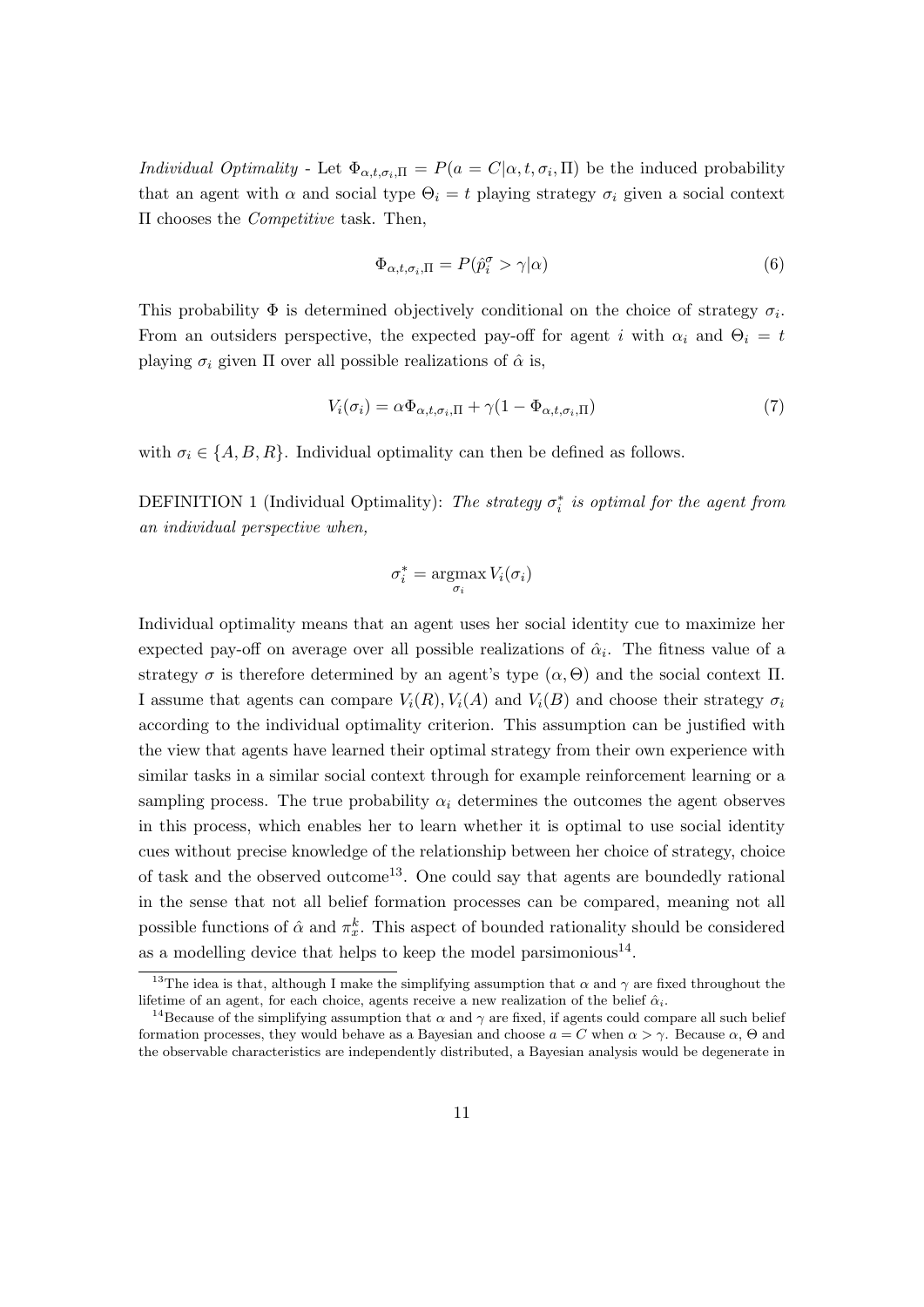Population Equilibrium - Let  $\sigma$  be the collection of  $\sigma_i$ . Because N is arbitrarily large, each collection of strategies  $\sigma$  and social context  $\Pi$  generate choices and successes that in turn generate public data  $\Pi$  such that,

$$
\tilde{\pi}_t(\sigma, \Pi) = \frac{p_t \int \alpha \Phi_{\alpha, t, \sigma, \Pi} f(\alpha) d\alpha}{\sum_{t \in T} p_t \int \alpha \Phi_{\alpha, t, \sigma, \Pi} f(\alpha) d\alpha} \tag{8}
$$

where  $f(\alpha)$  is the probability density function of  $\alpha$  and  $\tilde{\pi}_t(\sigma, \Pi)$  is the social identity cue induced by strategies  $\sigma$  and a social context Π. An equilibrium in the model can now be defined as follows.

DEFINITION 2 (Population Equilibrium): A pair of strategies and a social context  $\{\sigma, \Pi\}$  constitutes a population equilibrium, when  $\sigma = \sigma^*$  for all agents given  $\Pi$ , and when  $\Pi$  is such that,

$$
\Pi = \widetilde{\Pi}(\sigma, \Pi) \tag{9}
$$

A population equilibrium arises therefore when all agents play their optimal strategy given their social context, and when these strategy choices induce a fixed point in the social context.

### 3 Results

### 3.1 Multidimensional Identities and Individual Choice Behavior

Agents choose whether social context influences belief formation. Furthermore, when they let their social identity cues play a role, they choose to focus on the subgroup that either has their observable characteristic  $\theta^A$ , or their characteristic  $\theta^B$  in common. In the following example, I illustrate what belief formation looks like when agents choose their strategy according to the individual optimality criterion specified in Definition 1.

Example - Consider a high school in which students choose to enter a math competition (C) or a competition that tests a mix of abilities (NC). Students observe the previous pool of successful students in this competition, and see their gender and whether they are Asian or not. Let gender be represented by  $\theta^A \in \{1,0\}$ , where  $\theta^A = 1$  represents being male. Let being Asian or not be represented by  $\theta^B \in \{1,0\}$ , where  $\theta^B = 1$  represents

this case. The model shows therefore the difference with a Bayesian model, by analysing whether, when agents are not able to draw all inferences given the structure of the model, this can open the door for agents to use information that is irrelevant, but that could still improve decision making.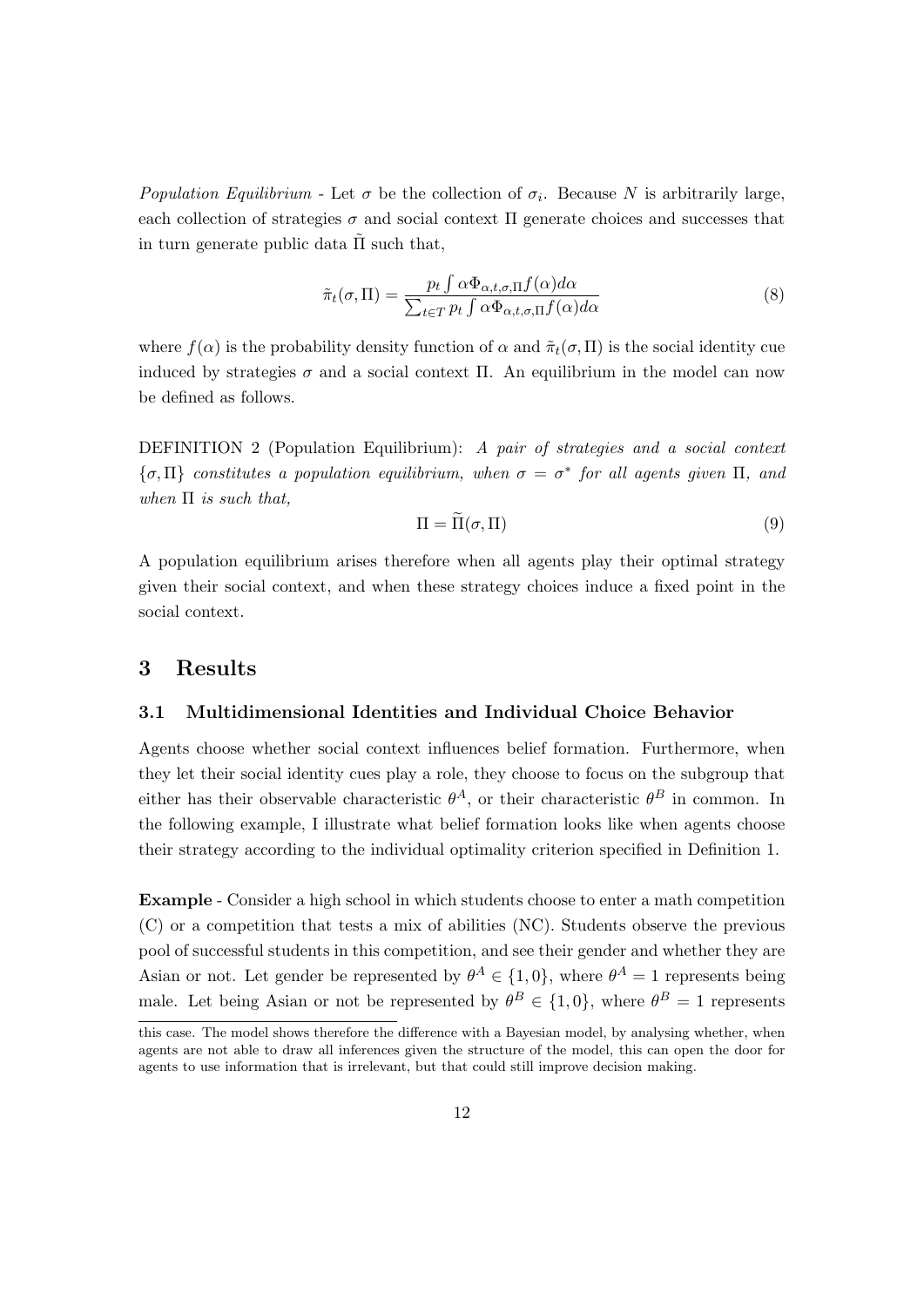being Asian. Furthermore, for simplicity, assume that  $p_t = p_{t'}$  for all  $t, t' \in T$ . Finally, let the current social context be such that  $\pi_0^k < \pi_1^k$  for  $k \in \{A, B\}$  and  $\pi_1^A = \pi_1^B$ . In other words, Asian and male students are relatively overrepresented to the same degree in the previous cohort of successful students, while non-Asian and female students are relatively underrepresented to the same degree.

Figure 1 shows the choices of belief formation this social context offers to a non-Asian male student. On the axis, you can find the thresholds  $\gamma_i$  that follow from the strategies  $\sigma_i \in \{A, B, R\}$ , while the arrows show the probabilities  $\Phi_{\alpha, t, \sigma_i, \Pi}$  with which the student enters the math competition induced by each strategy  $\sigma_i$  given the social context  $\Pi$ .



Figure 1: The probabilities to choose  $a = C$  induced by  $\sigma_i \in \{A, B, R\}$  for an agent with type  $t = 10$ 

Consider first a non-Asian male student with  $\alpha > \gamma$ . To maximize expected utility, this student should enter the math competition. When he represses the use of social identity cues in belief formation, he will choose this option for all realizations of  $\hat{\alpha} > \gamma$ . When he uses social identity cues in belief formation, and focusses only on the non-Asian successful students from the previous cohort, he will choose to enter the competition for all realizations  $\hat{\alpha} > \frac{\gamma}{\eta_{B,0}}$ . Figure 1 shows that this decreases the likelihood he chooses his welfare-maximizing option. When he focusses on all successful male students, he will choose to enter the competition for all realizations  $\hat{\alpha} > \frac{\gamma}{\eta_{A,1}}$ . This strategy increases the probability  $\Phi_{\alpha,t,\sigma_i,\Pi}$ . According to the individual optimality criterion, a non-Asian male student with  $\alpha > \gamma$  should therefore believe that being a male student increases his chances of success in the competition, while he should disregard the fact that non-Asian students are underrepresented among the successful students in the previous cohort.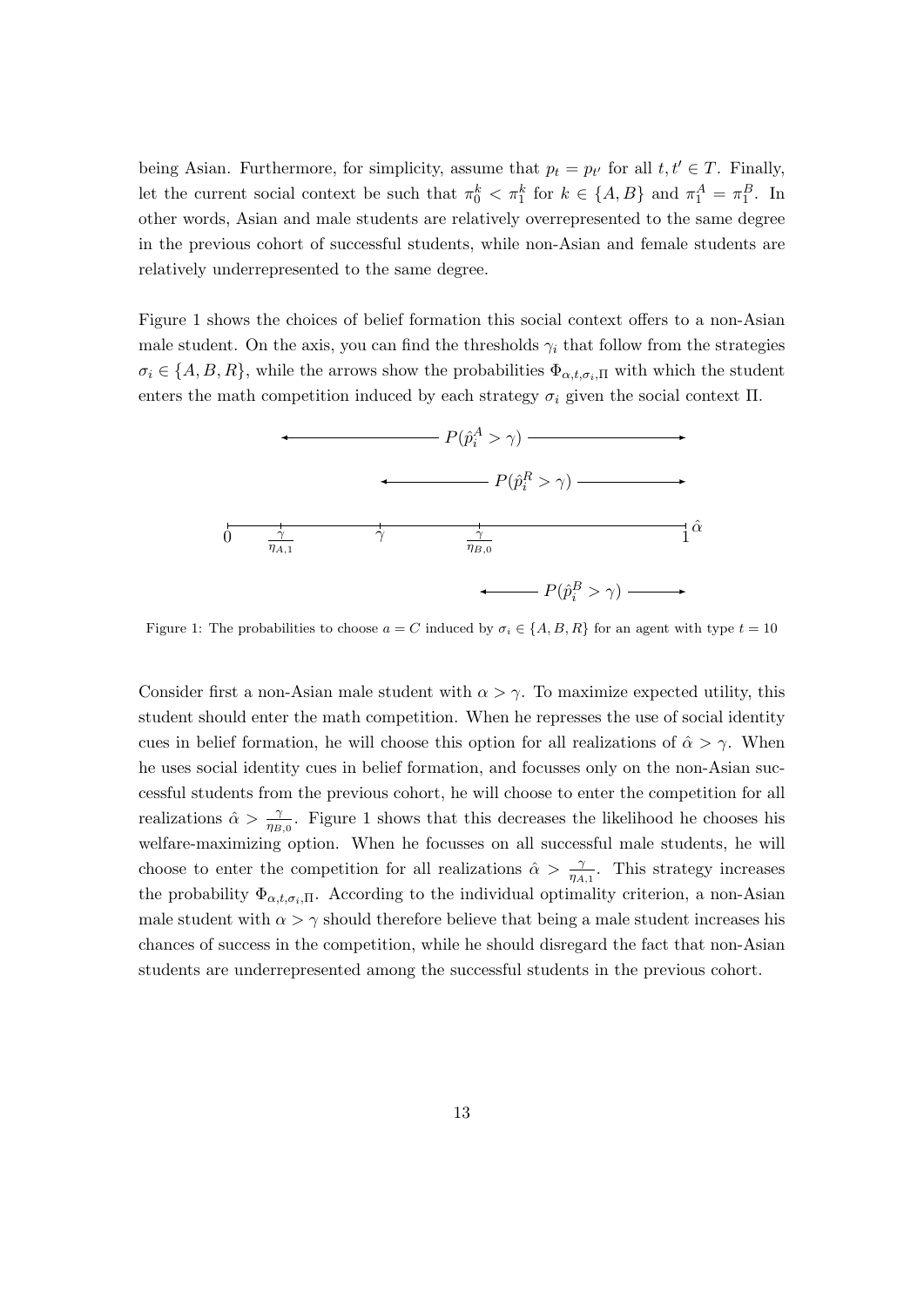On the other hand, a non-Asian male student with  $\alpha < \gamma$  should not enter the math competition. The social identity cue based on all non-Asian students biases his own noisy perception in the welfare-maximizing direction. Therefore, according to the individual optimality criterion, a non-Asian male student with  $\alpha < \gamma$  should believe that being non-Asian decreases his chances of success in a math competition, and disregard the fact that male students are overrepresented among those that were successful in the previous cohort. A similar reasoning can be applied to determine the optimal strategies of Asian male students, Asian female students and non-Asian female students.

Define  $\overline{\eta}_t = \max_k \eta_{k,x}$  and  $\underline{\eta}_t = \min_k \eta_{k,x}$ . Similarly, let  $\overline{\kappa}_t = \operatorname{argmax}_k \eta_{k,x}$  and  $\underline{\kappa}_t =$  $\operatorname{argmin}_{k} \eta_{k,x}$ . Then, these results can be generalized as follows.

PROPOSITION 1 (Individually Optimal Belief Formation): Consider an agent with social type  $\Theta_i$ . For agents with  $\alpha > \gamma$ ,  $\sigma_i^* = \overline{\kappa}_t$  if and only if  $\overline{\eta}_t > 1$ . Otherwise,  $\sigma^* = R$ . For agents with  $\alpha < \gamma$ ,  $\sigma_i^* = \underline{\kappa}_t$  if and only if  $\underline{\eta}_t < 1$ . Otherwise,  $\sigma^* = R$ .

Social identity cues give agents the option to nudge beliefs in a particular direction determined by social context. Proposition 1 shows that, when only using social identity cues when this biases beliefs towards the welfare-maximizing task, agents can improve decision making on average. Furthermore, when multiple social identity cues bias beliefs in the correct direction, it is optimal for agents to focus on the cue that induces the strongest bias in beliefs. This shows how, in a specific choice setting, agents endogenously determine which dimensions of social identity affect belief formation as a function of their exogenously specified social type, their social context and their underlying ability.

### 3.2 Aggregate Choice Behavior across Social Groups

The individual choice behavior induced by Proposition 1 can be aggregated in two different ways. First, we can aggregate this data while creating social groups along the lines of single observable characteristics, such as male versus female students. Secondly, we can aggregate this data while creating social groups along the lines of the different social types, resulting in Asian male students, Non-Asian male students, Asian female students and non-Asian female students. Definition 3 defines these different approaches as using a One-dimensional lens and an Intersectional lens.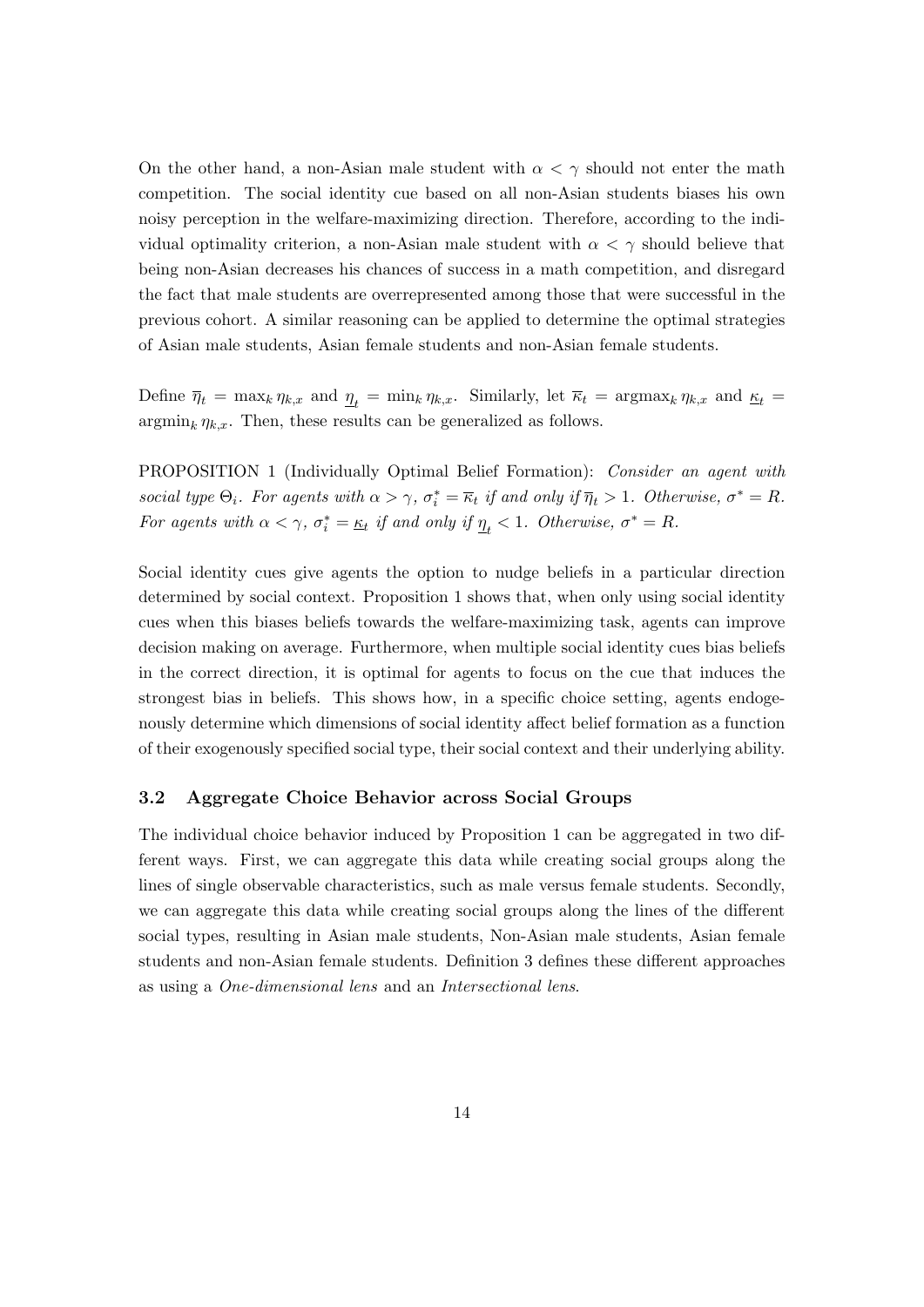DEFINITION 3: The effect of social context on decision making at the aggregate level can be evaluated using the following approaches:

- One-dimensional lens: aggregating data by creating social groups defined along the lines of one observable characteristic  $\theta^k$
- Intersectional lens: aggregating data by creating social groups defined along the lines of social types t

In the following, I evaluate the effects of the optimal individual choice behavior implied by Proposition 1 at the aggregate level, while aggregating data using these two different approaches. This enables me to show how using an Intersectional Lens sheds light on asymmetries and inequalities that are invisible when using a One-Dimensional lens.

#### 3.2.1 Potential to Improve Decision Making

An agent's noisy perception  $\hat{\alpha}_i$  of her true probability  $\alpha_i$  can cause her to make two types of mistakes. Either, she chooses the Non-Competitive task while  $\alpha > \gamma$ , or she chooses the *Competitive* task while  $\alpha < \gamma$ . She could decrease the likelihood of making these mistakes by nudging her beliefs in the direction of her welfare-maximizing choice with the use of her social identity cues. The degree to which she is able to decrease this likelihood depends on the strength and direction of the bias induced by her possible strategies  $\sigma_i$  given the current social context Π. To capture this potential to improve decision making, I define the following measures for agents with  $\Theta_i = t$ . Let,

$$
D_t^+ = \max(\overline{\eta}_t - 1, 0) \tag{10}
$$

be the potential to increase the likelihood of choosing the *Competitive* task when  $\alpha > \gamma$ , and

$$
D_t^- = \max(1 - \underline{\eta}_t, 0) \tag{11}
$$

be the potential to increase the likelihood of choosing the Non-Competitive task when  $\alpha < \gamma$ . At the optimal strategies, these measures  $D_t^+$  and  $D_t^-$  are positively correlated with the welfare of agents with  $\Theta_i = t$ . I illustrate what these measures look like for agents with different social types with the use of the running example.

Example - Consider again the setting in which high school students choose whether to enter a math competition or some mixed ability competition. Table 1 evaluates  $D_t^+$ and  $D_t^-$  for agents with  $\Theta_i = t$ .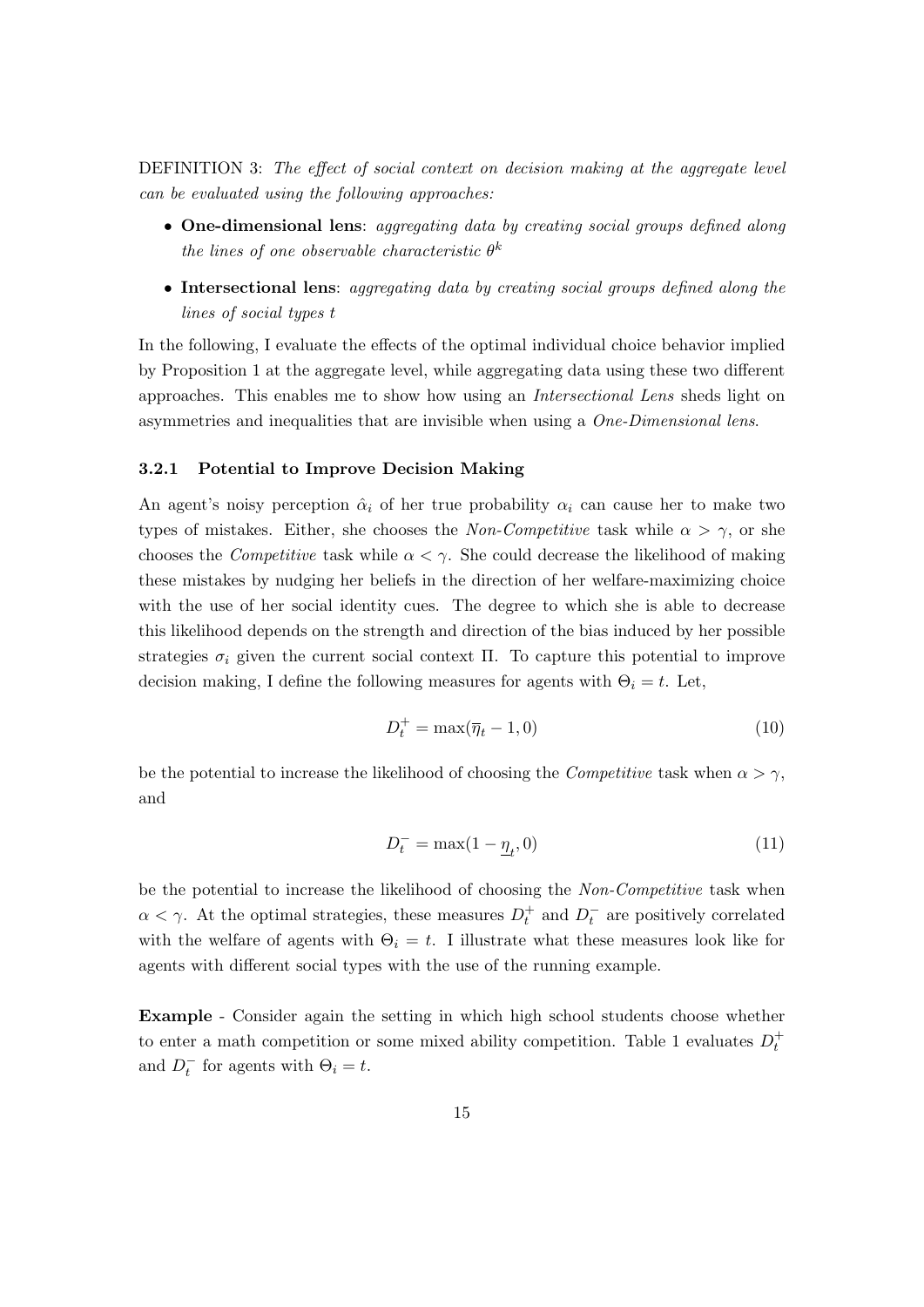| t. |          |          |
|----|----------|----------|
| 11 | Positive | 0        |
| 00 | 0        | Positive |
| 10 | Positive | Positive |
| 01 | Positive | Positive |

Table 1: The potential to improve decision making for each social type  $\Theta_i = t$ 

Table 1 shows that Asian male students can only increase the likelihood of choosing to enter the math competition when  $\alpha > \gamma$ , while non-Asian female students can only increase the likelihood of choosing not to enter the math competition when  $\alpha < \gamma$ . Asian female students and non-Asian male students, on the other hand, have the ability to decrease the likelihood of making both types of mistake. These students are therefore on average more likely to choose their welfare-maximizing task than Asian male students and non-Asian female students.

This example sheds light on one of the main insights of the model, namely that we can divide the set of social types  $T$  into two different categories. These different categories play a key role in determining aggregate choice behavior, and are defined in Definition 4.

DEFINITION 4: For a given social context  $\Pi$  we define two categories of social types  $\Theta$ :

- A social type  $\Theta$  is **mixed**, when  $\underline{\eta}_t < 1 < \overline{\eta}_t$
- A social type  $\Theta$  is **one-sided**, when  $\underline{\eta}_t > 1$  or  $\overline{\eta}_t < 1$

Using this definition, we can generalize the results from the example. Specifically, an intersectional lens sheds light on the following asymmetries.

PROPOSITION 2 (Potential to Improve Decision Making): Simultaneous asymmetry  $\pi^k_x \neq p^k_x$  along the lines of the observable characteristics  $\theta^A$  and  $\theta^B$  leads to inequalities in the potential to improve decision making across the different social types  $\Theta = t$  with  $t \in T$ . Specifically, agents with mixed social types have more potential to improve decision making than agents with one-sided social types, which leads to an on average higher expected utility for agents with mixed social types.

Proposition 2 shows how the multidimensionality of social identity only reinforces the potential to improve decision making for agents with mixed social types, while it provides no extra benefits for agents with one-sided social types. Intersectionality in individual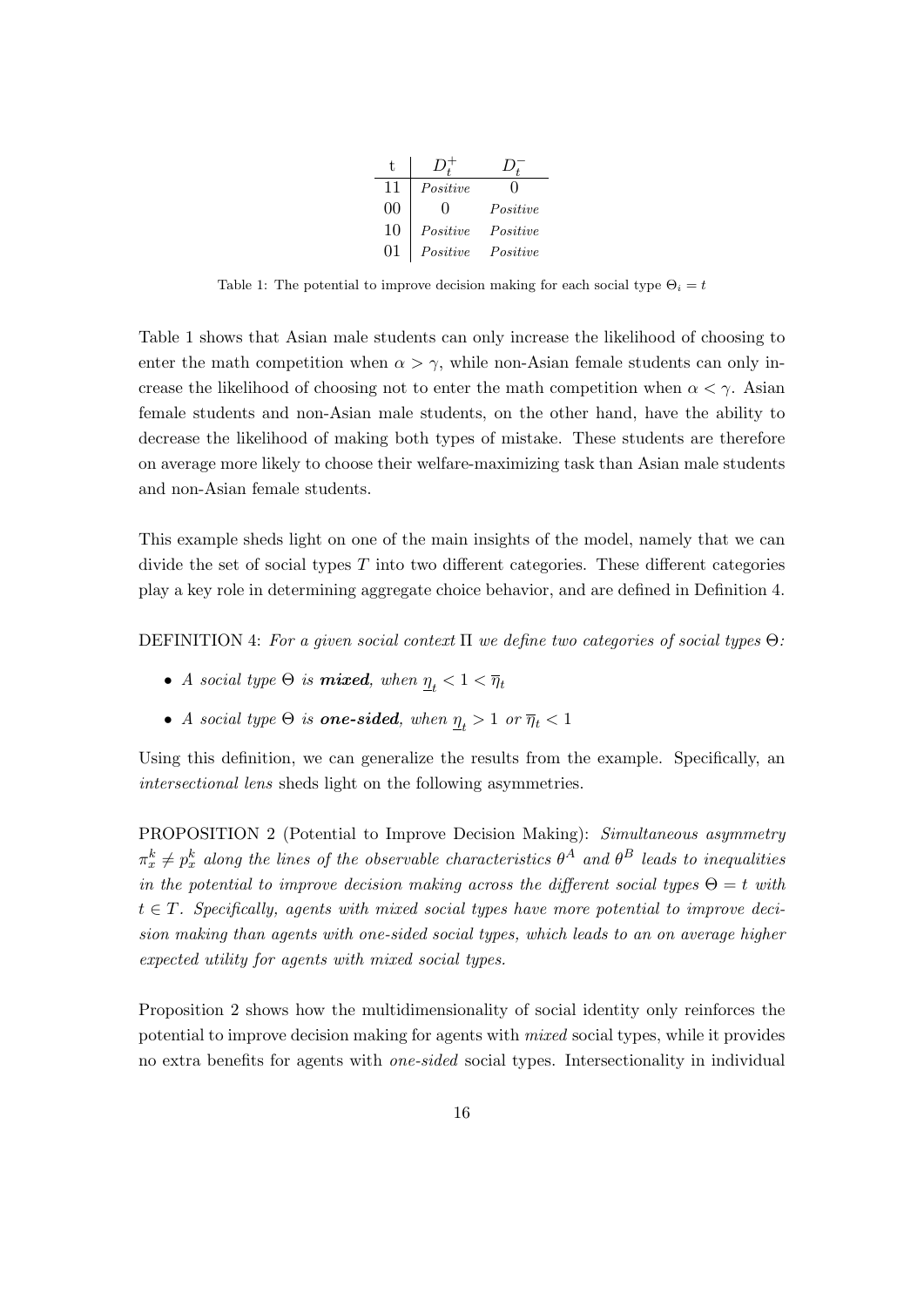decision making therefore disadvantages agents with one-sided social types relative to agents with a mixed social type.

Example - Let us now aggregate agents with a One-Dimensional lens along the lines of gender<sup>15</sup>. We obtain the potential to improve decision making of male students by aggregating this potential of Asian and non-Asian male students. Asian male students only have  $D_t^+ > 0$ , while for non-Asian male students both measures are positive. We obtain the potential to improve decision making of female students in a similar manner. Non-Asian female students only have  $D_t^- > 0$ , while both measures are positive for Asian female students. This shows that, on average, male and female students have a similar potential to correct for the possible mistakes they can make. The fact that there are inequalities in decision making across different types of male and female students is therefore only visible with the use of an *Intersectional lens*. This section shows therefore how analyzing data with an *Intersectional lens* sheds light on additional insights, that are not visible when using a One-Dimensional lens.

Although the potential to improve decision making across male and female students is similar, there is an asymmetry. On average, there are more male students that are potentially able to correct for the mistake of choosing not to enter the math competition while  $\alpha > \gamma$ . On the other hand, there are on average more female students that are potentially able to correct for the mistake of choosing to enter this competition while  $\alpha < \gamma$ . This asymmetry will play an important role in determining aggregate choice behavior across social groups. An *Intersectional lens* shows how this asymmetry is driven by the behavior of agents with one-sided social types.

#### 3.2.2 Aggregate Choice Behavior across Social Groups

The inequalities and asymmetries in the potential to improve decision making across social types affect aggregate choice behavior. Specifically, they do not only determine the number of agents with a certain social type  $\Theta = t$  that chooses the *Competitive* task, but also their average success rate conditional on choosing this task.

Selection and Population Effects - The behavior implied by Proposition 1 induces probabilities  $\Phi_{\alpha, t, \sigma_i^*, \Pi}$  with which agents choose the *Competitive* task. In the following example, I illustrate how differences in these probabilities across agents with different types  $(\alpha, t)$  drive differences in choice behavior and average success rates across social groups.

 $15$ An analysis along the lines of being Asian leads to similar insights.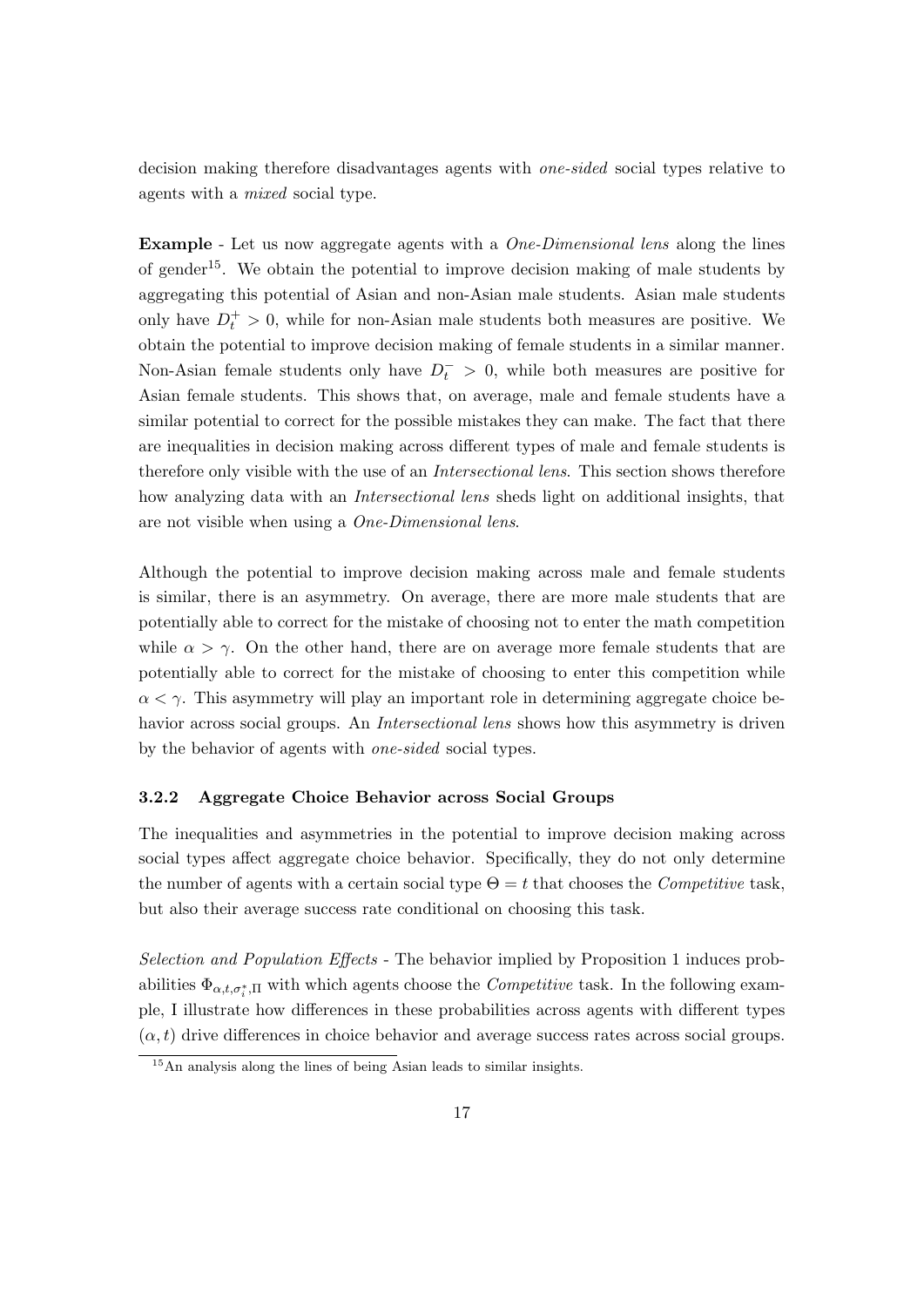**Example** - Let  $s_i \in \{0,1\}$ , where  $s_i = 1$  when  $\alpha_i > \gamma$ . Let  $\hat{p}^{\sigma_i}(s_i, t_i)$  be the belief of an agent with  $(s_i, t_i)$  playing  $\sigma_i$ . Figure 2 shows the induced probabilities with which agents enter the math competition. All male students and all Asian students with  $\alpha > \gamma$ focus on the social identity cue based on the representation of respectively male and Asian students among those that were successful in the previous cohort. They therefore enter the math competition for all realizations of  $\hat{\alpha} > \frac{\gamma}{\eta_{k,1}}$  with  $k \in \{A, B\}$ . Their probability of entering the competition is represented by the top arrows. Students that are both Asian and male are indifferent between using  $\pi_1^A$  or  $\pi_1^B$ . Non-Asian female students with  $\alpha > \gamma$  do not take their social identity cues into account, and enter the math competition for all realizations of  $\hat{\alpha} > \gamma$ . Similar for Asian male students with  $\alpha < \gamma$ . Their induced probabilities to enter the math competition are represented by the middle two arrows. Finally, both all non-Asian students and all female students with  $\alpha < \gamma$  focus on the social identity cue based on the representation of respectively non-Asian and female students among those that were successful in the previous cohort. They therefore enter the math competition for all realizations of  $\hat{\alpha} > \frac{\gamma}{\eta_{k,0}}$  with  $k \in \{A, B\}$ . Their probability of entering the competition is represented by the lower two arrows. Students that are both non-Asian and female are indifferent between using  $\pi_0^A$  and  $\pi_0^B$ .

We first analyze the aggregate choice behavior with a *One-Dimensional lens*. To illustrate the results, I aggregate the data along the lines of gender, but aggregating data along the lines of being Asian would lead to similar insights. Figure 2 shows that male students have on average a larger probability to enter the competition than female students. This is driven by the fact that more male students can increase the likelihood to enter the math competition when  $\alpha > \gamma$ , while more female students are able to increase the likelihood of not entering the math competition when  $\alpha < \gamma$ . Because the population is arbitrarily large, these probabilities translate into population fractions. Therefore, when male students are overrepresented among the successful students in the previous cohort, this induces more male students to choose to enter the competition than female students. At the same time, Figure 2 shows that female students enter the math competition for on average higher values of  $\hat{\alpha}$  than male students. Because  $\hat{\alpha}$  is unbiased, this implies that, conditional on entering the math competition, female students have on average a higher success rate than male students. Because  $\alpha$  and the observable characteristics are independently distributed over the population, this selection effect does not reverse the order on the social identity cues  $\pi_1^k$  and  $\pi_0^k$ . The population and selection effects are generalized in Corollary 1.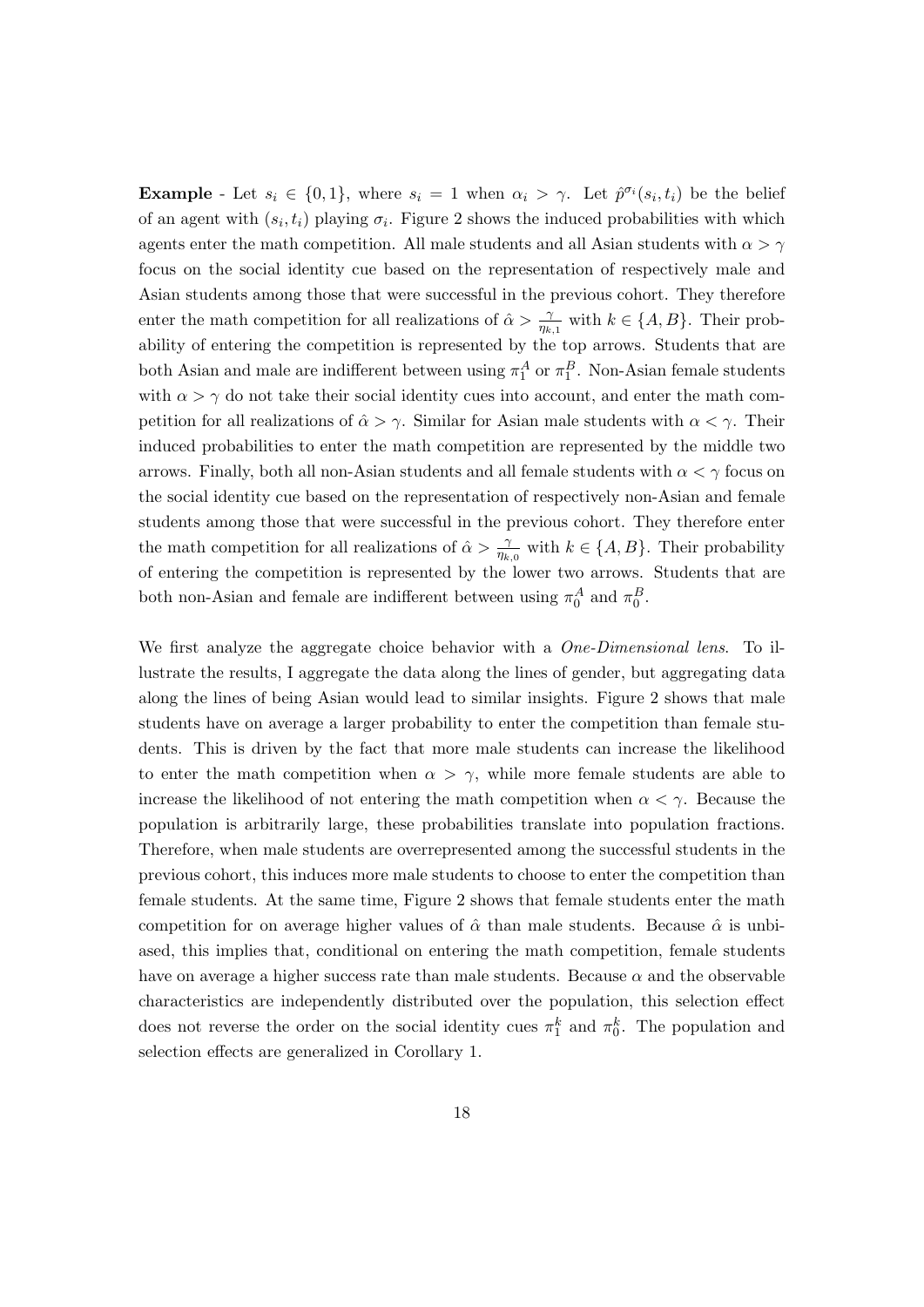$$
P(\hat{p}^{A}(1, t: \theta^{A} = 1) > \gamma) \longrightarrow
$$
\n
$$
P(\hat{p}^{B}(1, t: \theta^{B} = 1) > \gamma) \longrightarrow
$$
\n
$$
P(\hat{p}^{R}(1, 00) > \gamma) \longrightarrow
$$
\n
$$
\frac{\gamma}{\eta_{k,1}} \longrightarrow \frac{\frac{1}{\eta_{k,0}}}{\eta_{k,0}} \longrightarrow
$$
\n
$$
P(\hat{p}^{A}(0, 11) > \gamma) \longrightarrow
$$
\n
$$
\leftarrow P(\hat{p}^{A}(0, t: \theta^{A} = 0) > \gamma) \longrightarrow
$$
\n
$$
\leftarrow P(\hat{p}^{B}(0, t: \theta^{B} = 0) > \gamma) \longrightarrow
$$

Figure 2: The induced probabilities for agents to choose  $a = C$  implied by Proposition 1

COROLLARY 1.1 (One-Dimensional Lens): For any observable characteristic  $\theta^k$  such that  $\pi^k_x > p^k_x$ , we have population effect  $\Phi_{\alpha,t:\theta^k=x,\sigma_i^*,\Pi} > \Phi_{\alpha,t:\theta^k=x',\sigma_i^*,\Pi}$  and a selection effect  $E(\alpha|a = C, t : \theta^k = x) < E(\alpha|a = C, t : \theta^k = x')$ . These effects are such that the order on  $\pi_x^k$  and  $\pi_{x'}^k$  will not be reversed for any  $k \in \{A, B\}$ .

An analysis with an *Intersectional lens* sheds light on what drives these *one-dimensional* selection and population effects. I illustrate the intersectional selection and population effects in the running example below.

Example - Figure 2 shows that Asian male students have on average the largest induced probability to enter the math competition. When they have  $\alpha > \gamma$ , they are able to increase the likelihood of entering the math competition, but when they have  $\alpha < \gamma$ , they cannot decrease the likelihood they mistakenly enter this competition. Non-Asian male and Asian female students have on average the second largest probability to enter the math competition. They can use their social identity cues to decrease the likelihood of making both types of mistake. Non-Asian female students have on average the smallest probability to enter the math competition, since they can only decrease the likelihood they mistakenly enter the competition when having  $\alpha < \gamma$ , but cannot increase the likelihood of entering the competition when having  $\alpha > \gamma$ . These different induced probabilities to enter the math competition induce intersectional population effects, such that

$$
\Phi_{\alpha,11,\sigma_i^*,\Pi} > \Phi_{\alpha,10,\sigma_i^*,\Pi} = \Phi_{\alpha,01,\sigma_i^*,\Pi} > \Phi_{\alpha,00,\sigma_i^*,\Pi} \tag{12}
$$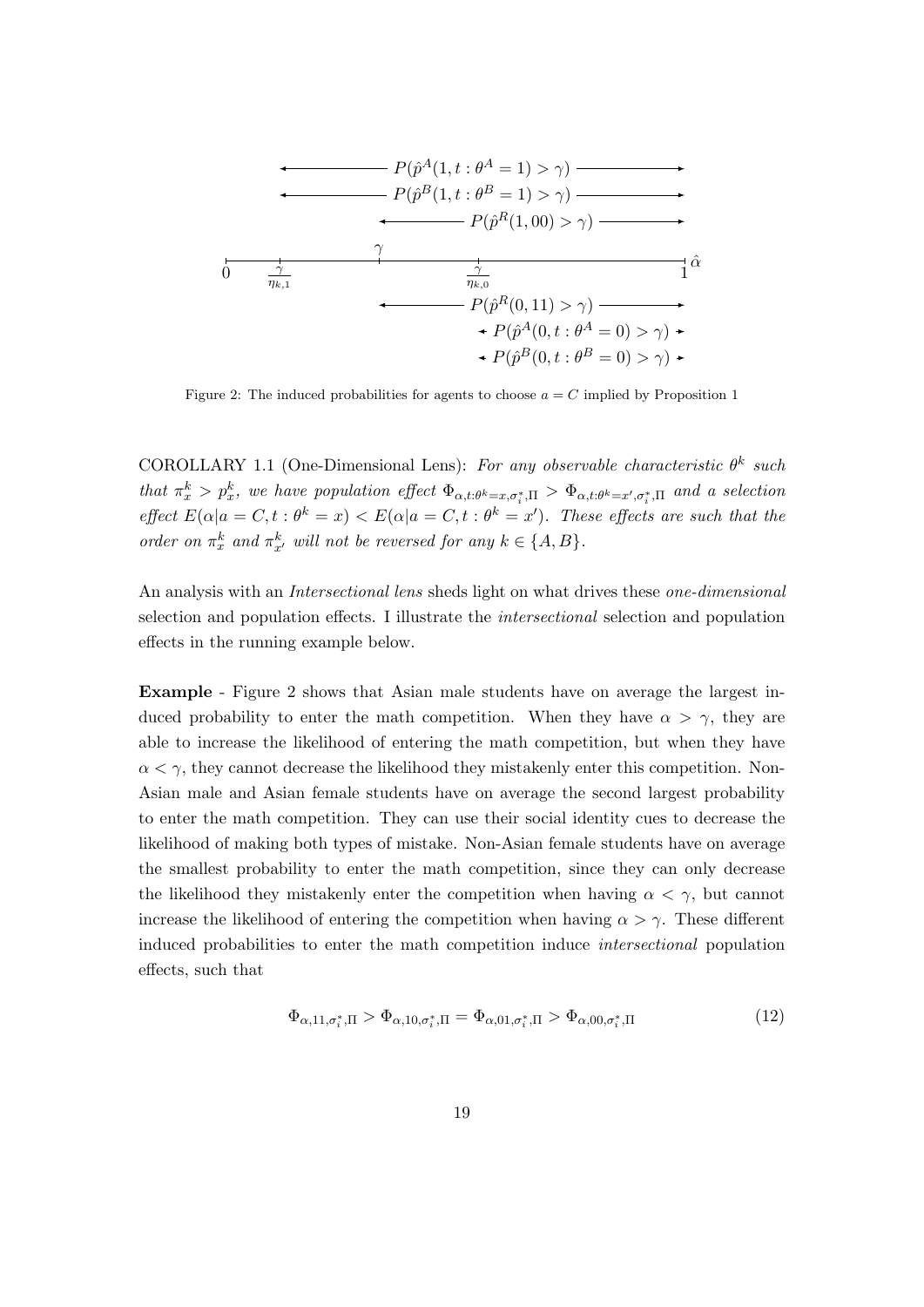and consequently *intersectional* selection effects, such that

$$
E(\alpha|a = C, t = 11) < E(\alpha|a = C, t \in \{10, 01\}) < E(\alpha|a = C, t = 00) \tag{13}
$$

These intersectional selection and population effects show there are no differences in choice behavior across non-Asian male students and Asian female students.

Let  $\tilde{t}_x$  be the one-sided social type that has  $\theta^k = x$  for all  $k \in \{A, B\}$ , while  $\tilde{t}_{x'}$  is the one-sided social type that has  $\theta^k = x'$  for all  $k \in \{A, B\}$ . Let  $t_{mixed}$  be any mixed social type. Then, the *intersectional* population and selection effects can be generalized as follows.

COROLLARY 1.2: Let  $\Pi$  be such that  $\pi_x^k > p_x^k$  for all  $k \in \{A, B\}$ . Then, we have an intersectional population effect, such that  $\Phi_{\alpha,\tilde{t}_x,\sigma_i^*,\Pi} > \Phi_{\alpha,t_{mixed},\sigma_i^*,\Pi} > \Phi_{\alpha,\tilde{t}_x,\sigma_i^*,\Pi}$ and an intersectional selection effect, such that  $E(\alpha | a = C, \tilde{t}_x) < E(\alpha | a = C, t_{mixed})$  $E(\alpha|a = C, \tilde{t}_{x'})$ . These effects are such that the order on  $\pi_x^k$  and  $\pi_{x'}^k$  will not be reversed for any observable characteristic  $k \in \{A, B\}.$ 

Corollary 1.1 and 1.2 show how the individual behavior implied by Proposition 1 affects choice behavior at the aggregate level. Asymmetry  $\pi_x^k \neq p_x^k$  along the lines of multiple observable characteristics  $\theta^k$  influences the number of agents that chooses the Competitive task and their average success rate. Analyzing data with a One-Dimensional lens enables us to observe the differences across agents with a different value of each observable characteristic. An Intersectional lens shows nevertheless that these differences are really across social types, and that the one-dimensional population and selection effects are mainly driven by the behavior of agents with a one-sided social type.

How these one-dimensional and intersectional population and selection effects affect the possible equilibrium outcomes depends on whether they shrink or increase the differences in the induced social context  $\pi_x^k$  and  $\pi_t$ . I characterize the different possible equilibrium outcomes as follows.

DEFINITION 5 (Population Equilibrium): In a **Neutral Regime** the allocation of individuals over tasks is symmetric across subgroups, and  $\pi_t = p_t$  for all  $t \in T$ . In a Non-Neutral Regime of Degree 2 the allocation of individuals over tasks is asymmetric along the lines of two observable characteristics, and  $\pi_x^k \neq p_x^k$  for  $k = \{A, B\}$ .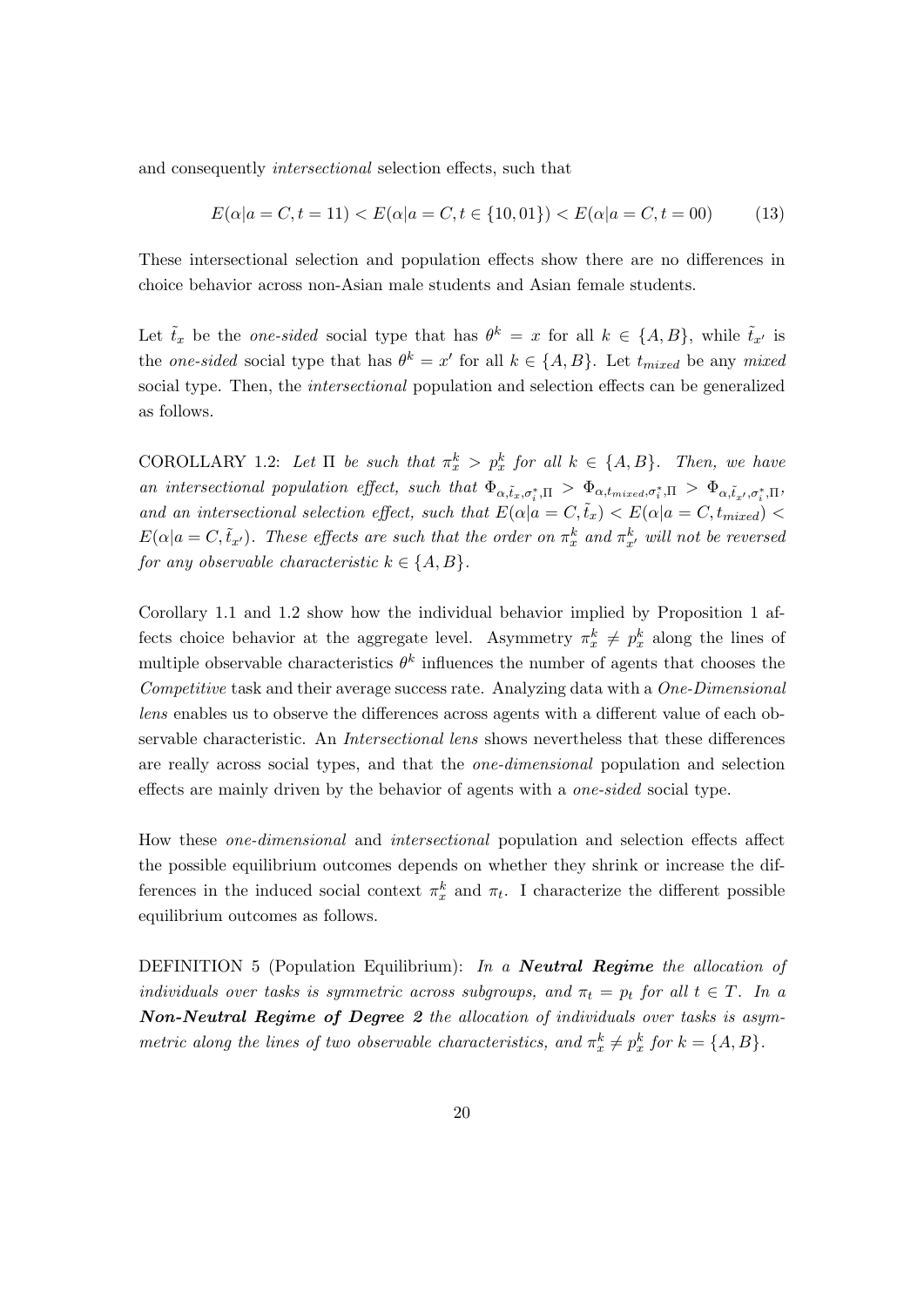We can show that a *Neutral Regime* always exists. Imagine a social context  $\Pi$  such that  $\pi_t = p_t$  for all  $t \in T$ , meaning no social type is relatively over- or underrepresented among the successful individuals. This implies that  $\pi_x^k = p_x^k$  for all  $k \in \{A, B\}$  and  $x \in X$ . Therefore, all strategies  $\sigma \in \{A, B, R\}$  are equivalent, meaning that all individuals form beliefs in the same way, no matter their type  $(\alpha, \Theta)$ . Therefore, there will be no differences in the induced choice behavior across social types, and  $\tilde{\pi}_{k,x}(\sigma,\Pi) = p_x^k$  for all  $k \in \{A, B\}$ . To analyze when a *Non-Neutral Regime* exists, I define the following stability criterion. Let  $\rho_k = \frac{\pi \frac{k}{x}}{\pi \frac{k}{x'}}$  be the fraction of the two social identity cues related to  $\theta^k$  in a social context  $\Pi$ . Let  $\tilde{\rho}_k = \frac{\tilde{\pi}_{k,x}(\sigma^*,\Pi)}{\tilde{\pi}_{k,x'}(\sigma^*,\Pi)}$  be the fraction of the social identity cues related to  $\theta^k$  induced by the social context  $\Pi$  and the optimal strategies  $\sigma^*$ . Then, an equilibrium regime becomes unstable in dimension  $k$  when,

$$
\frac{\partial \tilde{\rho}}{\partial \rho} > 1
$$

In the following, I present an extreme example to illustrate how a *Neutral Regime* can become unstable and give rise to a stable Non-Neutral Regime of Degree 2.

Example - Consider the case in which the high school students have an extreme version of the response function  $\eta$ , such that,

$$
\eta(\pi, p) = \begin{cases}\n+\infty & \text{if } \pi > p \\
1 & \text{if } \pi = p \\
-\infty & \text{if } \pi < p\n\end{cases}
$$

When  $\pi_t = p_t$  for all  $t \in T$ , then all the strategies  $\sigma \in \{A, B, R\}$  are equivalent and  $\tilde{\pi}_{k,x}(\sigma,\Pi) = p_x^k$  for all  $k \in \{A,B\}$ . Now assume a small change in the social context, such that there are slightly more male and Asian students among the successful students in the previous cohort, such that  $\pi_1^k > p_1^k$  for  $k \in \{A, B\}$ . Proposition 1 implies that, with an extreme response function  $\eta$ , this perturbation induces all male and Asian students with  $\alpha > \gamma$  to enter the math competition, while no female students and non-Asian students with  $\alpha < \gamma$  will enter the competition. Consequently,  $\tilde{\pi}_1^k(\sigma, \Pi) > p_1^k$  for both  $k \in \{A, B\}$ , while  $\tilde{\pi}_0^k(\sigma, \Pi) < p_0^k$ , and the *Neutral Regime* becomes unstable.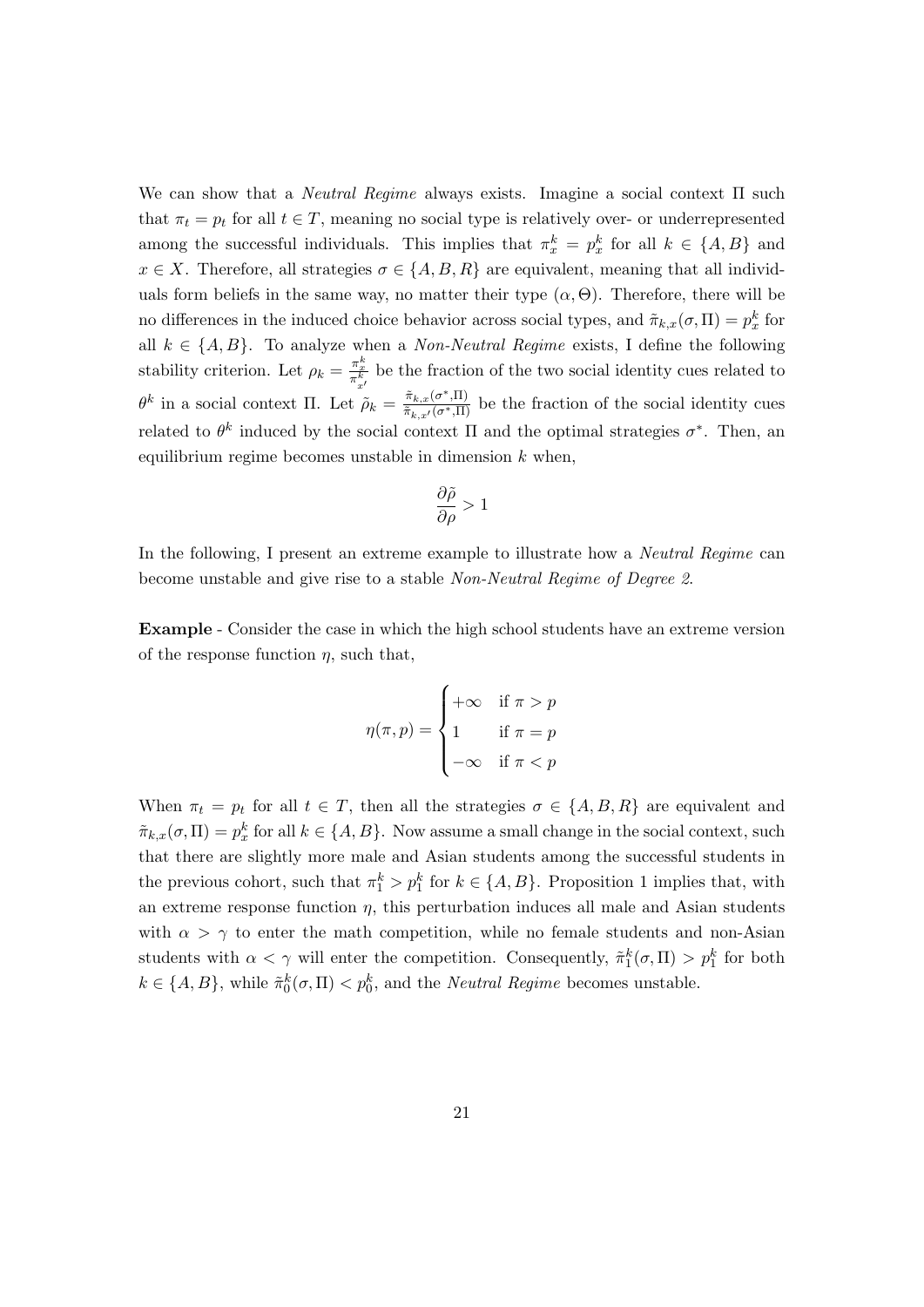To shed more light on how this perturbation exactly affects the induced social identity cues, let  $S_1^A = \lim_{N \to \infty} \frac{N_1^A}{N}$  be the fraction of successful male students. When there is a perturbation in social context of the type mentioned above, all male students with  $\alpha > \gamma$ will enter the math competition. Furthermore, no male non-Asian students with  $\alpha < \gamma$ enter the competition, while male Asian students with  $\alpha < \gamma$  only enter the competition when  $\hat{\alpha} > \gamma$ . Therefore,

$$
S_1^A = p_1^A \int_{\alpha > \gamma} \alpha f(\alpha) d\alpha + p_1^A p_1^B \int_{\alpha < \gamma} \int_{\hat{\alpha} > \gamma} \alpha g_\alpha(\hat{\alpha}) f(\alpha) d\alpha d\hat{\alpha}
$$
 (14)

Let  $S_0^A = \lim_{N \to \infty} \frac{N_0^A}{N}$  be the fraction of successful female students. The perturbation causes no female students with  $\alpha < \gamma$  to enter the math competition. On the other hand, all Asian female students with  $\alpha > \gamma$  will enter the competition, while non-Asian female students with  $\alpha > \gamma$  only enter the competition when  $\hat{\alpha} > \gamma$ . Therefore,

$$
S_0^A = p_0^A p_0^B \int_{\alpha > \gamma} \int_{\hat{\alpha} > \gamma} \alpha g_\alpha(\hat{\alpha}) f(\alpha) d\alpha d\hat{\alpha} + p_0^A p_1^B \int_{\alpha > \gamma} \alpha f(\alpha) d\alpha \tag{15}
$$

Consequently, the social identity cue  $\tilde{\pi}_1^A(\sigma, \Pi)$  induced by this extreme 'response function' is equal to,

$$
\tilde{\pi}_1^A(\sigma, \Pi) = \frac{S_1^A}{S_1^A + S_0^A} \tag{16}
$$

We can derive the induced social identity cue  $\tilde{\pi}_1^B(\sigma,\Pi)$  in a similar manner. Because  $S_1^k > S_0^k$  for both k, the induced social context will again be such that Asian and male students are relatively overrepresented among the successful students in the math competition, which will in turn induce again the behavior and statistics described above. The extreme 'response function' can therefore give rise to a stable Non-Neutral Regime of degree 2. Furthermore, since  $S_0^k > 0$  for all k, it follows that  $\tilde{\pi}_1^k(\sigma, \Pi) < 1$  for  $k \in \{A, B\}$ , meaning that there will be a positive number of non-Asian and female students among the successful individuals in the induced social context. Finally,  $\tilde{\pi}_1^k(\sigma,\Pi)$  in increasing in the number of non-Asian female and Asian male students in the population, while it is decreasing in the number of Asian female students and non-Asian male students. This is not surprising, since we have seen that it is the behavior of agents with *one-sided* social types that mainly drives the differences in choice behavior across social groups.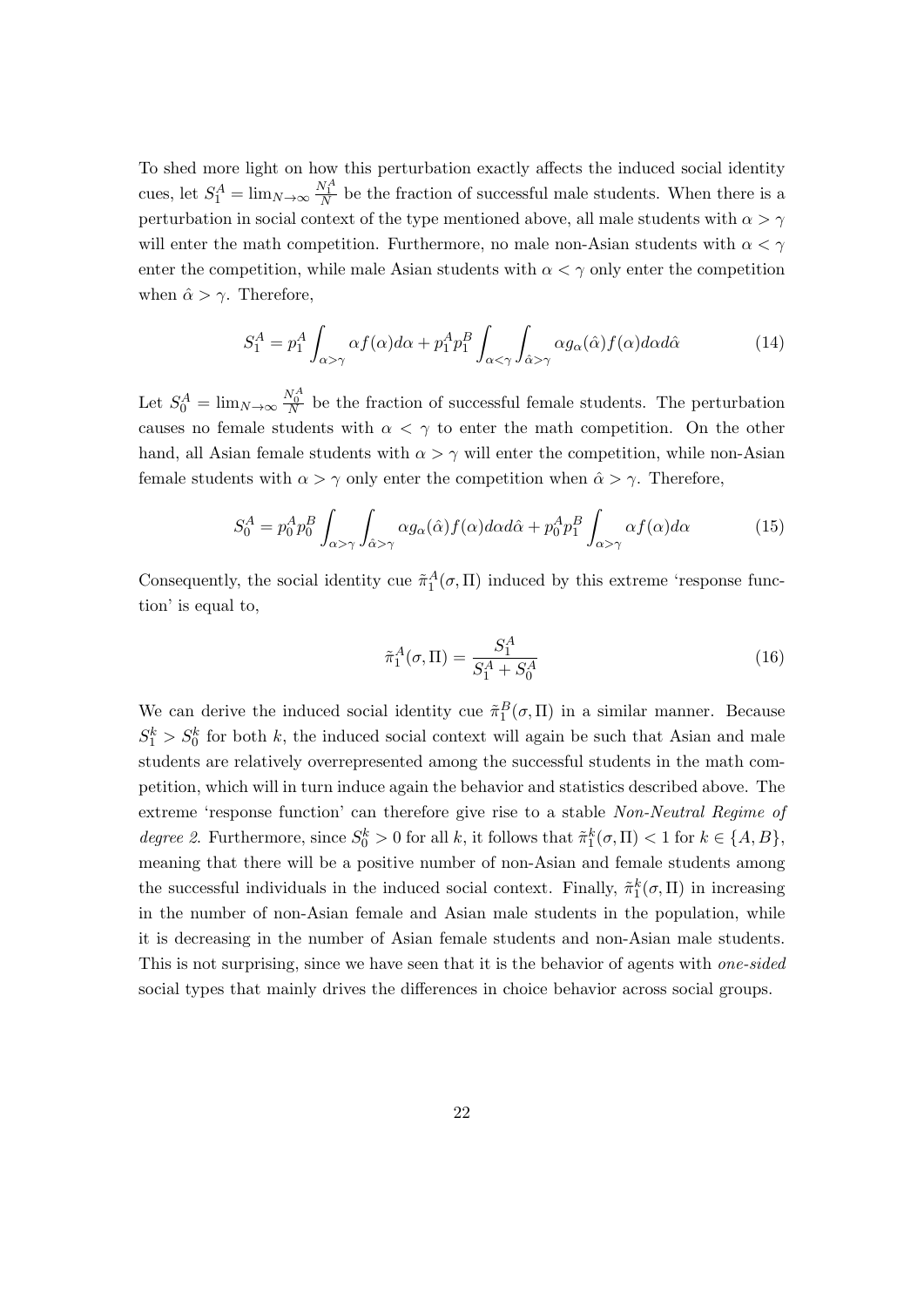An Intersectional lens provides additional insights on this matter. Let  $S_t = \lim_{N \to \infty} \frac{N_t}{N}$ be the fraction of successful students with social type t. When  $\pi_1^k > p_1^k$ , all male Asian students with  $\alpha > \gamma$  enter the math competition, while male Asian students with  $\alpha < \gamma$ will only enter when  $\hat{\alpha} > \gamma$ . Therefore,

$$
S_{11} = p_1^A p_1^B \int_{\alpha < \gamma} \int_{\hat{\alpha} > \gamma} \alpha g_{\alpha}(\hat{\alpha}) f(\alpha) d\alpha d\hat{\alpha} + p_1^A p_1^B \int_{\alpha > \gamma} \alpha f(\alpha) d\alpha \tag{17}
$$

Similarly, no female non-Asian students with  $\alpha < \gamma$  will enter the math competition, while female non-Asian students with  $\alpha > \gamma$  will enter the competition when  $\hat{\alpha} > \gamma$ . This fraction is therefore bounded from below, such that

$$
S_{00} = p_0^A p_0^B \int_{\alpha > \gamma} \int_{\hat{\alpha} > \gamma} \alpha g_\alpha(\hat{\alpha}) f(\alpha) d\alpha d\hat{\alpha}
$$
 (18)

Finally, all male non-Asian students and female Asian students with  $\alpha > \gamma$  will enter the competition, while no students with these social types will enter the competition when  $\alpha < \gamma$ . Therefore,

$$
S_{10} = p_1^A p_0^B \int_{\alpha > \gamma} \alpha f(\alpha) d\alpha \tag{19}
$$

$$
S_{01} = p_0^A p_1^B \int_{\alpha > \gamma} \alpha f(\alpha) d\alpha \tag{20}
$$

Students with a mixed social type always choose their welfare-maximizing task when having an extreme 'response function', and their induced fractions  $S_t$  are equal. The differences between male (Asian) versus female (non-Asian) students in this extreme example are therefore completely driven by the fact that non-Asian female students cannot correct for the mistake of not entering the competition while  $\alpha > \gamma$ , while male Asian students cannot correct for the mistake of entering the competition while  $\alpha < \gamma$ . Equations  $(12)$  and  $(13)$  show that the behavior of agents with *mixed* social types only decreases the difference between  $S_1^k$  and  $S_0^k$ .

Proposition 3 generalizes these insights and shows how the intersectional population and selection effects determine the order on the  $\pi_t$  that can exist in a *Non-Neutral* Regime of Degree 2.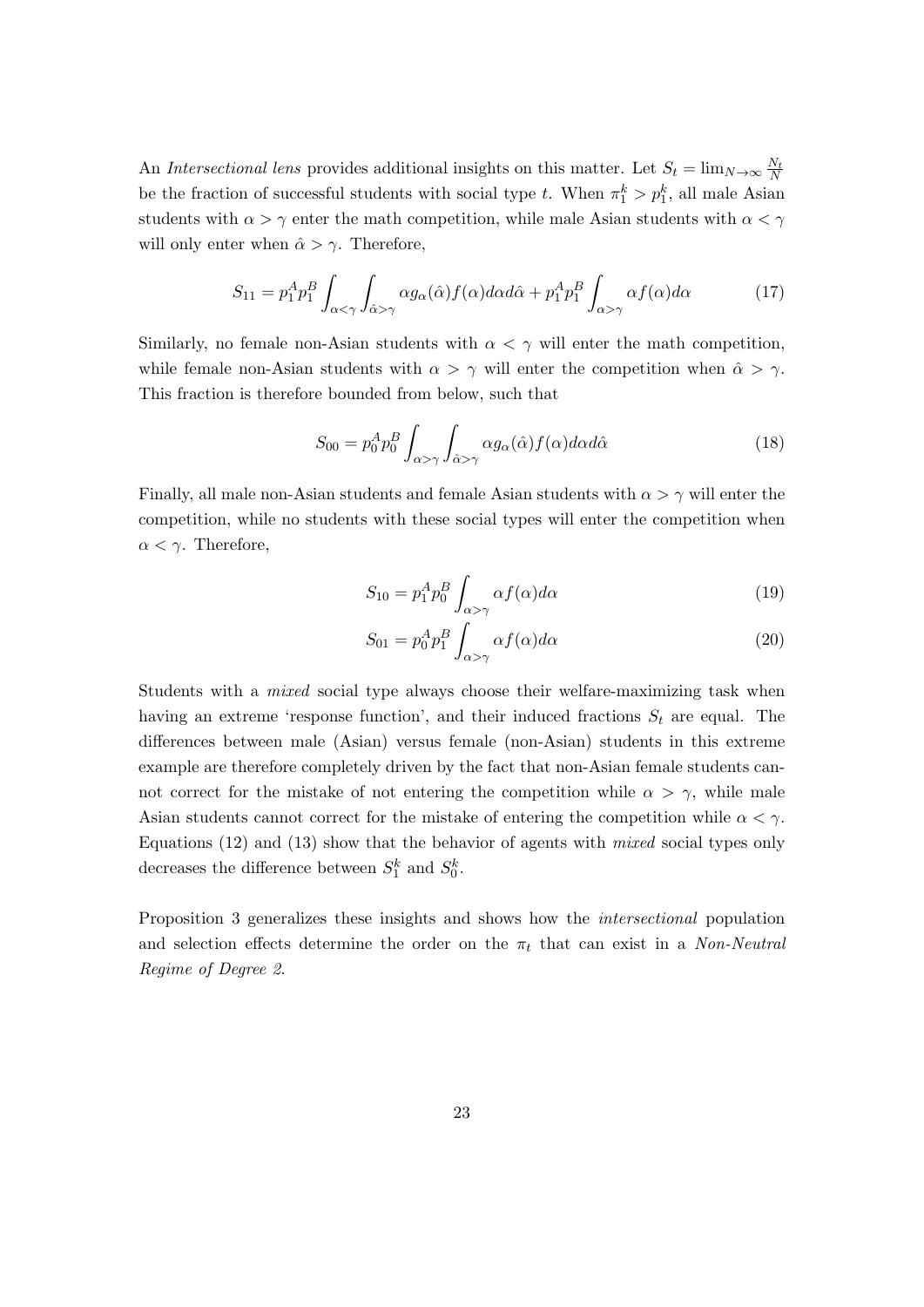PROPOSITION 3: There exists a **Non-Neutral Regime of degree 2** in which WLOG  $\pi^k_x > p^k_x$  for all  $k \in \{A, B\}$ . In such a regime, any possible order on the social identity cues must be such that,

$$
\pi_{\tilde{t}_{x'}} = \min_{k,x} \pi_x^k \qquad \qquad \pi_{\tilde{t}_x} = \max_{k,x} \pi_x^k
$$

where  $\tilde{t}_x$  is such that  $\theta^k = x$ , while  $\tilde{t}_{x'}$  is such that  $\theta^k = x'$  for all  $k \in \{A, B\}$ .

Proposition 3 shows that the differences in choice behavior induced by social context can give rise to persistent differences in the representation of social groups among the successful individuals at the *Competitive* task. Agents with a social type such that they belong to the socially more successful group according to both observable characteristics will be most overrepresented among the successful individuals. This is driven by the fact that these agents are most likely to mistakenly choose the *Competitive task* while  $\alpha < \gamma$ . Agents with a social type such that they belong to the socially less successful group according to both observable characteristics will be most underrepresented among the successful individuals. This is driven by the fact that these agents are most likely to mistakenly choose the Non-Competitive task, even though  $\alpha > \gamma$ .

To summarize, when  $\pi_x^k \neq p_x^k$  along the lines of multiple observable characteristics, this only reinforces the potential to improve decision making of agents with mixed social types. These agents can use their two observable characteristics to decrease the likelihood of mistakenly choosing the *Competitive* task while  $\alpha < \gamma$ , and of mistakenly choosing the Non-Competitive task while  $\alpha > \gamma$ . Agents with one-sided social types can only potentially correct for one of these two mistakes. There is nevertheless an asymmetry in the potential to improve decision making across agents with *one-sided* social types, where they have the ability to potentially correct for a different type of mistake. The differences and asymmetry in the potential to improve decision making induce differences in choice behavior. An Intersectional lens sheds light on the fact that differences in one-dimensional statistics are mainly driven by the behavior of agents with one-sided social types. Finally, these differences in choice behavior can be persistent. Specifically, the differences in the potential to improve decision making between *mixed* and *one-sided* social types, and the asymmetry in this potential across *one-sided* social types give rise to persistent differences in the representation of these social types among the successful individuals at the Competitive task.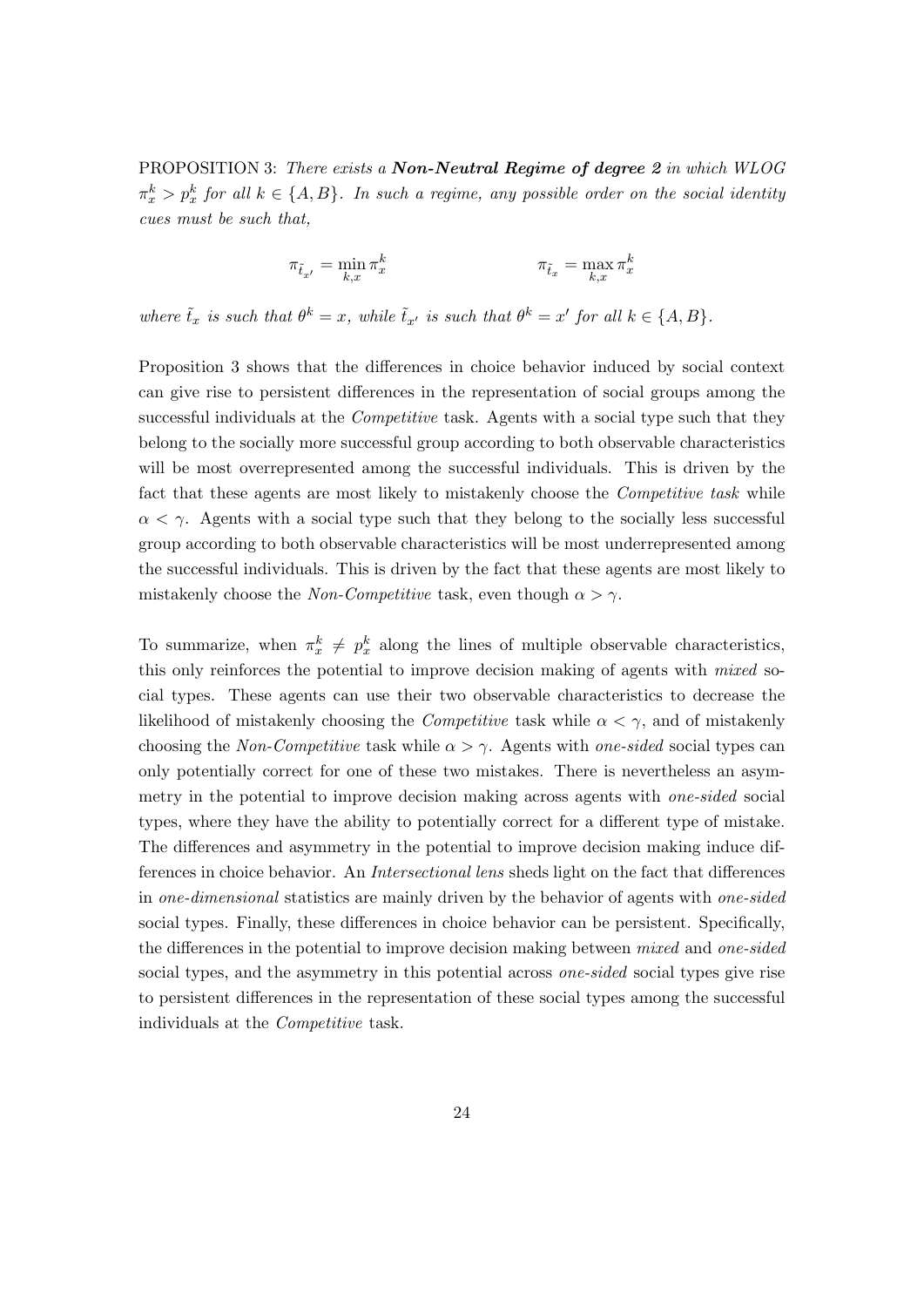#### 3.3 Adding Two-Dimensional Social Identity Cues

To simplify the exposition of the model, I assumed agents could only use one-dimensional social identity cues. In this section, I show what the effects are of adding the option of using the *two-dimensional* social identity cues  $\pi_t$  in belief formation. This changes the strategy set to  $\sigma_i \in \{A, B, F, R\}$ , where F refers to the strategy in which agents use the two-dimensional social identity cue derived from their full social type  $\Theta_i$ . When  $\sigma_i = F$ , the corresponding belief  $\hat{p}_i^F = \eta_t \hat{\alpha}_i$ , where,  $\eta_t = \eta(\pi_t, p_t)$ . The function  $\eta(\pi_t, p_t)$  can be different from  $\eta(\pi_x^k, p_x^k)$ . People could for example react stronger to two-dimensional social identity cues than *one-dimensional* social identity cues. Consequently, let

$$
\overline{\overline{\eta}}_t = \max_{t,k \in \{A,B\}} \eta_{k,x}, \eta_t \text{ and } \underline{\eta}_t = \min_{t,k \in \{A,B\}} \eta_{k,x}, \eta_t
$$

Similarly, define

$$
\overline{\kappa}_t = \underset{t,k \in \{A,B\}}{\operatorname{argmax}} \eta_{k,x}, \eta_t \text{ and } \underline{\kappa}_t = \underset{t,k \in \{A,B\}}{\operatorname{argmin}} \eta_{k,x}, \eta_t
$$

This shows that  $\overline{\overline{\eta}}_t \geq \overline{\eta}_t$ , while  $\underline{\eta}_t \leq \underline{\eta}_t$ . Adding the strategy F provides the following Corollary to Proposition 1.

COROLLARY 2: Consider an agents with social type  $\Theta_i = t$ . When this agents has  $\alpha > \gamma$ ,  $\sigma_i^* = \overline{\kappa}_t$  if and only if  $\overline{\overline{\eta}}_t > 1$ . Otherwise,  $\sigma_i^* = R$ . When agents have  $\alpha < \gamma$ , then  $\sigma_i^* = \underline{\kappa}_t$  if and only if  $\underline{\eta}_t < 1$ . Otherwise,  $\sigma_i^* = R$ .

Corollary 2 shows that agents will only use the option  $\sigma_i = F$ , when this leads to a bias of their noisy perception  $\hat{\alpha}$  in the direction of their welfare maximizing task, and when  $\eta_t$  provides a stronger bias in this direction than  $\eta_{k,x}$  for any k. The following example illustrates how this extra strategy can affect the outcomes at the aggregate level.

**Example** - In the previous section, I showed how female non-Asian students with  $\alpha < \gamma$ were indifferent between choosing to use  $\pi_0^A$  or  $\pi_0^B$ . If Corollary 2 implies they now use the cue  $\pi_t$ , then it must be that  $\eta_{00} < \eta_{k,0}$  for  $k \in \{A, B\}$ . The opposite applies to male Asian students, who were indifferent between choosing to use  $\pi_1^A$  or  $\pi_1^B$ . When  $\eta_{00} < \eta_{k,0}$  and  $\eta_{11} > \eta_{k,1}$  for  $k \in \{A, B\}$ , both female non-Asian and male Asian students choose  $\sigma_i = F$ . This increases the strength of the *intersectional* population and selection effects across female non-Asian and male Asian students, which consequently increases the strength of the one-dimensional population and selection effects across male (Asian) and female (non-Asian) students. This insight is generalized in Corollary 3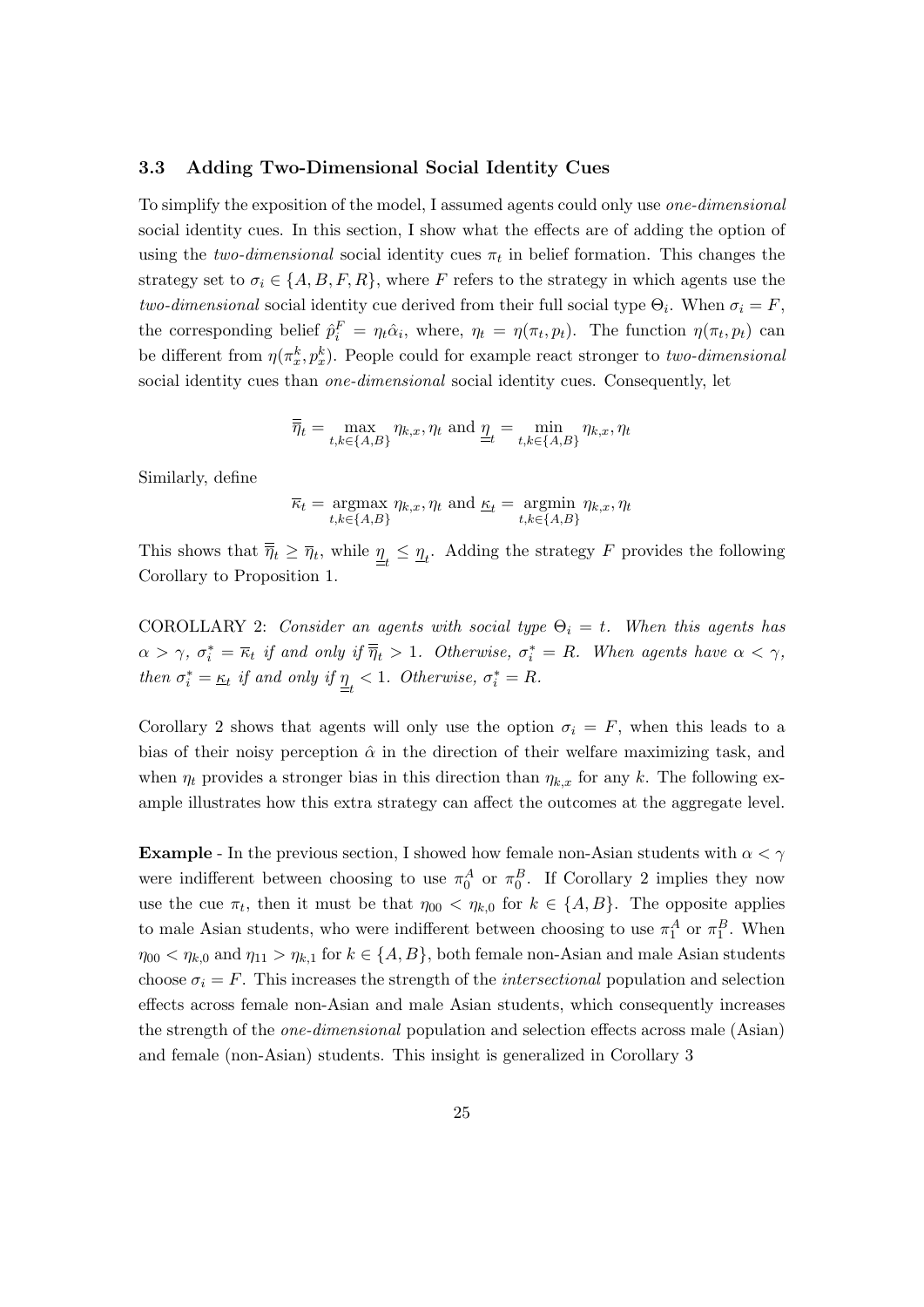COROLLARY 3: The introduction of the strategy  $\sigma_i = F$  does not invalidate the existence of a Non-Neutral Regime of Degree 2.

**Example** - In the previous example, the strategy  $\sigma_i = F$  reinforces the one-dimensional population and selection effects. This is not always the case. It could be that  $\eta_t$  induces a much stronger bias for a similar pair  $(\pi, p)$  than  $\eta_{k,x}$ . In this case, it could happen that female Asian and male non-Asian students also end up choosing  $\sigma_i = F$ . When this is the case, agents with mixed social types are still able to decrease the likelihood of making both types of mistakes. Because  $\eta_{01}$  and  $\eta_{10}$  are either above or below one, the use of the extra option t can only improve the ability to potentially correct for one of the two possible mistakes. This induces two possible settings.

In the first setting, both Asian and non-Asian female students are relatively underrepresented, while both Asian and non-Asian female students are relatively underrepresented. Asian female students will now only choose  $\sigma_i = F$  when  $\alpha < \gamma$ . This increases the ability for Asian female students to potentially correct for the mistake of choosing to enter the math competition while  $\alpha < \gamma$  compared to their ability to potentially correct for the mistake of not entering the competition while  $\alpha > \gamma$  following from  $\sigma_i = k$ . Non-Asian male students will only choose  $\sigma_i = F$  when  $\alpha > \gamma$ . The option F in this setting increases their ability to potentially correct for not entering the math competition while  $\alpha > \gamma$  compared to their ability to potentially correct for entering the math competition while  $\alpha < \gamma$  following from their strategy  $\sigma_i = k$ . When we evaluate these changes with a *one-dimensional lens*, it follows that the average probability to enter the math competition decreases for female and Asian students, while it increases for male and Non-Asian students. Therefore, the behavior of agents with *mixed* social types following the introduction of the strategy  $F$  increases the strength of the population and selection effects along the lines of gender, while it decreases the strength of the population and selection effect along the lines of being Asian. The opposite happens when Asian female students are relatively overrepresented, while non-Asian female students are relatively overrepresented, while vice versa for male students. The net effect of the introduction of the strategy  $F$  depends on total effect of this strategy on the behavior of agents with both mixed and one-sided social types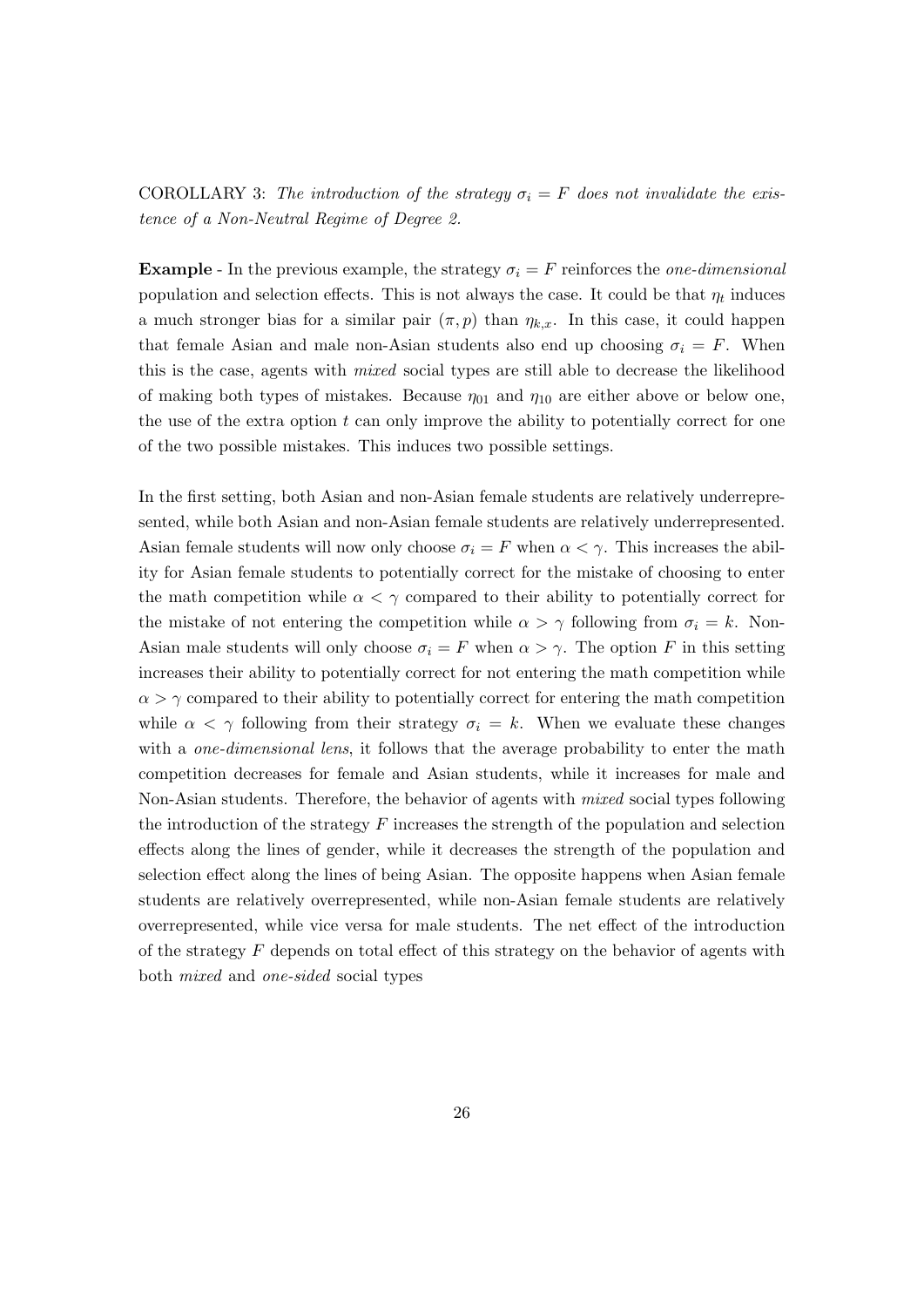To summarize, the introduction of the strategy  $\sigma_i = F$  can further reinforce the asymmetry in decision making across agents with a one-sided type. This reinforces the induced population and selection effects. The strategy  $\sigma_i = F$  can nevertheless also introduce asymmetries in the potential to improve decision making across agents with mixed social types. This type of asymmetry affects the one-dimensional population and selection effects of the two dimensions of social identity in opposite directions, reinforcing these effects for one dimension of social identity, while decreasing these effects for the other dimension of social identity.

#### 3.4 Discussion

Most assumptions of the model are discussed in Liqui Lung (2022). To simplify the discussion of the multidimensionality of social identity, I made one additional assumption, namely that the individual observable characteristics are independently distributed over the population. Although this is a reasonable assumption to make in many cases, there are also observable characteristics that are correlated. When this is the case,

$$
p_t \neq p_x^A p_x^B
$$

In most cases, two social identities that both imply belonging to the socially less or more successful group are positively correlated. For example, belonging to an underrepresented minority group is often positively correlated with belonging to a lower income class. When this type of correlation exists, there will be relatively more agents with a one-sided social type than a mixed social type. Because agents with one-sided social types mainly drive the one-dimensional population and selection effects, this type of correlation leads to an increase in the strength of these effects. This induces larger differences between the overrepresentation of agents with the socially more successful one-sided social type, and the underrepresentation of agents with the socially less successful one-sided social type among the successful individuals in the Competitive task. When one social identity that implies belonging to the socially less successful group and another that implies belonging to the socially more successful group are positively correlated, this increases the fraction of agents with a mixed social type relative to the number of agents with a one-sided social type. This decreases the strength of the one-dimensional population and selection effects, and decreases the differences in the representation of different social types among the successful individuals.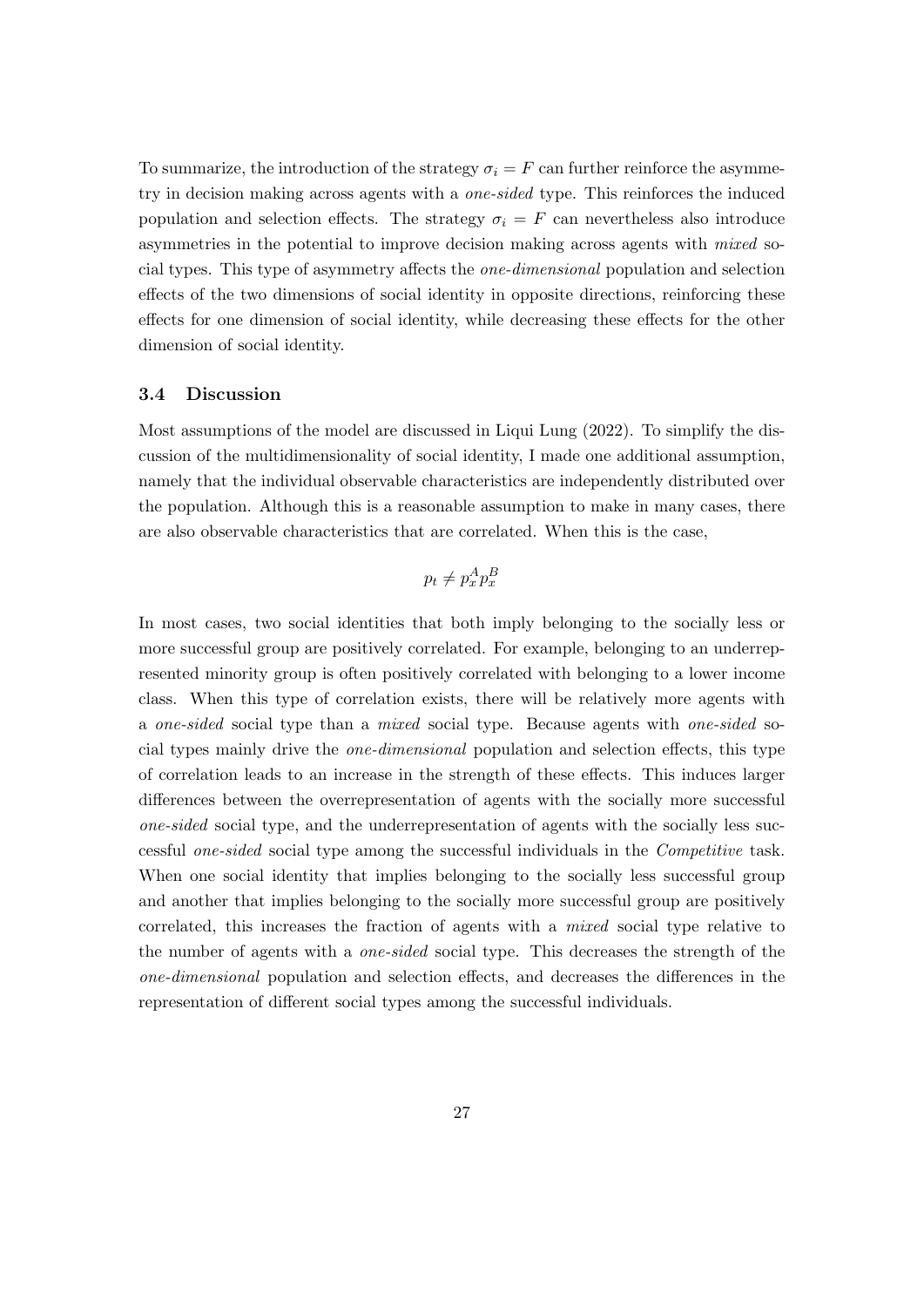### 4 Social Constraints

In the previous sections, I assumed that agents could freely choose to ignore one dimension of their social identity. In reality, this ability may be limited because of socially imposed constraints, such as the existence of stereotypes, narratives, stigmatization or the inability to identify with certain social types. The framework developed in this paper allows us to study the effects of these social constraints in terms of strategy restrictions. I group these restrictions into two types. The first type is such that agents are not able to ignore one dimension of their social type, while they are free to ignore the other dimension. I summarize constraints of this type under the name *Stigmatization*. The second type of restriction is such that agents are unable to ignore any dimension of their social type, and can only use *two-dimensional* social identity cues in belief formation. I refer to this type of constraint as Type-Specific Social Identification.

### 4.1 Stigmatization

The restriction that some agents are not able to ignore one of the dimensions of their social identity aims to capture the consequences of issues such as stigmatization, stereotypes, narratives and the fact that one's social identity is a composite view of the view one has of oneself as well as the views held by others about one's identity (Nagel, 1994). In the following, I introduce this restriction in the model in two ways. In the first version, an entire observable characteristic is stigmatized, which implies that agents cannot ignore this characteristic. I first analyze a Two-Strategy Model, in which agents cannot use the social identity cues  $\pi_t$ . Consequently, I introduce the *Three-Strategy Model*, in which agents can use both the cues  $\pi_x^k$  and  $\pi_t$ . In the second version, only one value of an observable characteristic is stigmatized, meaning that only those agents with that specific value of the characteristic cannot ignore the characteristic, while agents with another value can. I call this model the Asymmetric Model.

### 4.1.1 The Two-Strategy Model

In the Two-Strategy Model, agents can only use one-dimensional social identity cues. Assume gender is the stigmatized dimension of social identity. The strategy set is therefore reduced to  $\sigma_i \in \{A, R\}$ . The optimal strategies for each social group are presented in Figure (3). This figure shows there is no difference anymore in the potential to improve decision making between mixed and one-sided social types. Therefore, only agents with *mixed* types are disadvantaged by stigmatization in this model, while agents with one-sided types are not effected at all. Specifically, Asian female students lose the ability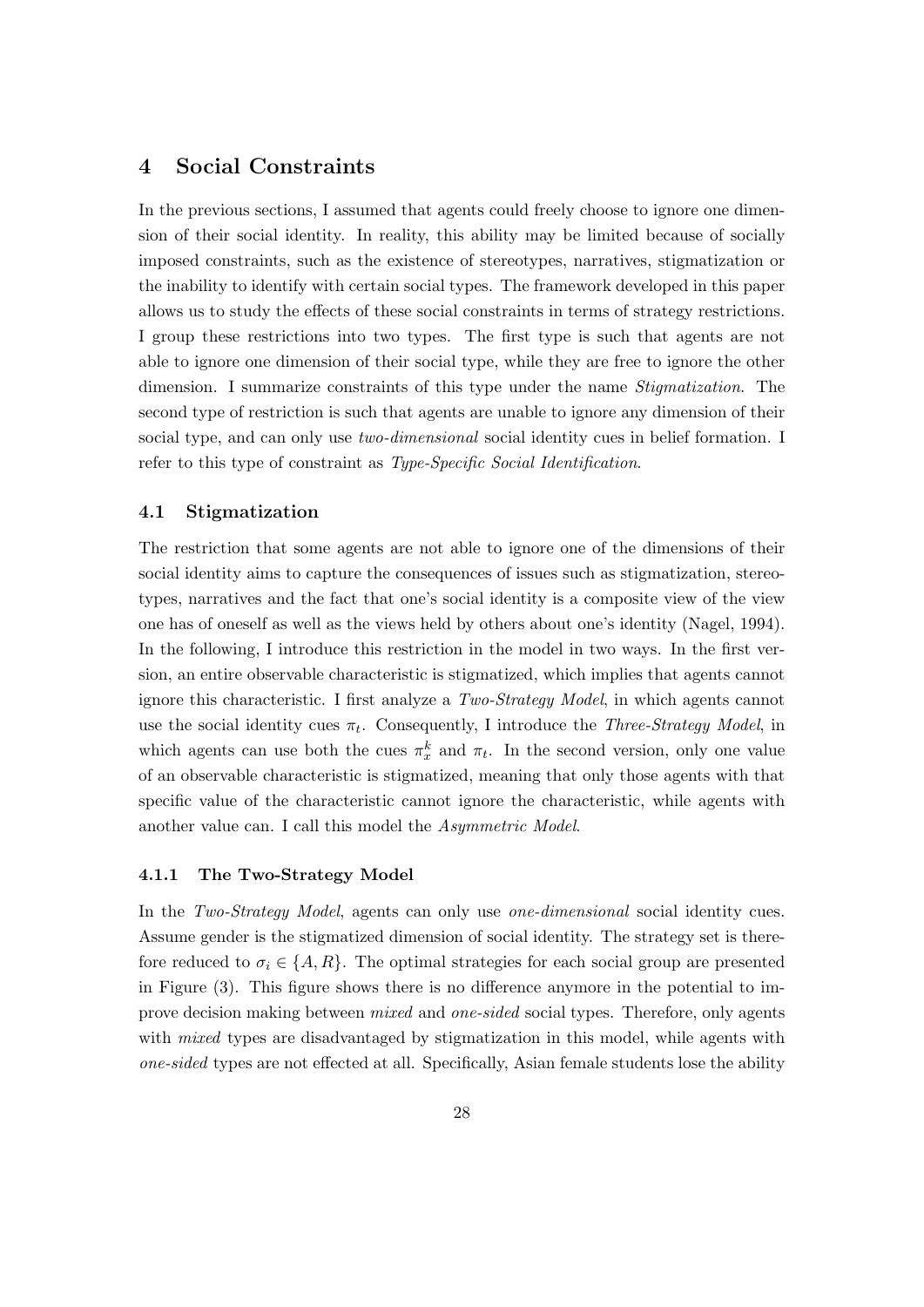to decrease the likelihood they choose not to enter the math competition when  $\alpha > \gamma$ , while non-Asian male students lose the ability to decrease the likelihood of choosing to enter the math competition while  $\alpha < \gamma$ . Consequently, agents with mixed and one-sided social types now have the exact same potential to improve decision making using social identity cues.



Figure 3: The optimal strategies for each social type in a Two-Strategy model.

Furthermore, agents cannot use the dimension of being Asian in decision making. Because the characteristics  $\theta^k$  and  $\alpha$  are independently distributed over the population, there can be no differences in choice behavior between Asian and non-Asian students. Furthermore, the differences in choice behavior between male and female students are now driven by the behavior of agents with both one-sided social types and *mixed* social types. Therefore, the Two-Strategy model induces larger population and selection effects in the dimension of gender than a model without stigmatization<sup>16</sup>.

#### 4.1.2 The Three-Strategy Model

In the Three-Strategy Model, agents can use both one-dimensional and two-dimensional social identity cues. When gender is stigmatized, the strategy set becomes  $\sigma_i \in \{A, F, R\}$ . Like in Section 3.3, there are two different settings. In the first setting, both Asian and non-Asian male students are relatively overrepresented among the successful students in the previous cohort, while both Asian and non-Asian female students are relatively underrepresented. In this case, Asian female students with  $\alpha > \gamma$  and non-Asian male students with  $\alpha < \gamma$  cannot use  $\sigma_i = F$  to improve decision making. Consequently, the Three-Strategy model has similar implications as the Two-Strategy model, where mixed

 $16$ Like in Section 3.3, there is an asymmetry in the potential to improve decision making across mixed social types. Since agents with *mixed* social types now act exactly as agents with *one-sided* social types, this model presents an extreme case. Consequently, the population and selection effects in the dimension of gender are reinforced, while the population and selection effects in the dimension of being Asian completely disappear.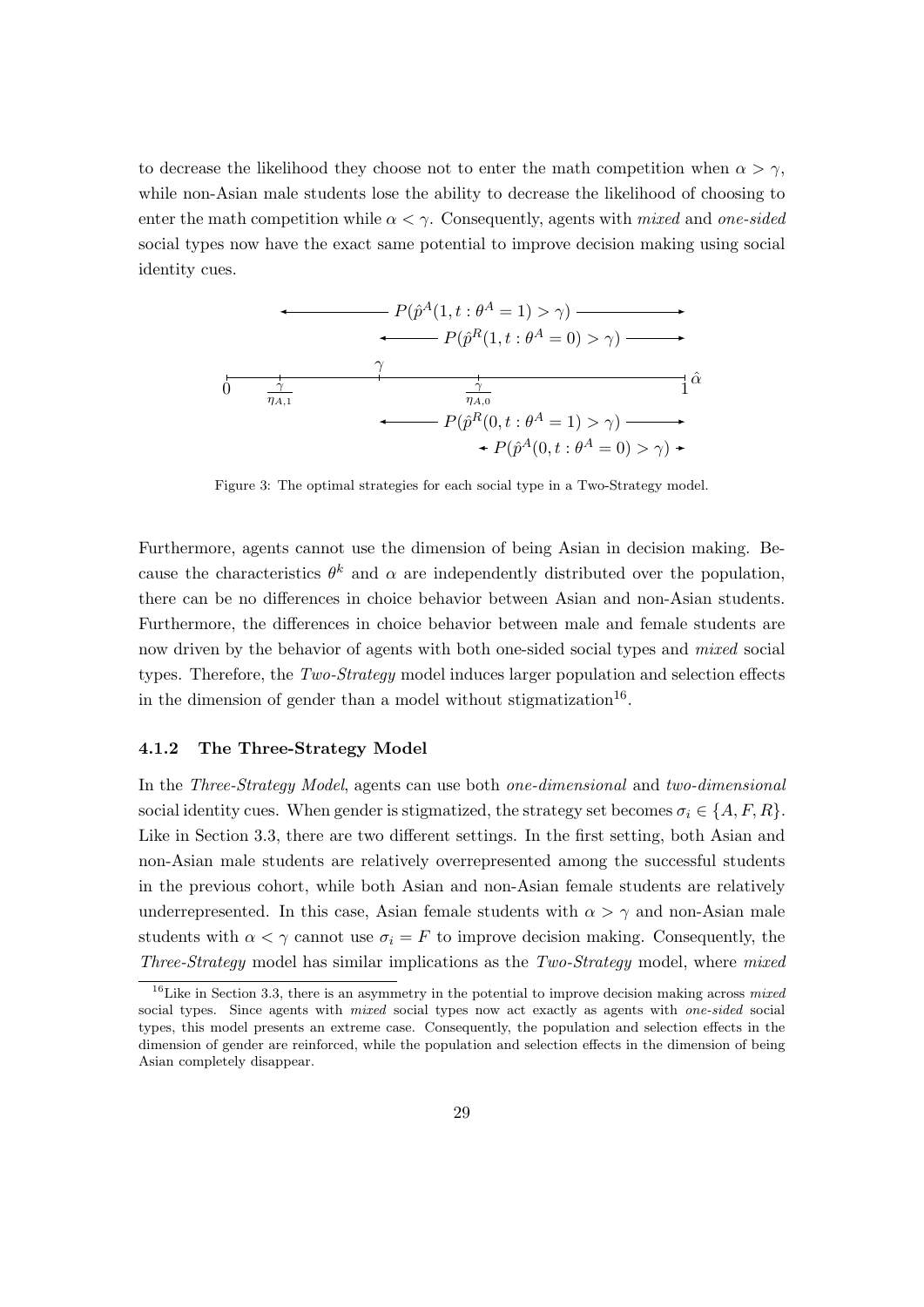social types lose their ability to decrease the likelihood of making one type of mistake. When agents with *one-sided* social types find it optimal to use  $\pi_t$  instead of  $\pi_x^A$ , then the optimal strategy of agents with one-sided social types induces a larger bias than the optimal strategy of agents with mixed social types. This creates a difference in the potential to improve decision making between mixed social types and one-sided social types, which induces differences in choice behavior across Asian and non-Asian students. The availability of  $\pi_t$  can therefore induce population and selection effects in dimensions of social identity that are not stigmatized. The population and selection effects in the dimension of gender are potentially larger than in a model without stigmatization, since they will be driven by both the behavior of agents with *mixed* and *one-sided* social types. The population and selection effects in the dimension of being Asian are smaller, since differences in choice behavior between Asian and non-Asian students are only driven by the fact that non-Asian female students can slightly better correct for the mistake of entering the competition while  $\alpha < \gamma$  than Asian female students, while Asian male students can slightly better correct for the mistake of not entering the competition while  $\alpha > \gamma$  than non-Asian male students.

In the second setting, Asian male students are relatively underrepresented, but non-Asian male students are relatively underrepresented. Similarly, non-Asian female students are relatively underrepresented, while Asian female students are relatively overrepresented.

$$
P(\hat{p}^{A}(1, t: \theta^{A} = 1) > \gamma) \longrightarrow
$$
  
\n
$$
P(\hat{p}^{F}(1, 01) > \gamma) \longrightarrow
$$
  
\n
$$
P(\hat{p}^{R}(1, 00) > \gamma) \longrightarrow
$$
  
\n
$$
\frac{\gamma}{\eta_{A,1}} \frac{\gamma}{\eta_{01}} \frac{\gamma}{\eta_{10}} \frac{\gamma}{\eta_{A,0}} \frac{\gamma}{\eta_{A,0}} \frac{\gamma}{\eta_{A,0}} \gamma_{11} \hat{\alpha}
$$
  
\n
$$
P(\hat{p}^{R}(0, 11) > \gamma) \longrightarrow
$$
  
\n
$$
+ P(\hat{p}^{A}(0, t: \theta^{A} = 0) > \gamma) \longrightarrow
$$

Figure 4: The optimal strategies for each social type in a Three-Strategy model, where we assume for simplicity that  $\frac{\gamma}{\eta_{A,0}} = \frac{\gamma}{\eta_{00}}$  and  $\frac{\gamma}{\eta_{A,1}} = \frac{\gamma}{\eta_{11}}$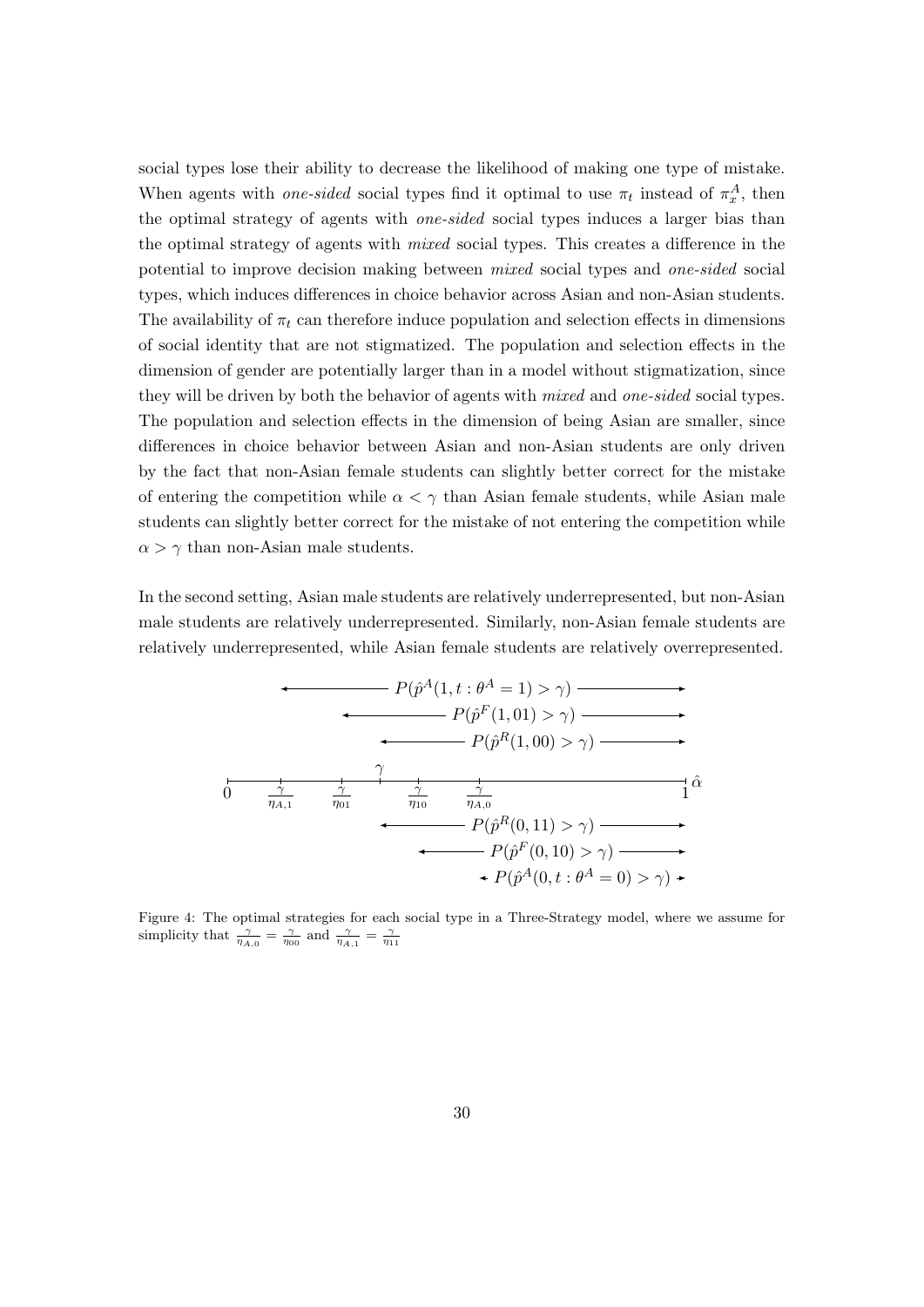Figure 4 shows that non-Asian male and Asian female students maintain their ability to potentially correct for both types of mistakes. In this setting, the availability of the cues  $\pi_t$  can therefore enable agents with *mixed* social types to escape the negative effects of the stigmatization of gender. There will be a difference in the potential to improve decision making across agents with mixed social types, and the results are similar to those presented in section 3.3.

#### 4.1.3 The Asymmetric Model

In the Asymmetric model, only one value of an observable characteristic is stigmatized. Assume that in our example being female is stigmatized. This means that female students cannot ignore being female when forming beliefs, which implies their strategy set is  $\sigma_i \in \{A, F, R\}$ . Male students, on the other hand, can use the complete strategy set  $\sigma_i \in \{A, B, F, R\}$ . First, consider the setting in which Asian male students are relatively overrepresented, but non-Asian male students are relatively underrepresented, while vice versa for female students. In this setting, Asian female students can potentially escape the negative effects of stigmatization by using the cue  $\pi_t$  instead of  $\pi_1^B$ . If it is optimal to choose  $\sigma_i = F$  for all agents with a *mixed* social type, stigmatization does not affect the results at the aggregate level. If it is optimal to choose  $\sigma_i = k$  for all agents with a mixed social type, then the stigmatization of being female negatively affects Asian female students with  $\alpha > \gamma$ . They have slightly less potential to decrease the likelihood of not entering the math competition than non-Asian male students. This creates a difference, but no asymmetry, in the potential to improve decision making between Asian female and non-Asian male students. Therefore, the potential of male and non-Asian students to improve decision making slightly increases, while it slightly decreases for female and Asian students. As a result, the population and selection effects in the dimension of gender will be reinforced, while the strength of the population and selection effects in the dimension of being Asian decreases.

These effects are much stronger when both Asian and non-Asian male students are relatively overrepresented among the successful students in the previous cohort, while both Asian and non-Asian female students are relatively underrepresented. Figure 5 shows how this affects the optimal strategies for agents with different social types. In this setting, Asian female students are no longer able to potentially correct for the mistake of choosing not to enter the competition while  $\alpha > \gamma$ . This reinforces the difference in the potential to improve decision making between non-Asian male students and Asian female students, while the potential of non-Asian female and Asian male students is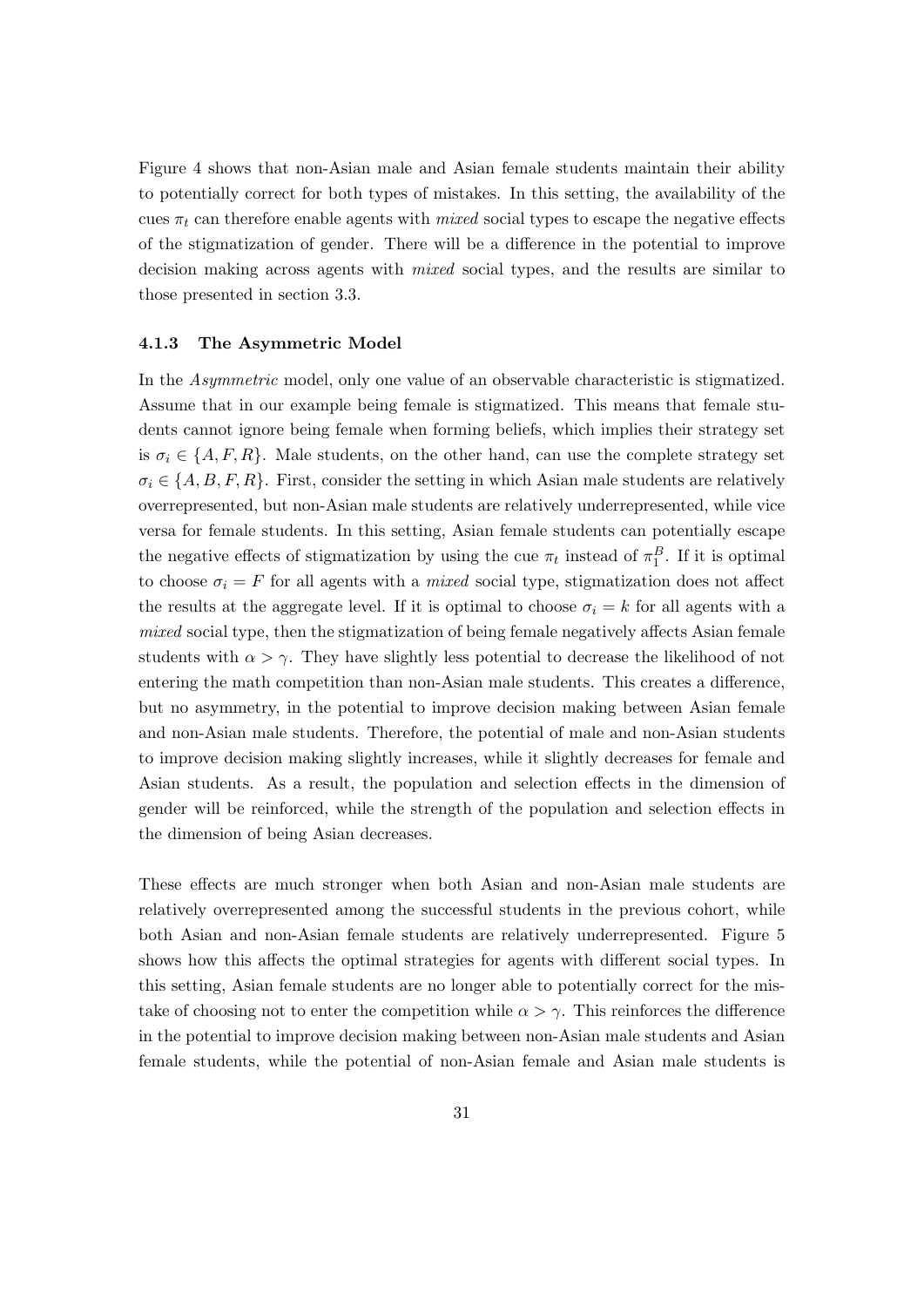left unchanged. In this model, stigmatization increases therefore the population and selection effects in the dimension of the stigmatized dimension of social identity, while it decreases these effects in the dimension of the non-stigmatized dimension of social identity.



Figure 5: The optimal strategies for each social type in an Asymmetric model. We assume for simplicity that  $\frac{\gamma}{\eta_{A,0}} = \frac{\gamma}{\eta_{00}}$  and  $\frac{\gamma}{\eta_{A,1}} = \frac{\gamma}{\eta_{11}}$ 

### 4.2 Type-Specific Social Identification

The second type of restriction implies that agents cannot ignore any dimension of their social type in belief formation. This type of restriction aims to capture the phenomenon that agents with certain social types have very different experiences in society, which makes them unable to identify with individuals from another social type. This type of restriction reduces the strategy set to  $\sigma_i \in \{F, R\}$ . The first insight this restriction provides is it that, when we eliminate the option to use one-dimensional social identity cues, all social types only have the ability to decrease the likelihood of making one type of mistake. There are again two different settings that can arise. First, both Asian and non-Asian male students may be relatively overrepresented among the successful students in the previous cohort, while both Asian and non-Asian female students are relatively underrepresented. In this setting, both Asian and non-Asian male students have the ability to increase the likelihood of entering the math competition when  $\alpha > \gamma$ , while both Asian and non-Asian women have the ability to decrease the likelihood of entering the math competition when  $\alpha < \gamma$ . This induces population and selection effects in the dimension of gender that are driven by the behavior of agents with both one-sided and mixed social types. The story is different when we evaluate asymmetry along the dimension of being Asian. Asian male students have the ability to increase the likelihood of entering the competition while  $\alpha > \gamma$ , while Asian female students have the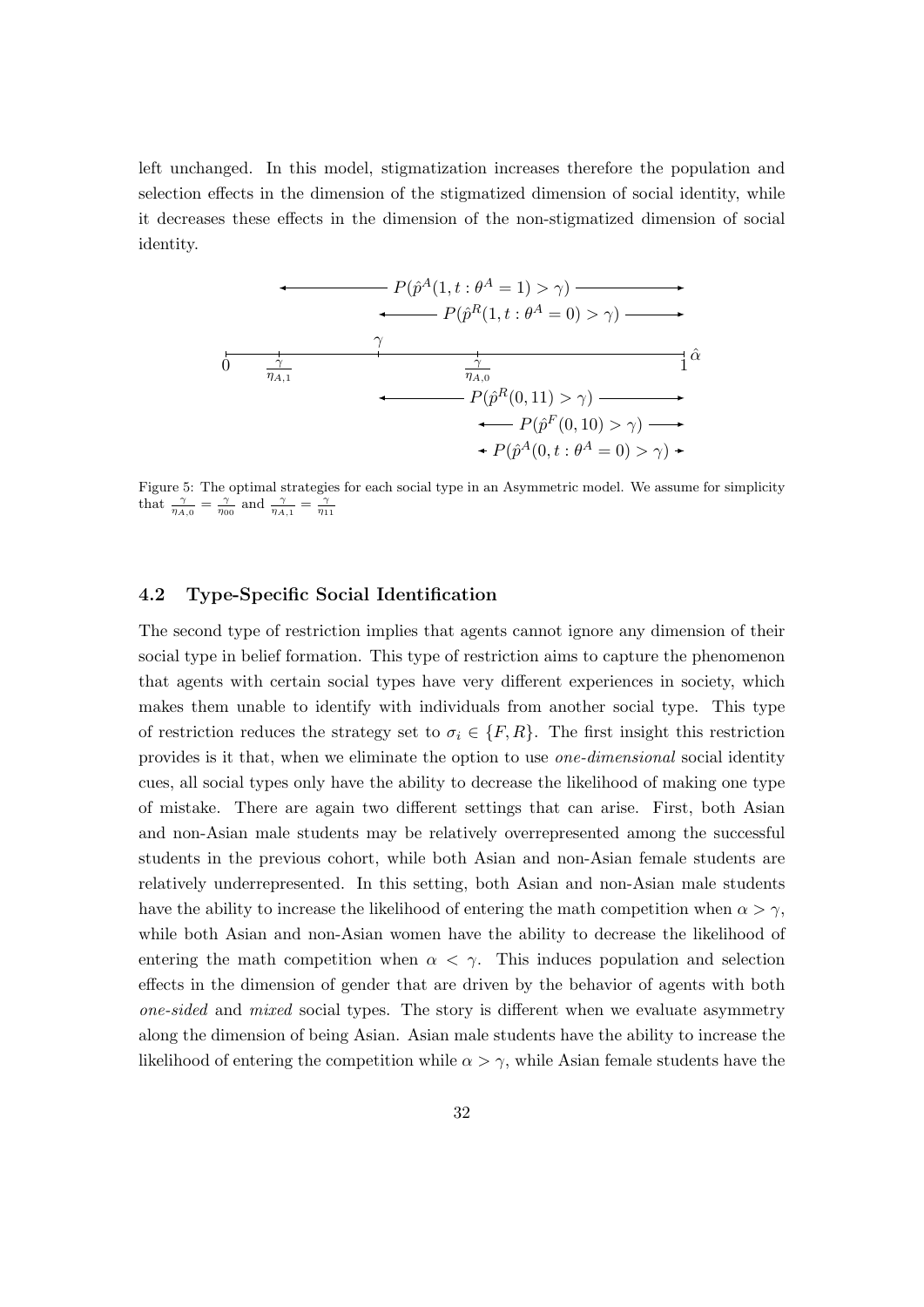ability to decrease the likelihood of entering the competition when  $\alpha < \gamma$ . For non-Asian male students and non-Asian female students, this is exactly the opposite. To give more insight into what happens to the induced number of successful Asian and non-Asian students, let us go back to the extreme 'response function'. In this case, all male Asian students with  $\alpha > \gamma$  and those with  $\alpha < \gamma$  and  $\hat{\alpha} > \gamma$  will enter the math competition, while only the female Asian students with  $\alpha > \gamma$  and  $\hat{\alpha} > \gamma$  enter the competition. The fraction of Asian students among all successful individuals induced in this model is given by,

$$
S_1^B = p_1^A p_1^B \int_{\alpha > \gamma} \alpha f(\alpha) d\alpha + p_0^A p_1^B \int_{\alpha > \gamma} \int_{\hat{\alpha} > \gamma} \alpha g_{\alpha}(\hat{\alpha}) f(\alpha) d\alpha d\hat{\alpha} + p_1^A p_1^B \int_{\alpha < \gamma} \int_{\hat{\alpha} > \gamma} \alpha g_{\alpha}(\hat{\alpha}) f(\alpha) d\alpha d\hat{\alpha}
$$
\n(21)

Similarly, all male non-Asian students with  $\alpha > \gamma$  and those with  $\alpha < \gamma$  and  $\hat{\alpha} > \gamma$  will enter the math competition, while only the female non-Asian students with  $\alpha > \gamma$  and  $\hat{\alpha} > \gamma$  enter the competition. The fraction of non-Asian students among all successful individuals is equal to,

$$
S_0^B = p_1^A p_0^B \int_{\alpha > \gamma} \alpha f(\alpha) d\alpha + p_0^A p_0^B \int_{\alpha > \gamma} \int_{\hat{\alpha} > \gamma} \alpha g_\alpha(\hat{\alpha}) f(\alpha) d\alpha d\hat{\alpha} + p_1^A p_0^B \int_{\alpha < \gamma} \int_{\hat{\alpha} > \gamma} \alpha g_\alpha(\hat{\alpha}) f(\alpha) d\alpha d\hat{\alpha}
$$
\n(22)

When  $p_1^k = p_0^k$  for all  $k \in \{A, B\}$ , these two fractions are equal. Furthermore, an increase in the fraction of the population with *one-sided* social types increases  $S_1^B$  relative to  $S_0^B$ . Without an extreme 'response function', there will only be differences in  $S_1^B$  and  $S_0^B$ when the social context is such that  $\pi_{11} \neq \pi_{10}$  and  $\pi_{00} \neq \pi_{01}$ .

The second setting that can arise is when Asian male students are relatively underrepresented, but non-Asian male students are relatively underrepresented. Similarly, non-Asian female students are relatively underrepresented, while Asian female students are relatively overrepresented. In this case, the exact opposite happens. Now, all Asian students can potentially correct for not entering the math competition while  $\alpha > \gamma$ , while all non-Asian students can potentiallly correct for entering the math competition while  $\alpha > \gamma$ . Differences in choice behavior along the lines of being Asian are therefore driven by the behavior of agents with both *mixed* and *one-sided* types. Along the lines of gender, now Asian male (female) students and non-Asian male (female) students have the ability to potentially correct for a different type of mistake. This setting produces therefore the exact opposite results.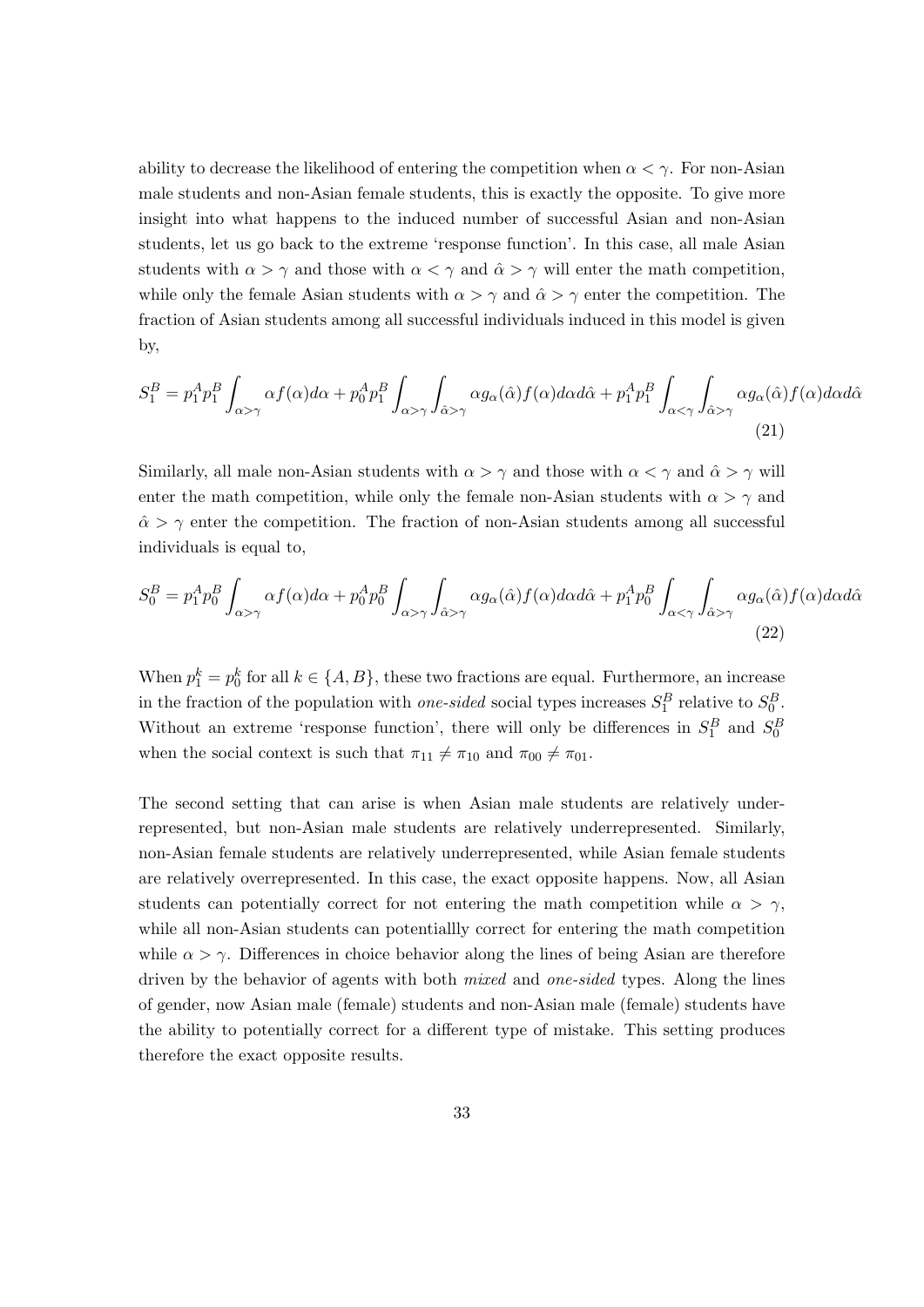### 4.3 Discussion

An analysis of the effects of social constraints provides two main insights. First, any restrictions on the strategy set of agents mainly affect the choice behavior of agents with mixed social types. Specifically, social constraints can limit their potential to improve decision making by taking away the ability to decrease the likelihood of making a certain type of mistake. The Two-Strategy model shows that, without the option to use two-dimensional social identity cues, stigmatization takes away all the advantages mixed social types had relative to one-sided social types. The Three-Strategy and Asymmetric model show that the availability of the two-dimensional social identity cues  $\pi_t$  can under certain circumstance give mixed social types the ability to escape the negative effects of stigmatization. A comparison of stigmatization in the different model sheds therefore light on the importance of the availability of two-dimensional statistics. Finally, a model with Type-Specific Social Identification shows that it are also the agents with mixed social types that are disadvantaged when we take away the option to use one-dimensional social identity cues. Especially for these agents, it is therefore important that both *one*dimensional and two-dimensional social identity cues are available, and that agents are able to identify with multiple subgroups.

Secondly, stigmatization increases the strenght of the population and selection effects in the dimension of the stigmatized dimension of social identity. A comparison of the different models of stigmatization shows how the difference in the potential to improve decision making between *mixed* and *one-sided* social types plays a role in what happens along the lines of the other dimension of social identity. In the Two-Strategy model, we saw that, when both social types behave the same, there can only be asymmetry along the lines of the stigmatized observable characteristic. The *Three-Strategy* model shows that, when there is a small difference in the potential to improve decision making between one-sided and mixed social types, this is sufficient to induce small population and selection effects in the non-stigmatized dimension of social identity. The Asymmetric model shows that, when stigmatization creates a difference in the potential to improve decision making among agents with different mixed social types, this induces larger population and selection effects along the lines of the non-stigmatized observable characteristic, but they are still smaller than along the lines of the stigmatized social identity. Finally, in a model with Type-Specific Identification, both agents with mixed and one-sided social types can only decrease the likelihood of making one type of mistake. When agents with a mixed and one-sided social type can potentially correct of the same type of mistake, this increases the population and selection effects along the lines of this dimension of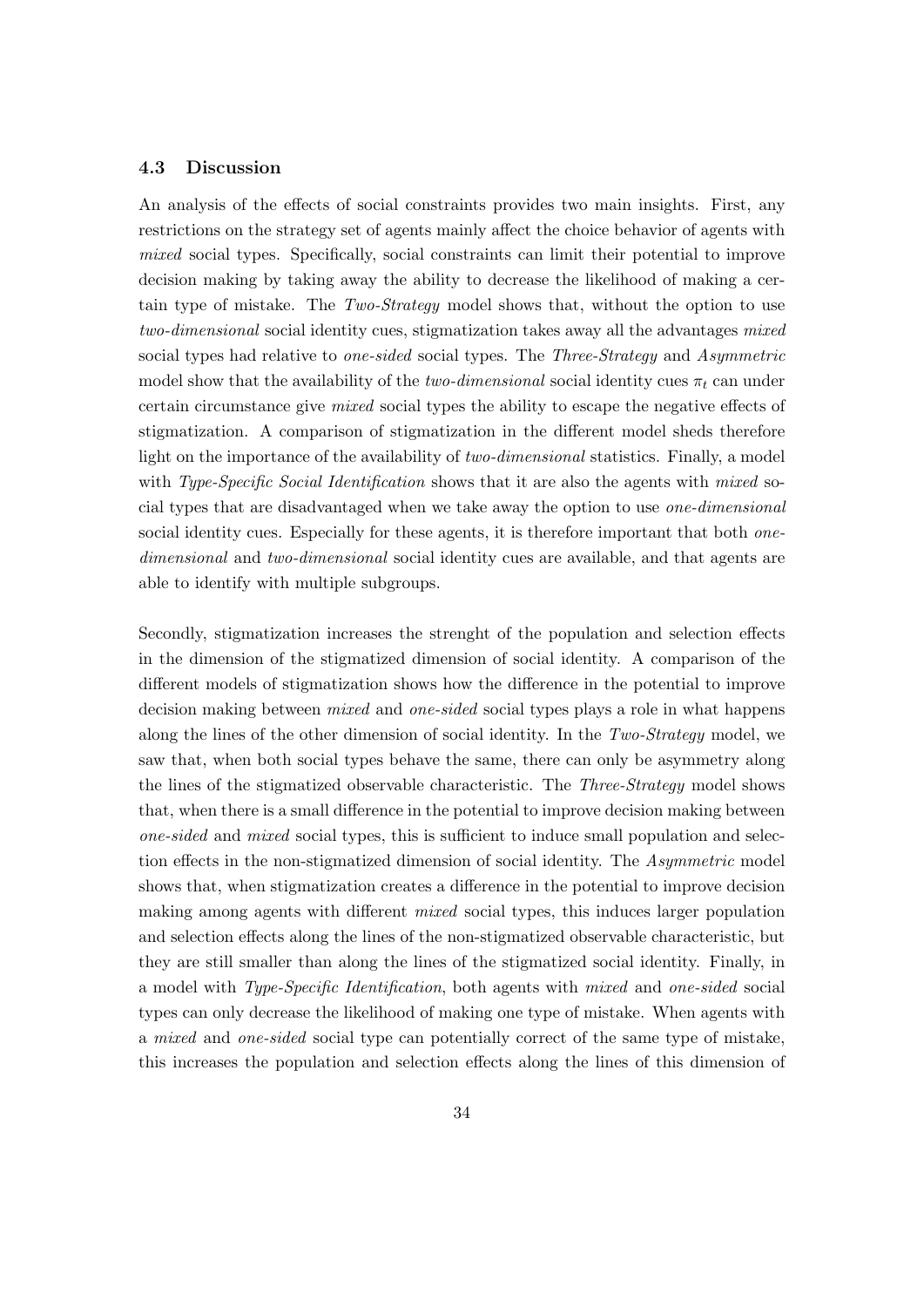social identity. This nevertheless implies that, in the dimension of the other observable characteristics, agents with a mixed and one-sided social type can each decrease the likelihood of making a different type of mistake. The population and selection effects along the lines of this observable characteristic will therefore be small. These differences in the induced population and selection effects could be used to empirically discriminate between the different models and identify the type of social constraint in a setting.

### 5 Affirmative Action Policy and Intersectionality

In this section, I use the framework to analyze the effects of affirmative action policy. I show how an intersectional view and knowledge of the social constraints agents face are crucial for the development of these policies. Without it, policies may not have the desired outcomes, may not affect the agents we target, or may even transfer inequalities from one dimension of social identity to another. I use an example that is often studied in the literature<sup>17</sup>, namely the use of quotas to increase the political participation of women and minorities. Specifically, I analyze on how the outcomes of one round of affirmative action policy affect the decision to run for office in future generations<sup>18</sup>.

Let gender be denoted by  $\theta^A \in \{M, F\}$ , representing respectively male and female agents. Let  $\theta^B \in \{N\text{-}URM, \text{URM}\}\$  represent whether an individual belongs to an underrepresented minority (URM) or not (N-URM). I simplify notation by writing  $\eta_x \equiv \eta_{k,x}$ . Assume that, traditionally, female candidates and candidates belonging to an URM are underrepresented in the political institution we consider. Specifically, before affirmative action policy, social context was such that male and N-URM candidates were overrepresented to the same degree, such that  $\eta_M = \eta_{N-URM}$ , while female and URM candidates were underrepresented to the same degree, such that  $\eta_F = \eta_{N-URM}$ . Furthermore, assume that male N-URM candidates are most overrepresented, while female URM candidates are most underrepresented, and that  $\eta_{M,N-URM} > \eta_{M,URM} > \eta_{F,N-URM} > \eta_{F,URM}$ . Consequently, I analyze the effects of a social context that arises after having imposed a quota for female candidates on the decision of agents in the next generation to run for office. The quota could have affected social context in three different ways.

<sup>&</sup>lt;sup>17</sup>See for example Cassan and Vandewalle (2021), Beaman et al. (2012), Hughes (2011), Karekurve-Ramachandra and Lee (2020), Folke et al. (2015) and Tan (2014)

<sup>&</sup>lt;sup>18</sup>The probability to get elected can be correlated with belonging to certain social groups. For simplicity, I do not take into consideration that agents may account for this when choosing whether to run for office. This would nevertheless only further reinforce the effects I present in this section.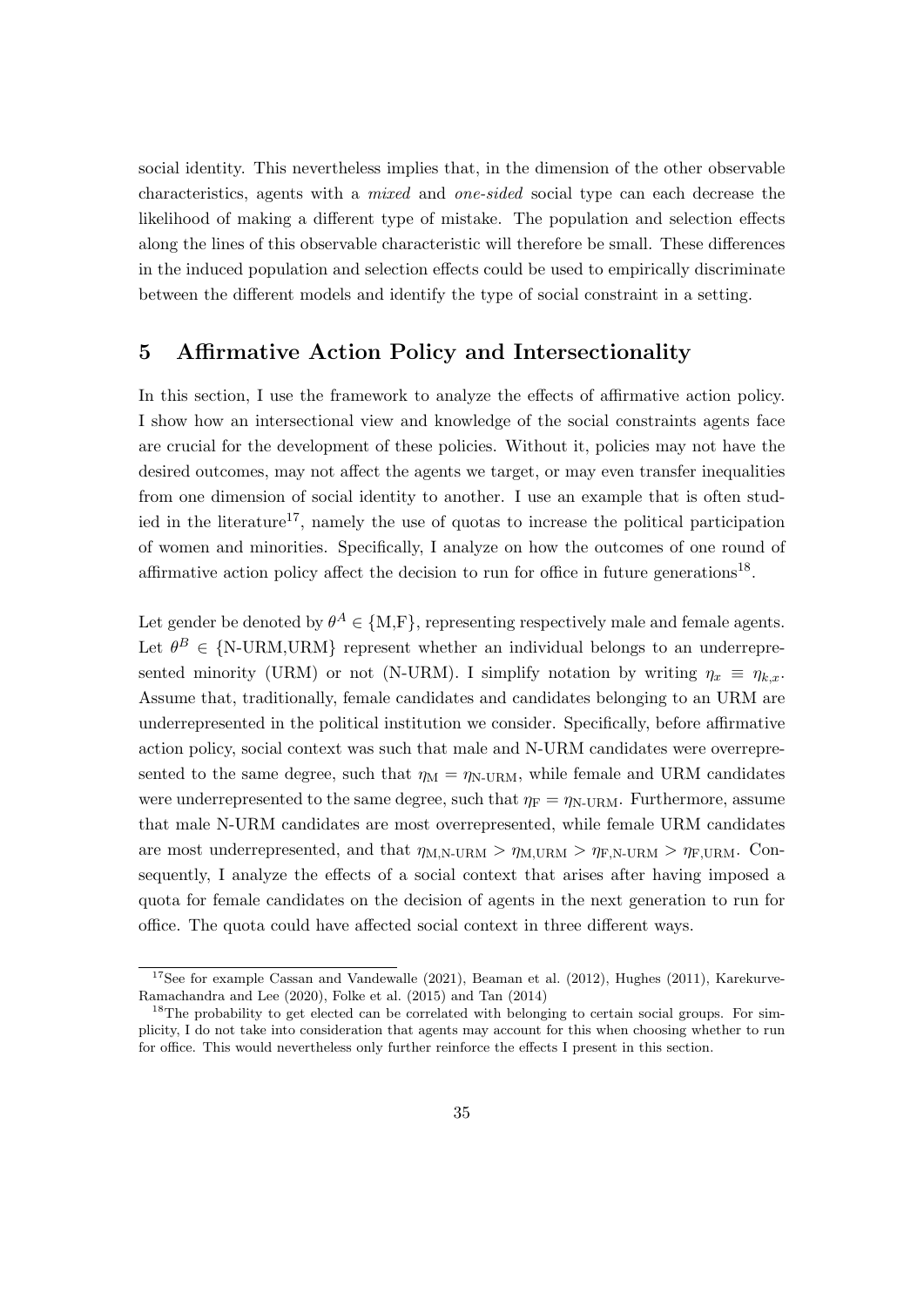First, the quota may have affected the representation of URM and N-URM female candidates equally. Let us start with the assumption that agents can only use *one-dimensional* social identity cues. The quota increased the representation of female candidates relative to male candidates. This leads to an increase in  $\eta_F$  and a decrease in  $\eta_M$  for agents in the next generation. This change does not affect the decision making of male N-URM agents, who will use  $\pi_{\text{N-URM}}$  when  $\alpha > \gamma$  and cannot improve decision making when  $\alpha < \gamma$ . Similarly, it will not affect the decision making of female URM agents, who will use  $\pi_{\text{URM}}$  when  $\alpha < \gamma$  and cannot improve decision making when  $\alpha > \gamma$ . It will nevertheless affect the decision making of agents with *mixed* social types. Specifically, following the decrease in  $\eta_M$ , male URM agents are now less likely to run for office when  $\alpha > \gamma$ . Similarly, following the increase in  $\eta_F$ , female N-URM agents are now more likely to run for office when  $\alpha < \gamma$ . When the quota erases all differences between male and female agents, these mixed social types lose their ability to correct for the respective mistakes. The quota therefore indeed decreases differences in choice behavior between female and male agents, but only through a decrease in the number of URM male agents, and an increase in the number of N-URM female agents that run for office. Consequently, it also increases differences in decision making between N-URM and URM agents, and transfers inequalities from the dimension of gender to the dimension of belonging to an URM. The availability of *two-dimensional* social identity cues can potentially reduce this spillover effect on the decision making of URM versus  $N$ -URM agents<sup>19</sup>. When gender is stigmatized, the quota is equally effective, but the spillover effects of the gender quota on the differences in decision making between N-URM and URM agents are smaller<sup>20</sup>. On the other hand, when the URM dimension of identity is stigmatized, a gender quota has very little effect. It can only lead to a small decrease in the differences in decision making between male and female agents, when  $\eta_{\text{M,N-URM}} > \eta_{\text{N-URM}}$ , while  $\eta_{\text{F,URM}} < \eta_{\text{URM}}$ , and male N-URM and female URM agents use their two-dimensional cues in decision making. On the other hand, when both dimensions of social identity are stigmatized, agents can only identify with others with the same social type. In this case, a quota that affects all female agents equally is very effective and decreases the differences in decision making in both dimensions of social identity simultaneously.

<sup>&</sup>lt;sup>19</sup>When agents can also use two-dimensional social identity cues, and  $\eta_{M,N-URM} > \eta_{N-URM}$ , while  $\eta_{\text{F,UBM}} < \eta_{\text{UBM}}$ , male N-URM and female URM agents will use their two-dimensional cues in decision making. Because the quota increases  $\eta_{\text{F,URM}}$  and reduces  $\eta_{\text{M,N-URM}}$ , this reduces the population and selection effects in the dimension of belonging to an URM.

<sup>&</sup>lt;sup>20</sup>Stigmatization mainly affects the decision making of agents with a *mixed* social type. In this case, male URM agents with  $\alpha < \gamma$  cannot use the cue based on URM agents to improve decision making, and are more likely to run for office. Similarly, female N-URM agents with  $\alpha > \gamma$  cannot use the cue based on N-URM agents to improve decision making, and are less likely to run for office. This dampens the spillover effect of the quota on the differences in decision making between N-URM and URM agents.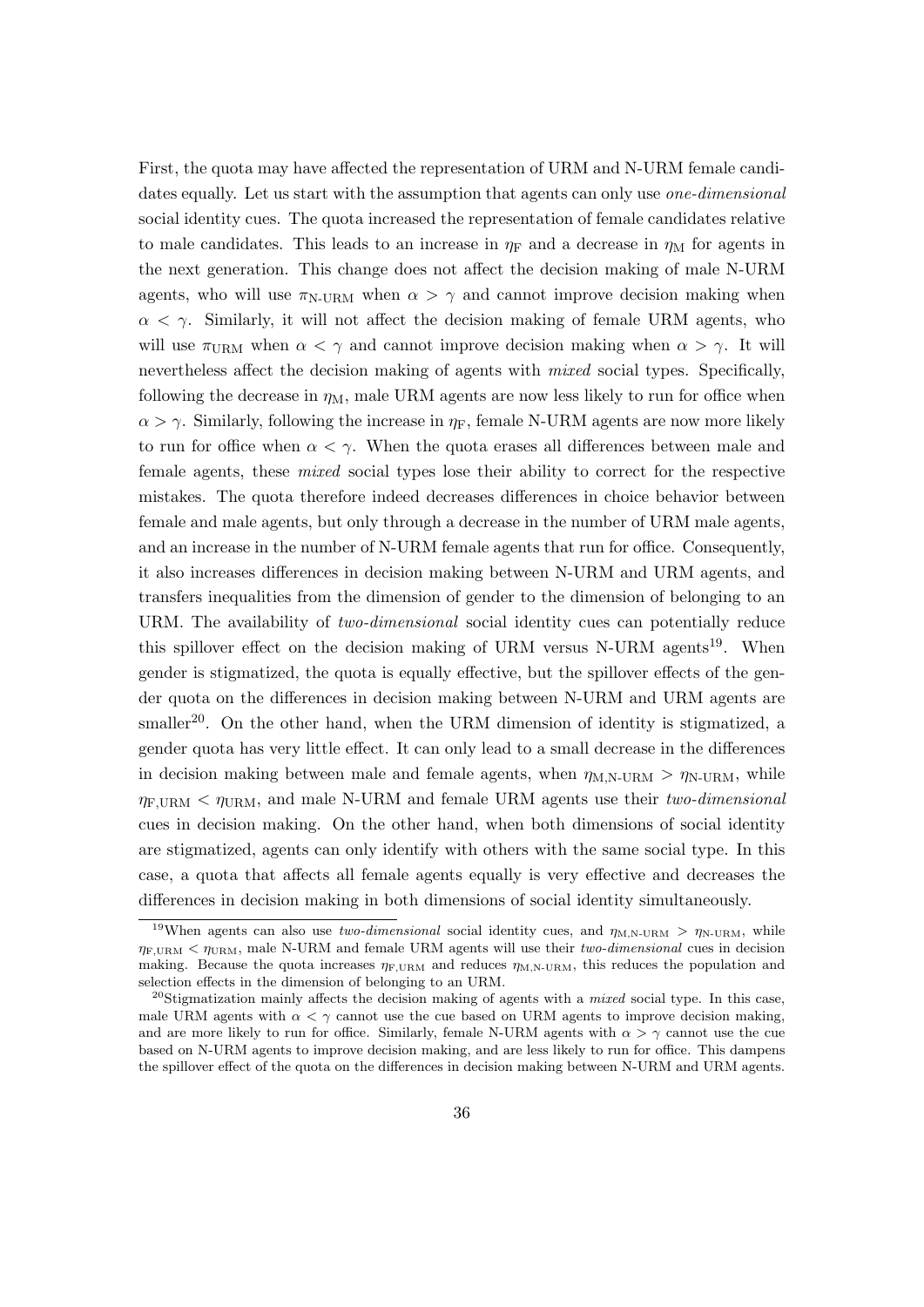In practice, the quota may nevertheless affect the representation of N-URM female agents more than the representation of URM female agents<sup>21</sup>. Let us analyze the extreme case in which the quota only enhances the representation of N-URM female candidates. This leads again to an increase in  $\eta_F$  and a decrease in  $\eta_M$ . Therefore, female N-URM agents with  $\alpha < \gamma$  are again more likely to run for office, while male URM agents with  $\alpha > \gamma$  are less likely to do so. The quota now nevertheless also leads to an increase in  $\eta_{\text{F.N-URM}}$ , which induces a decrease in all other two-dimensional social identity cues. When  $\eta_{\text{F,URM}} < \eta_{\text{URM}}$ , the decrease in  $\eta_{\text{F,URM}}$  causes female URM agents with  $\alpha < \gamma$ to be less likely to run for office. While the quota enhances the representation of female N-URM agents among those who run for office, it therefore only further decreases the representation of female URM agents. This effect is even stronger, when belonging to an URM or both dimensions of social identity are stigmatized.

Finally, in the previous sections, we saw that differences in decision making along the lines of a single dimension of social identity are mainly driven by agents with one-sided social types. We could therefore consider a quota that specifically targets the representation of these agents. Such a quota would lead to a simultaneous increase in  $\eta_F$ ,  $\eta_{\text{URM}}$ and  $\eta_{\text{F,URM}}$ , while it leads to a decrease in  $\eta_{\text{M}}$ ,  $\eta_{\text{N-URM}}$  and  $\eta_{\text{M,N-URM}}$ . This affects the decision making of agents with both *mixed* and *one-sided* social types, and leads to a simultaneous decrease in differences in decision making across both male versus female agents, and N-URM versus URM agents. Such a quota avoids therefore that differences in decision making along the lines of one dimension of social identity are transferred to another dimension. Furthermore, targeting agents with one-sided social types increases the effectiveness of a quota when one dimension of social identity is stigmatized<sup>22</sup>. When both dimensions of social identity are stigmatized, and social identification can only be type-specific, this type of quota is nevertheless not the optimal choice. When  $\eta_{\text{F,UBM}}$ increases, this automatically leads to a decrease in the relative representation of all other social types. This will therefore decrease the probability of all male agents to run for office, but it also decreases the probability of N-URM female agents to run for office. A policy that targets all female agents equally will therefore be more effective in this setting.

<sup>&</sup>lt;sup>21</sup>See Crenshaw (1991) and Yuval-Davis (2006) for a discussion on how policies that aim to enhance the opportunities of women disproportionally affect white women.

 $^{22}$ A quota targeting agents with *one-sided* social types has a similar effect on the social identity cues related to both dimensions of social identity. This type of quota therefore affects the behavior of agents with *mixed* social types, no matter which dimension of social identity is stigmatized.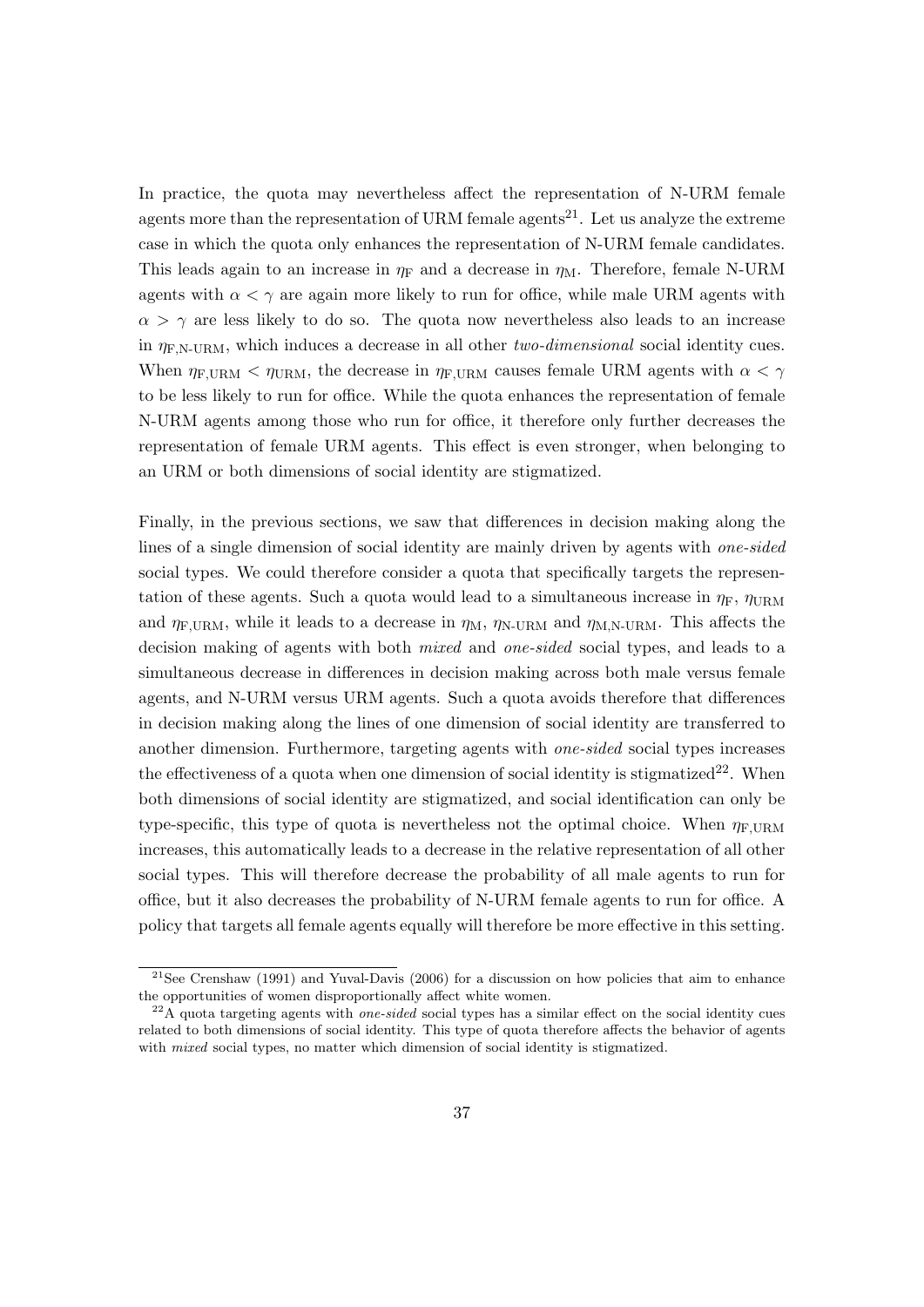To summarize, a gender quota has the risk of increasing inequalities along the lines of another dimensions of social identity. Furthermore, the effectiveness of this quota can be limited when other dimensions of social identity are stigmatized. When only one or none of the dimensions of social identity are stigmatized, a quota targeting agents with one-sided social types is most effective. When both dimensions of social identity are stigmatized, a gender quota is most effective when it targets the representation of URM and N-URM female agents equally.

Finally, when agents are perfectly able to learn their optimal strategies, the effects of a quota in this model are probably not achieved in the way policy makers would desire. Specifically, the changes are obtained through a loss of male candidates with  $\alpha > \gamma$ , and a gain in female candidates with  $\alpha < \gamma$  that run for office. This sheds light on how affirmative action policy can potentially hurt the decision making of both female and male agents, which decreases aggregate welfare. This suggests that, in the absence of discrimination, an increase in the number of female and/or minority agents with  $\alpha > \gamma$ that choose to run for office is possibly better obtained with the use of informational policies. Examples are policies that change the type of statistics that people process<sup>23</sup> or policies that make other dimensions of social identity salient that female and minority candidates with  $\alpha > \gamma$  can use to increase the likelihood they will run for office.

## 6 Conclusion

This paper shows how intersectionality plays a role in individual decision making, and how analyzing data with an *intersectional lens* sheds light on inequalities that are invisible when only using a one-dimensional lens. An intuitive way to make a distinction between social groups in the development of policy would be to separate individuals along the lines of whether they belong to the socially more or less successful group in society. The key insight of this paper is nevertheless that, although there is an asymmetry, there are no differences between these two subgroups in their potential to improve decision making. Instead, the relevant distinction to make is between the following two social types: *mixed* social types, who are belong the socially more successful group along the lines of one dimension of their social identity, while they belong to the socially less successful group along the lines of their other dimension of social identity, and *one-sided* social types, who belong to either the socially more or less successful group along the lines of all the dimensions of their social identity.

<sup>&</sup>lt;sup>23</sup>See Liqui Lung (2022) for a discussion on the effects of the structure of information on behavior.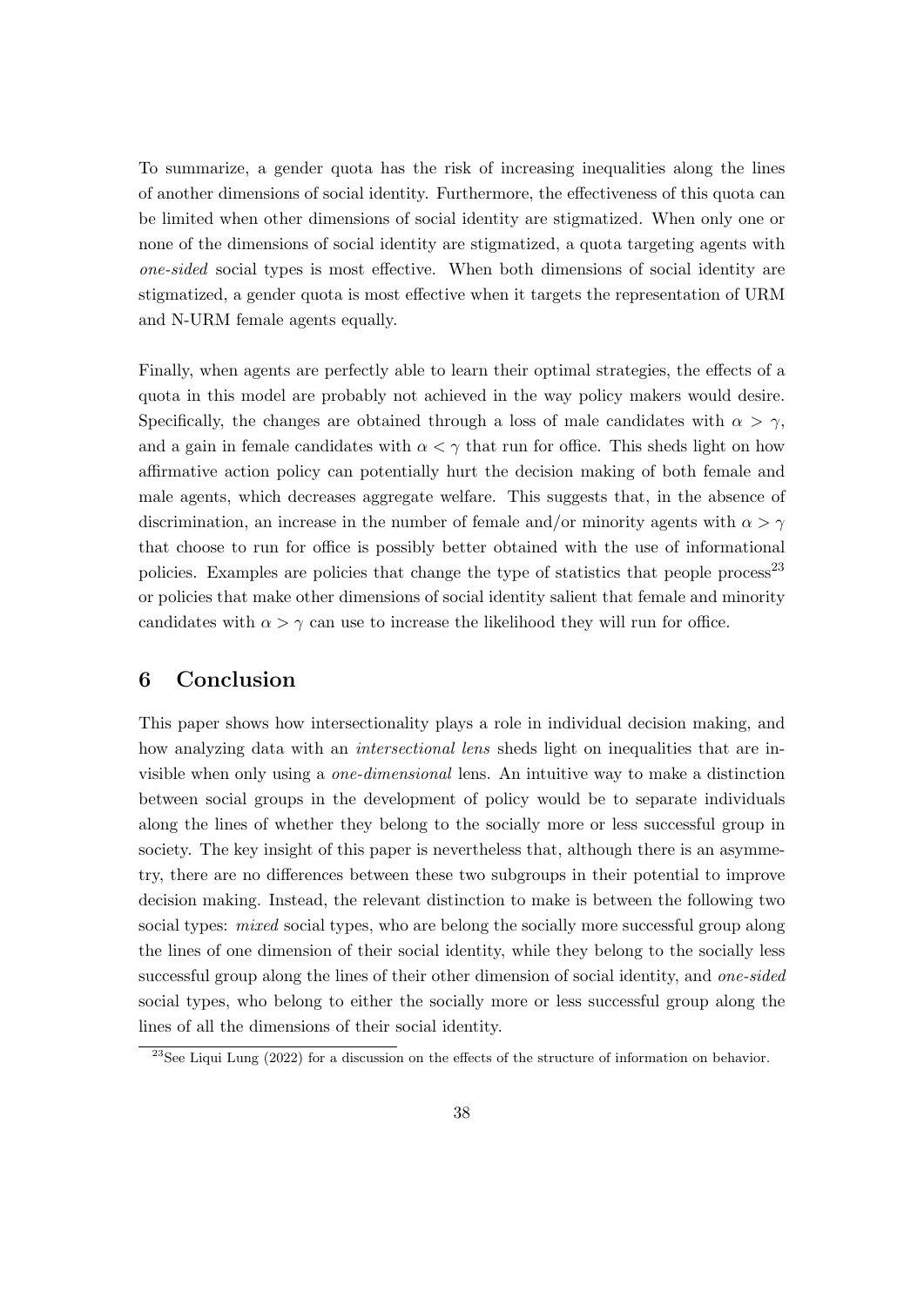Agents with one-sided social types are relatively disadvantaged, no matter whether they belong to the socially more or less successful group in society. Those that belong to the former group are disadvantaged because they are relatively more likely to choose a Competitive task when this is not their welfare maximizing choice. Those that belong to the socially less successful group are disadvantaged because they are relatively more likely to fail to choose a Competitive task when this is in fact their welfare-maximizing choice. The option to use social identity cues in belief formation enables agents with mixed social types to decrease the likelihood of making both types of mistakes. The multidimensionality of social identity therefore only reinforces the potential to improve decision making for the former group, not for the latter. Agents with one-sided social types will therefore on average fail more often to choose their welfare-maximizing task and will, consequently, have on average a lower expected utility.

The differences in the options available to form beliefs across social types affect choice behavior. An equilibrium analysis shows that differences in choice behavior across a priori identical social types can be persistent. They way intersectionality affects choice behavior at the aggregate level depends on the statistics that are available and the social constraints that agents face. The analysis of the different effects on aggregate choice behavior induced by different social constraints could be used to empirically identify the type of social constraint in a setting. An analysis of affirmative action policy shows how taking into account the intersectional effects of social context on behavior and the social constraints agents face is crucial to develop the adequate policies. I show how the design of a quota matters, and how a wrong design may simply transfer inequalities from one dimension of social identity to another. Furthermore, I shed light on the limitations of affirmative action policy, and discuss when and how informational policies could be a more effective tool to increase the representation of underrepresented groups.

Finally, the limitations of the results and the policy implications obtained in this paper are that they are derived under the assumption that agents are able to learn their optimal strategy. In reality, there may be several reasons why this may not be the case. Better knowledge about this learning process and why it may be incomplete is therefore crucial to make the step from the theoretical framework to policy in practice.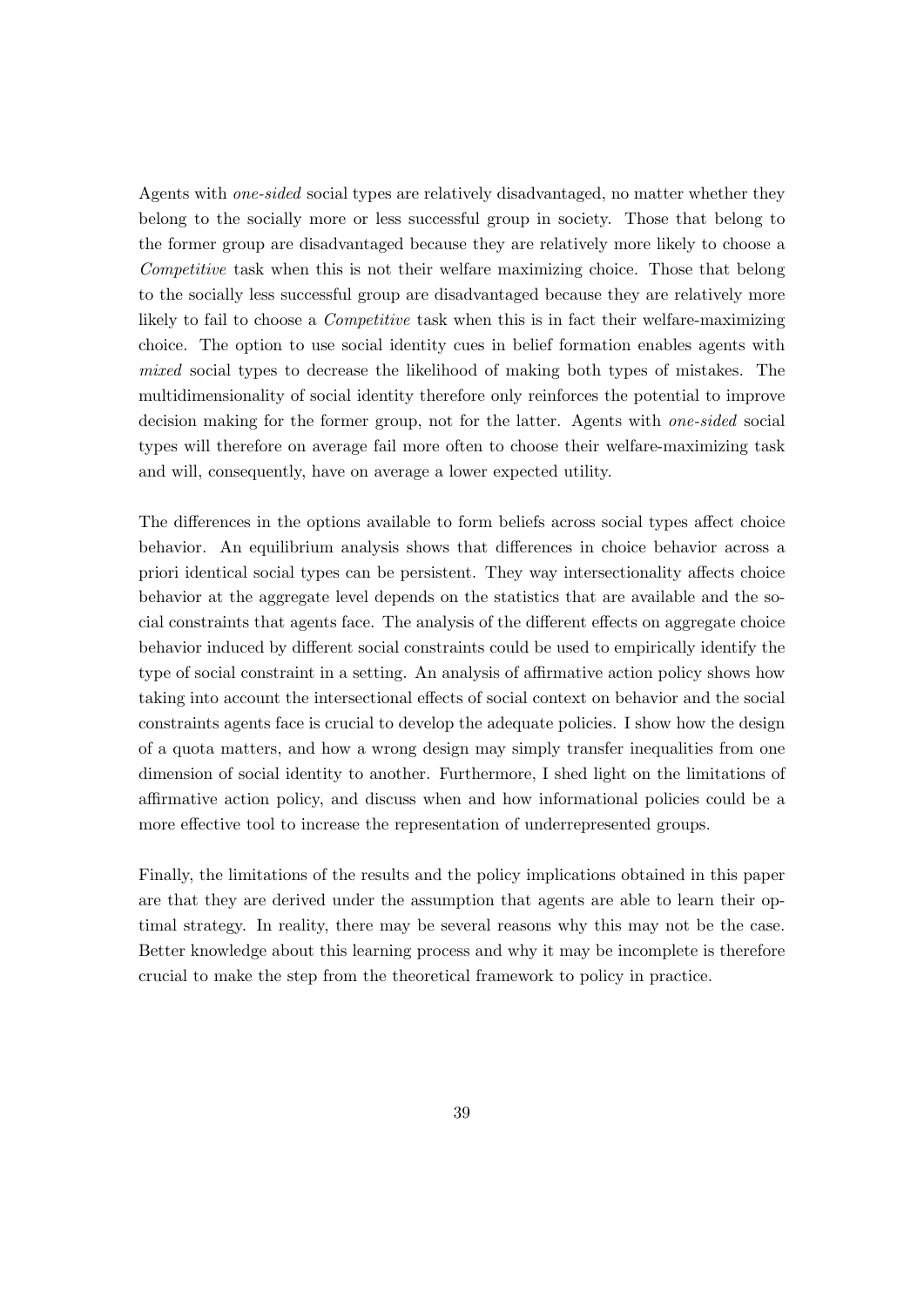### References

- D. Atkin, E. Colson-Sihra, and M. Shayo. How do we choose our identity? a revealed preference approach using food consumption. Journal of Political Economy, 129(4): 1193–1251, 2021.
- L. Beaman, E. Duflo, R. Pande, and P. Topalova. Female leadership raises aspirations and educational attainment for girls: a policy experiment in india. Science, 335(6068): 582586, 2012.
- G. Cassan. Identity-based policies and identity manipulation: Evidence from colonial punjab. American Economic Journal: Economic Policy, 7(4):103–131, 2015.
- G. Cassan and L. Vandewalle. Identities and public policies: Unexpected effects of political reservations for women in india. World Development, 143:105408, 2021.
- K. Crenshaw. Mapping the margins: Intersectionality, identity politics, and violence agains women of color. Stanford Law Review, 43:1241–1299, 1991.
- J. Denrell. Vicarious learning, undersampling of failure, and the myths of management. Organizational Science, 14(3):227–351, 2003.
- O. Folke, L. Freidenvall, and J. Rickne. Gender quotas and ethnic minority representation: Swedish evidence from a longitudinal mixed methods study. Politics  $\mathcal C$  Gender, 11(2):345–381, 2015.
- M.M. Hughes. Intersectionality, quotas, and minority women's political representation worldwide. American Political Science Review, 105(3):604620, 2011.
- R. Jia and T. Persson. Individual vs. social motives in identity choice: Theory and evidence from china. ERN: Intrinsic Motivation (Topic), 2019.
- V. Karekurve-Ramachandra and A. Lee. Do gender quotas hurt less privileged groups? evidence from india. American Journal of Political Science, 64(4):757–772, 2020.
- C.W. Liqui Lung. On the origin and persistence of identity-driven choice behavior. Working paper, Paris School of Economics, 2022.
- J. Nagel. Constructing ethnicity: Creating and recreating ethnic identity and culture. Social Problems, 41(1):152–176, 1994.
- N. Qian and E. Nix. The fluidity of race: Passing in the united states 1880-1940. Working paper, NBER, 2015.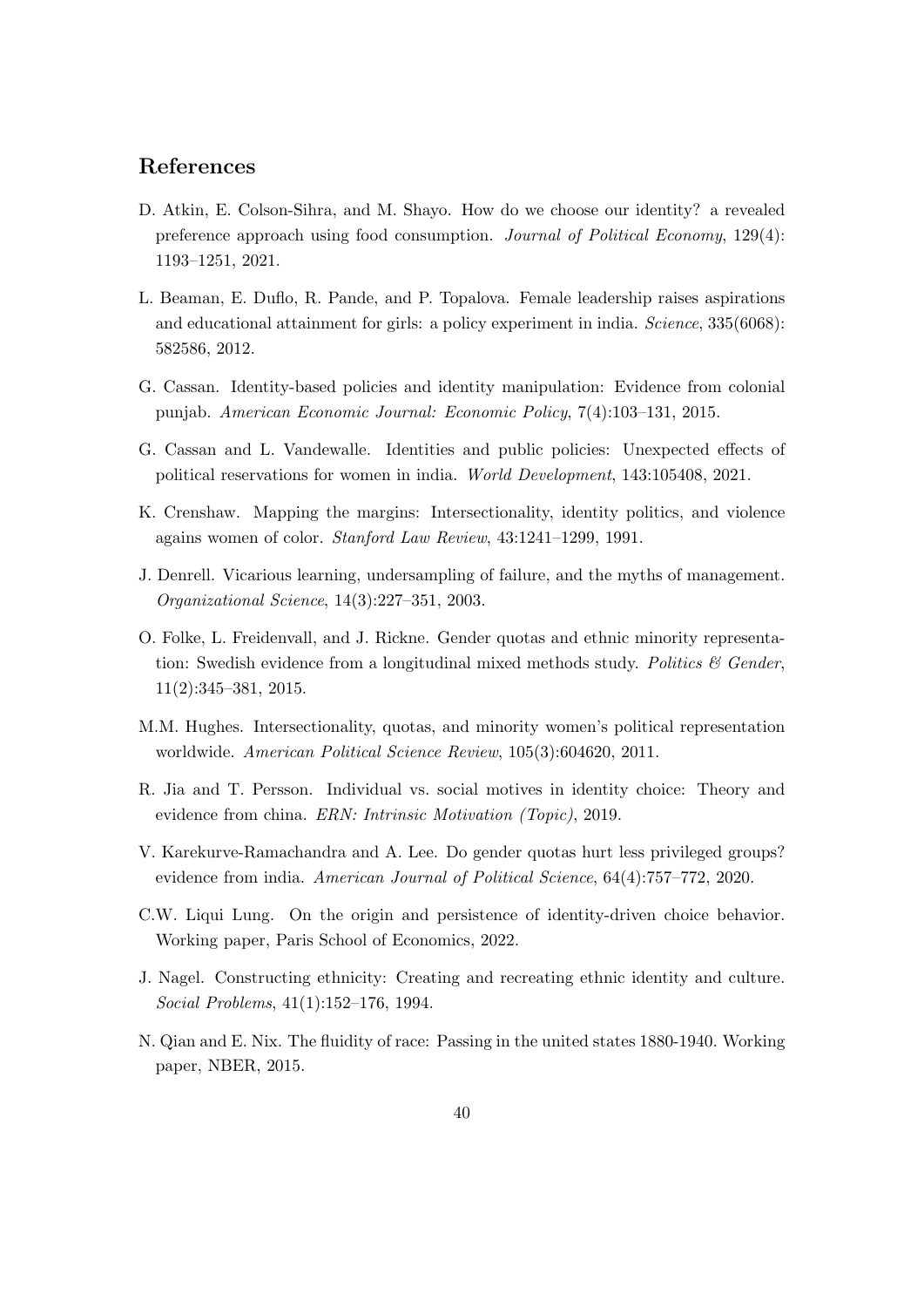- P. Rebughini. Agency in intersectionality. towards a method for studying the situatedness of action. Socio, 15:189–205, 2021.
- M. Shayo. A model of social identity with an application to political economy: nation, class, and redistribution. American Political Science Review, 103(02):147–174, May 2009.
- N. Tan. Ethnic quotas and unintended effects on womens political representation in singapore. International Political Science Review, 35(1):27–40, 2014.
- N. Yuval-Davis. Intersectionality and feminist politics. European Journal of Women's Studies, 12(3):193–209, 2006.

# Appendix 1: Proofs

PROPOSITION 1 (Individually Optimal Belief Formation): Consider an agent with social type  $\Theta_i$ . For agents with  $\alpha > \gamma$ ,  $\sigma_i^* = \overline{\kappa}_t$  if and only if  $\overline{\eta}_t > 1$ . Otherwise,  $\sigma^* = R$ . For agents with  $\alpha < \gamma$ ,  $\sigma_i^* = \underline{\kappa}_t$  if and only if  $\underline{\eta}_t < 1$ . Otherwise,  $\sigma^* = R$ .

*Proof.* Agents choose  $\sigma_i$  to maximize  $V_i$  over all possible realizations of  $\hat{\alpha}_i$ . Consider first agents that have an  $\alpha > \gamma$ . The welfare-maximizing choice for these agents is  $a = C$ . Let  $\gamma^{\sigma_i}$  be the threshold  $\gamma_i$  following from playing  $\sigma_i$ . Now,  $V_i(\sigma_i) > V_i(R)$  for  $\sigma_i \neq R$  if and only if  $\Phi_{\alpha,t,\sigma_i,\Pi} \geq \Phi_{\alpha,t,R,\Pi}$  for some  $\sigma_i \in \{A,B\}$ . Since  $\Phi_{\alpha,t,\sigma,\Pi} = P(\hat{\alpha} > \gamma^{\sigma_i}|\alpha)$ , this is the case when  $\gamma^{\sigma_i} < \gamma^{R_i}$ . This is true if and only if  $\pi_x^k \geq p_x^k$  for some  $k \in \{A, B\}$ . When multiple social identity cues satisfy this condition, agents maximize  $V_i$  by maximizing the size of the bias, or in other words, by choosing  $\sigma_i$  to maximize  $\gamma - \gamma^{\sigma_i}$ . This is the case when they choose  $\sigma_i = \overline{\kappa}_t$ . When none of the social identity cues satisfy the condition, they should choose  $\sigma_i = R$ . Vice versa for agents with  $\alpha < \gamma$ , the welfaremaximizing choice is to take action  $a = NC$ . Therefore,  $V_i(\sigma_i) > V_i(R)$  if and only if  $\Phi_{\alpha,t,\sigma_i,\Pi} \leq \Phi_{\alpha,t,R,\Pi}$  for some  $\sigma_i \in \{A,B\}$ . This is the case if and only if  $\gamma^{\sigma_i} > \gamma^R$ , meaning that we need  $\pi_x^k \leq p_x^k$  for some  $k \in \{A, B\}$ . When multiple social identity cues satisfy this condition, agents maximize  $V_i$  by maximizing the size of the bias, or in other words, by choosing  $\sigma_i$  to maximize  $\gamma^{\sigma_i} - \gamma$ . This is the case when they choose  $\sigma_i = \underline{\kappa}_t$ . When none of the social identity cues satisfy the condition, they should Repress.  $\Box$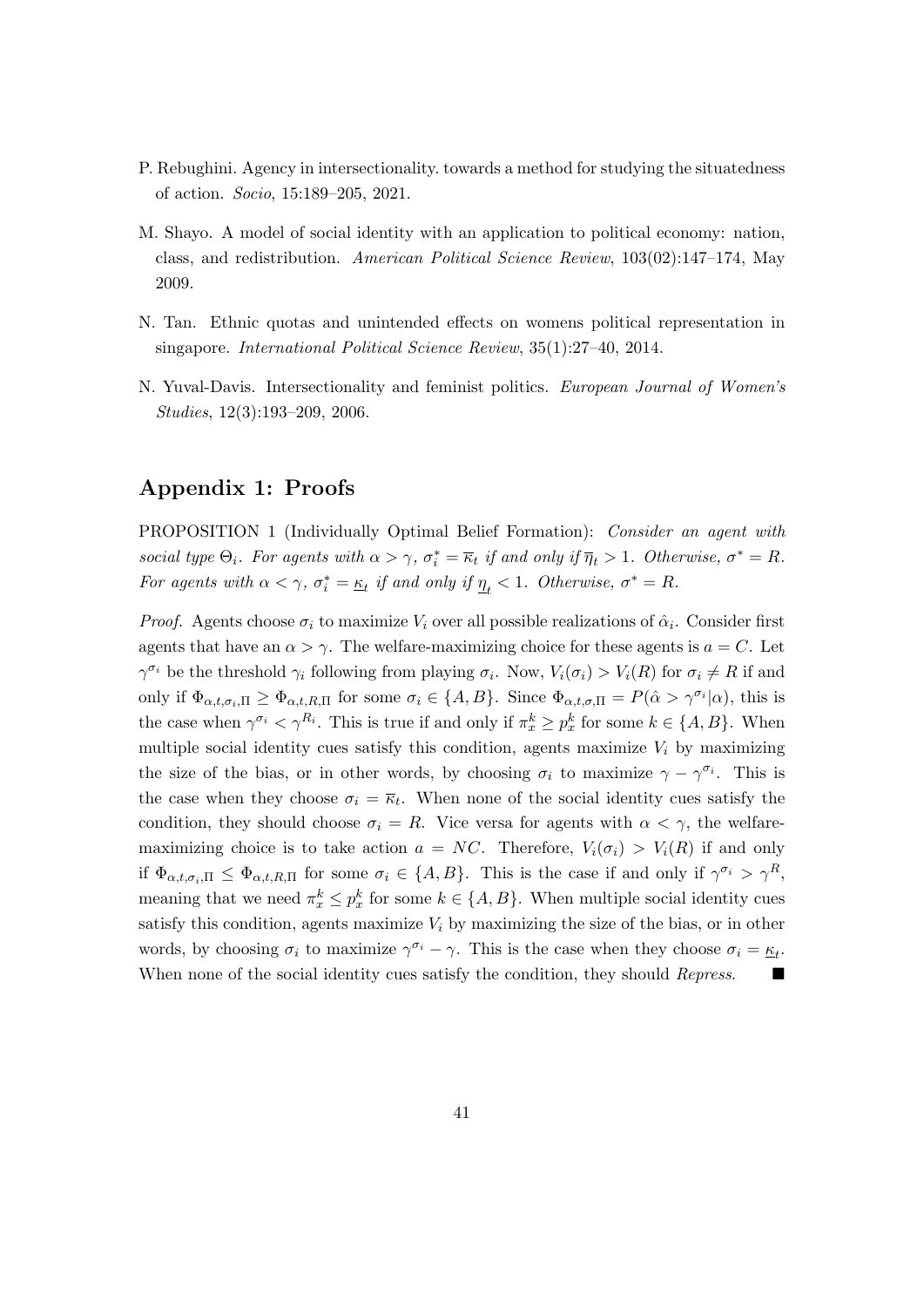PROPOSITION 2 (Potential to Improve Decision Making): Simultaneous asymmetry  $\pi^k_x \neq p^k_x$  along the lines of the observable characteristics  $\theta^A$  and  $\theta^B$  leads to inequalities in the potential to improve decision making across the different social types  $\Theta = t$  with  $t \in T$ . Specifically, agents with mixed social types have more potential to improve decision making than agents with one-sided social types, which leads to an on average higher expected utility for agents with mixed social types.

*Proof.* Agents with a *mixed* social type have both  $D_t^- > 0$  and  $D_t^+ > 0$ . Therefore, when they have  $\alpha > \gamma$ , they can use social identity cues to increase the likelihood of choosing the *Competitive* task. Similarly, when they have  $\alpha < \gamma$ , they can use these cues to increase the likelihood of choosing the Non-Competitive task. Agents with a one-sided social type have either  $D_t^- > 0$  or  $D_t^+ > 0$ . They can therefore either improve decision making when  $\alpha > \gamma$ , while they should *Repress* the use of social context in belief formation when  $\alpha < \gamma$ , or vice versa. Because  $V(\sigma^*) > V(R)$  when  $\sigma^* \neq R$ , agents for whom it is optimal to not repress the use of social identity cues in belief formation have a higher expected utility. Agents with a *mixed* social type have  $V(\sigma^*) > V(R)$  both when  $\alpha < \gamma$  and when  $\alpha > \gamma$ . Agents with a *one-sided* type always have  $V(\sigma^*) = V(R)$ either when  $\alpha > \gamma$  or when  $\alpha < \gamma$ . Therefore, when we aggregate all agents with  $\alpha > \gamma$ and  $\alpha < \gamma$ , agents with a *mixed* social type have on average a higher expected utility than agents with a one-sided social type.

PROPOSITION 3: There exists a **Non-Neutral Regime of degree 2** in which WLOG  $\pi^k_x > p^k_x$  for all  $k \in \{A, B\}$ . In such a regime, any possible order on the social identity cues must be such that,

$$
\pi_{\tilde{t}_{\theta'}} = \min_{k,\theta} \pi_x^k \qquad \qquad \pi_{\tilde{t}_{\theta}} = \max_{k,\theta} \pi_x^k
$$

where  $\tilde{t}_{\theta}$  is such that  $\theta^k = \theta$ , while  $\tilde{t}_{\theta'}$  is such that  $\theta^k = \theta'$  for all  $k \in \{A, B\}$ .

*Proof.* The social identity cues  $\tilde{\pi}_1^k(\Pi, \sigma)$  induced by strategies  $\sigma$  and a social context  $\Pi$ for  $k \in \{A, B\}$  are given by,

$$
\tilde{\pi}_1^A(\Pi, \sigma) = \frac{S_{11} + S_{10}}{S_{11} + S_{10} + S_{00} + S_{01}}\tag{23}
$$

$$
\tilde{\pi}_1^B(\Pi,\sigma) = \frac{S_{11} + S_{01}}{S_{11} + S_{10} + S_{00} + S_{01}}\tag{24}
$$

with  $S_{x^A x^B} = p_\theta^A p_\theta^B \int \alpha \Phi_{\alpha, t, \sigma, \Pi} f(\alpha) d\alpha$  denoting the number of successful agents in the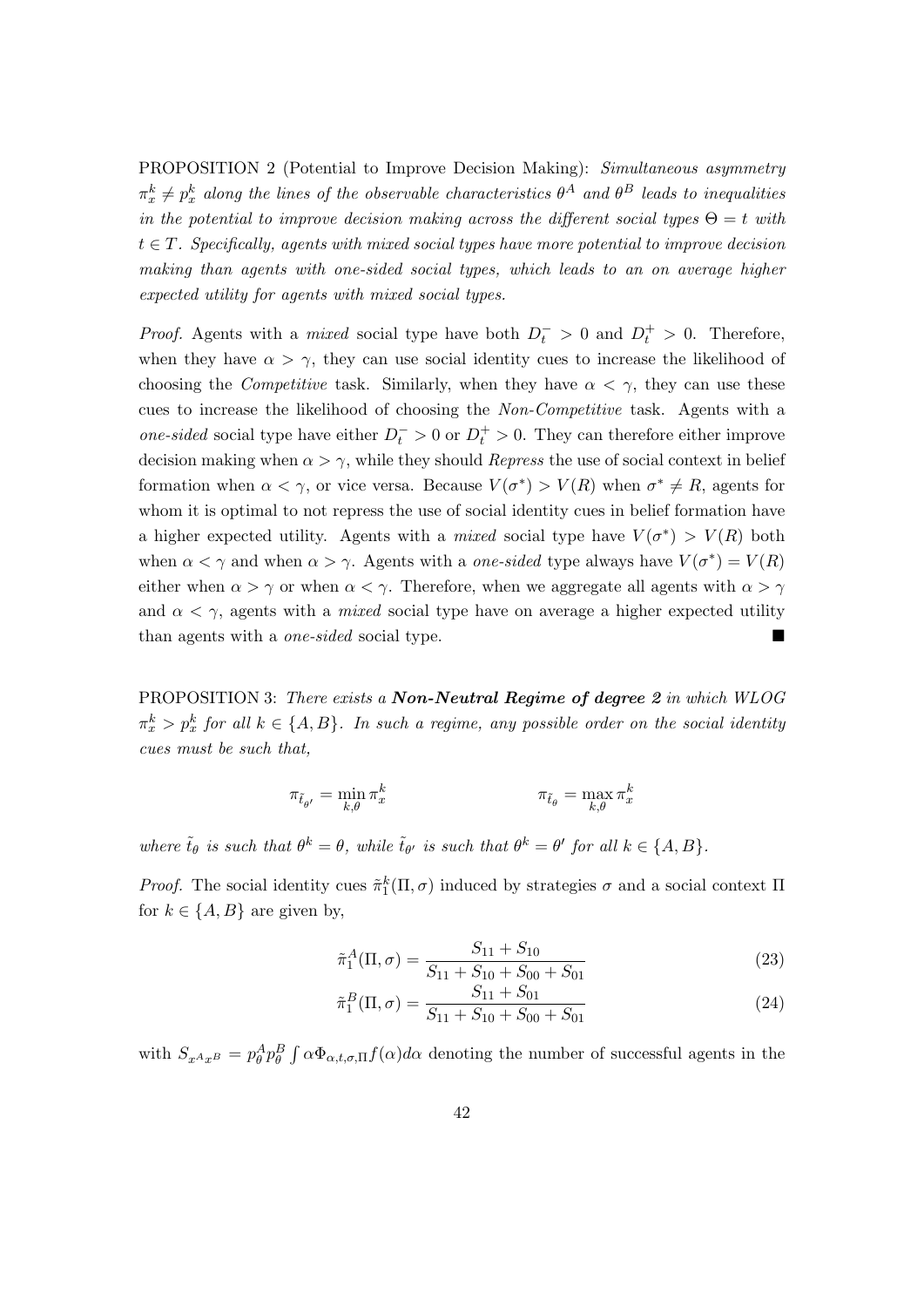Competitive task with social type  $t = (x^A, x^B)$ . We can directly infer that a *Neutral* Regime always exists. When  $\pi_t = p_t$  for all  $t \in T$ , then, because the observable characteristics  $\theta^A$  and  $\theta^B$  are independently distributed,  $\pi_1^A = p_1^A$  and  $\pi_1^B = p_1^B$ . Then, all strategies  $\sigma \in \{A, B, R\}$  are equivalent. Since  $\alpha$  and  $\Theta$  are independently distributed, there will be no differences in choice behavior across social groups, and  $\tilde{\pi}_1^k(\Pi, \sigma) = p_1^k$ .

Now consider a perturbation of a *Neutral Regime* such that  $\pi_{11}^{\delta} = \pi_{11} + \delta$ , while  $\pi_{00}^{\delta} = \pi_{00} - \delta$ . This induces a social context such that  $\pi_{11}^{\delta} > \pi_{00}^{\delta}$ , while  $\pi_{10}^{\delta} = \pi_{01}^{\delta}$ . From Equations (22) and (23), we can infer that such a perturbation has a symmetric effect on the induced social identity cues  $\tilde{\pi}_1^k(\Pi,\sigma)$  for  $k \in \{A,B\}$ . Let  $\mathcal{S}^{sym} = \{\Pi :$  $\pi_{11} = 1 - \pi_{00}$  and  $\pi_{10} = \pi_{01}$  be the set of all social contexts  $\Pi$  in which the induced social identity cues  $\tilde{\pi}_1^k(\Pi, \sigma)$  are symmetric for  $k \in \{A, B\}$ . Similarly, we can now define the set  $S_{\delta}^{sym} = {\Pi : \pi_{11} = 1 - \pi_{00}, \pi_{10} = \pi_{01} \text{ and } \pi_{11} + \pi_{10} > \frac{1}{2}}$  $\frac{1}{2}$ , that contains all  $\Pi$ that are induced by a perturbation  $\delta$  such that  $\pi_{11}^{\delta} = \pi_{11} + \delta$ , while  $\pi_{00}^{\delta} = \pi_{00} - \delta$ . It follows that  $S_\delta^{sym} \subset \mathcal{S}^{sym}$ . Finally, let  $\tilde{\Pi}(\sigma, \Pi_\theta)$  be a continuous function.

We now have a non-empty, compact and convex set  $S_\delta^{sym}$  $\delta^{\text{sym}}_{\delta}$ , and a continuous function  $\tilde{\Pi}(\sigma, \cdot) : S_\delta^{sym} \to S_\delta^{sym}$ . Therefore, following Brouwer's fixed point theorem, there exists a fixed point  $\Pi^* \in \mathcal{S}_{\delta}^{sym}$  such that,

$$
\Pi^*=\tilde{\Pi}(\mathcal{S}^{sym}_{\delta})
$$

Finally, because  $\Pi^* \in \mathcal{S}_{\delta}^{sym}$  we will have  $\pi_{11}^* > \pi_{10}^* = \pi_{01}^* > \pi_{00}^*$ . Therefore,  $\pi_1^k > \pi_0^k$  for all  $k \in \{A, B\}$  and a Non-Neutral Regime of Degree 2 exists. That  $\pi_{11}^* > \pi_{10}^* = \pi_{01}^* > \pi_{00}^*$ can be the only order that can exist in such a regime follows from Corollary 1.2.

COROLLARY 1.1 (One-Dimensional Lens): For any observable characteristic  $\theta^k$  such that  $\pi^k_x > p^k_x$ , we have population effect  $\Phi_{\alpha,t:\theta^k=x,\sigma_i^*,\Pi} > \Phi_{\alpha,t:\theta^k=x',\sigma_i^*,\Pi}$  and a selection effect  $E(\alpha|a = C, t : \theta^k = x) < E(\alpha|a = C, t : \theta^k = x')$ . These effects are such that the order on  $\pi_x^k$  and  $\pi_{x'}^k$  will not be reversed for any  $k \in \{A, B\}$ .

*Proof.* Assume WLOG that  $\pi_1^k > p_0^k$ . Then, all agents with  $\alpha > \gamma$ ,  $\theta^k = 1$  and  $k = \overline{\kappa}_t$ , and all agents with  $\alpha < \gamma$ ,  $\theta^k = 0$  and  $k = \underline{\kappa}_t$  will choose  $\sigma = k$ . Because the observable characteristics are independently distributed over the population,

$$
\Phi_{\alpha>\gamma,t:\theta^{k}=1,\sigma,\Pi} > \Phi_{\alpha>\gamma,t:\theta^{k}=0,\sigma,\Pi}
$$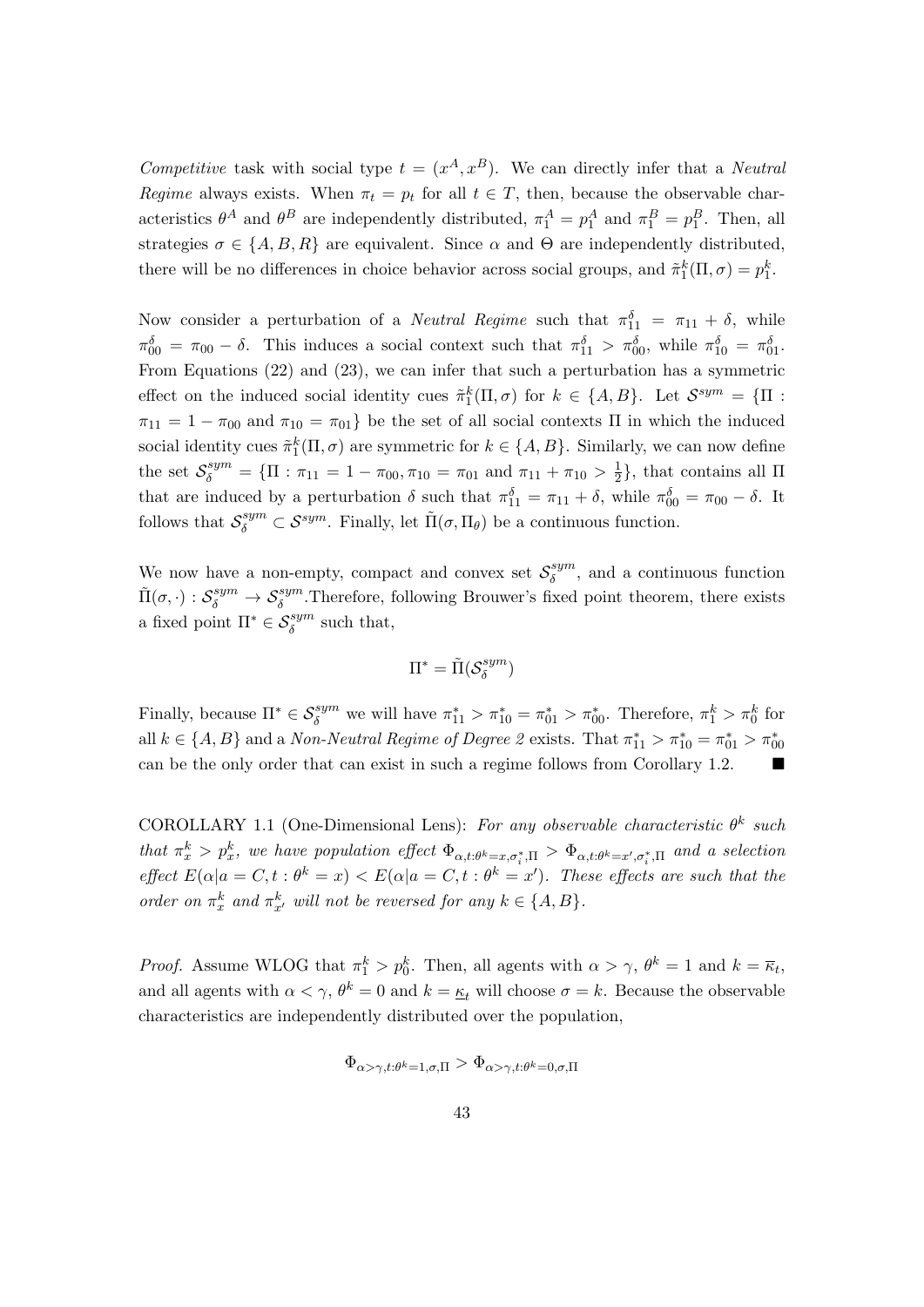$$
\Phi_{\alpha<\gamma,t:\theta^{k}=1,\sigma,\Pi} > \Phi_{\alpha<\gamma,t:\theta^{k}=0,\sigma,\Pi}
$$

Therefore,

$$
\Phi_{\alpha,t:\theta^k=1,\sigma,\Pi} > \Phi_{\alpha,t:\theta^k=0,\sigma,\Pi}
$$

Because N is arbitrarily large, this translates into population fractions.

Let  $\gamma_{\theta} = \frac{\gamma}{n(\pi^k)}$  $\frac{\gamma}{\eta(\pi_x^k, p_x^k)}$ . Because  $\gamma_1 < \gamma$ , while  $\gamma_0 > \gamma$ , agents with  $\theta^k = 1$  choose the Competitive task on average for lower values of  $\hat{\alpha}$  than agents with  $\theta^k = 0$ . Because  $\hat{\alpha}$ is unbiased, this implies,

$$
E(\alpha|a = C, t : \theta^k = 1) < E(\alpha|a = C, t : \theta^k = 0)
$$

The number of expected successful agents is of type  $(\alpha, t)$  is given by  $P(a = C|\alpha, t)E(\alpha|a =$  $C, t$ ). Because the observable characteristics are independently distributed over the population from  $\alpha$ , the behavior of agents in absence of asymmetry along the lines of  $\theta^k$  is symmetric across the group of agents with  $\theta^k = 1$  and the group of agents with  $\theta^k = 0$ . Let  $S_{\theta^A\theta^B} = p_x^A p_x^B \int \alpha \Phi_{\alpha,t,\sigma,\Pi} f(\alpha) d\alpha$ . To prove that the population and selection effects do not reverse the order on  $(\pi_x^k - p_x^k)$  we need to show that,  $S_1 > S_0$ , where  $S_1 = S_{11} + S_{10}$ and  $S_0 = S_{00} + S_{01}$ . This can be demonstrated by writing,

$$
S_1 = p_1^A \int_{\alpha > \gamma} \int_{\hat{\alpha} > \gamma_1} \alpha g_{\alpha}(\hat{\alpha}) f(\alpha) d\alpha d\hat{\alpha} + \int_{\alpha < \gamma} \int_{\gamma < \hat{\alpha} < \gamma_0} \alpha g_{\alpha}(\hat{\alpha}) f(\alpha) d\alpha d\hat{\alpha} +
$$
  

$$
p_1^A \int_{\alpha < \gamma} \int_{\hat{\alpha} > \gamma_0} \alpha g_{\alpha}(\hat{\alpha}) f(\alpha) d\alpha d\hat{\alpha}
$$

Since,

$$
S_0 = p_0^A \int_{\alpha > \gamma} \int_{\hat{\alpha} > \gamma} \alpha g_{\alpha}(\hat{\alpha}) f(\alpha) d\alpha + p_0^A \int_{\alpha < \gamma} \int_{\hat{\alpha} > \gamma_0} \alpha g_{\alpha}(\hat{\alpha}) f(\alpha) d\alpha d\hat{\alpha} + d\hat{\alpha}
$$

It follows that when  $p_0^A = p_1^A$  and  $\gamma_1 < \gamma < \gamma_0$ , then  $S_1 > S_0$ .

and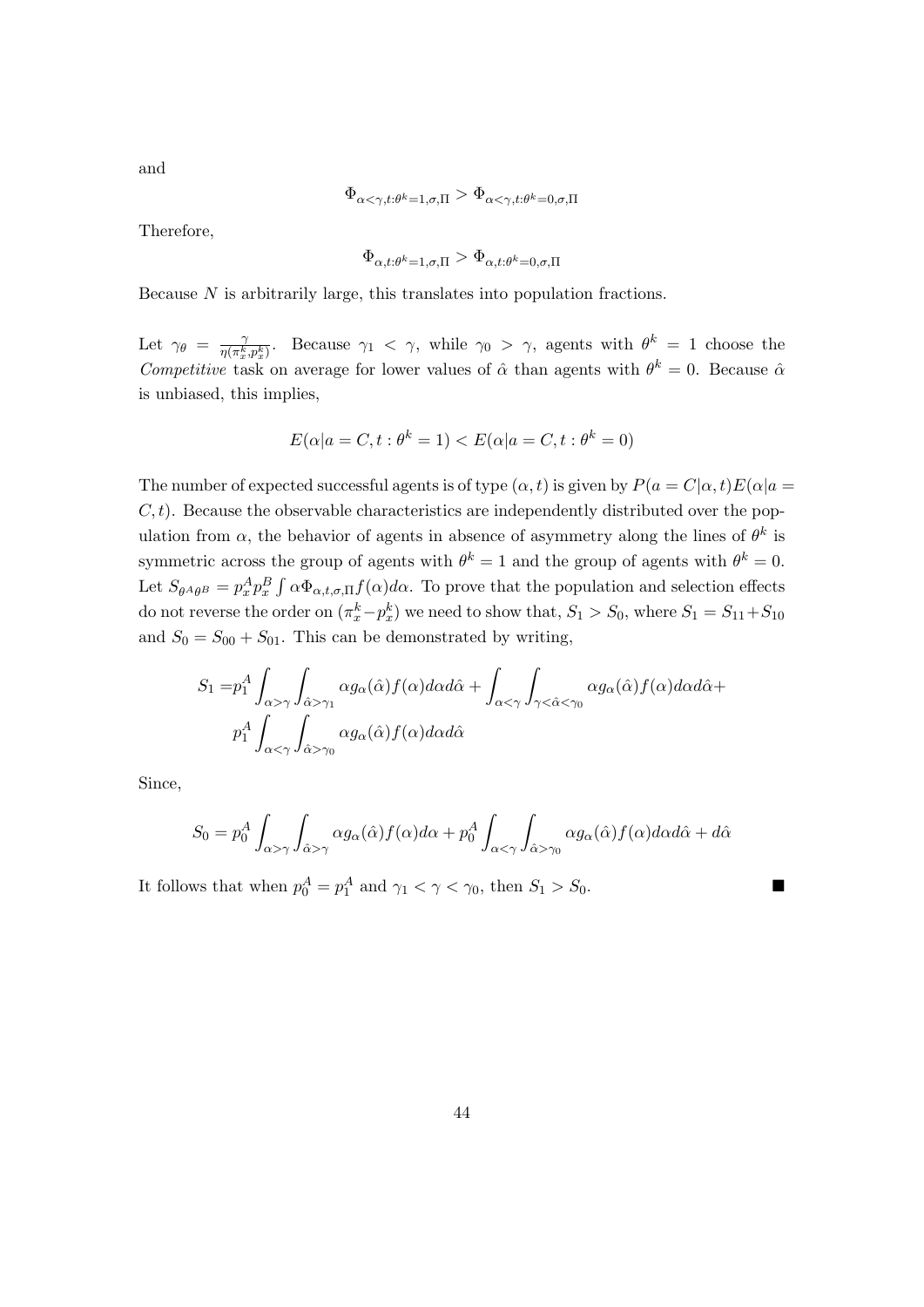COROLLARY 1.2: Let  $\Pi$  be such that  $\pi_x^k > p_x^k$  for all  $k \in \{A, B\}$ . Then, we have an intersectional population effect, such that  $\Phi_{\alpha,\tilde{t}_x,\sigma_i^*,\Pi} > \Phi_{\alpha,t_{mixed},\sigma_i^*,\Pi} > \Phi_{\alpha,\tilde{t}_{x'},\sigma_i^*,\Pi}$ , and an intersectional selection effect, such that  $E(\alpha|a = C, \tilde{t}_x) < E(\alpha|a = C, t_{mixed}) < E(\alpha|a = C)$  $C, \tilde{t}_{x'}$ ). These effects are such that the order on  $\pi_x^k$  and  $\pi_{x'}^k$  will not be reversed for any observable characteristic  $k \in \{A, B\}.$ 

*Proof.* Consider first the agents with social type  $\tilde{t}_x$ . When having  $\alpha > \gamma$ , following Proposition 1, the  $\sigma^*$  of these agents always implies the strongest bias of their own noisy perception towards undertaking the task. Therefore,  $\Phi_{\alpha>\gamma,\tilde{t}_x,\sigma_i^*,\Pi} = \max_{t \in T} \Phi_{\alpha>\gamma,t,\sigma_i^*,\Pi}$ . When having  $\alpha < \gamma$ , these agents cannot use their social identity cues to bias decision making towards undertaking the outside option, and they will play  $\sigma_i^* = R$ . This set of agents is the only subset of all agents with  $\alpha < \gamma$  that plays R, and therefore  $\Phi_{\alpha<\gamma,\tilde{t}_x,\sigma_i^*,\Pi} = \max_{t\in T} \Phi_{\alpha<\gamma,t,\sigma_i^*,\Pi}$ . Consequently,  $\Phi_{\alpha,\tilde{t}_x,\sigma_i^*,\Pi} = \max_{t\in T} \Phi_{\alpha,t,\sigma_i^*,\Pi}$ . Agents with social type  $\tilde{t}_{x'}$  and  $\alpha > \gamma$  belong to the only subset of agents that cannot use their social identity cues to bias decision making towards undertaking the task. Therefore,  $\Phi_{\alpha>\gamma,\tilde{t}_{x'},\sigma_i^*,\Pi} = \min_{t\in T} \Phi_{\alpha>\gamma,t,\sigma_i^*,\Pi}$ . When having  $\alpha < \gamma$ , following Proposition 1, the  $\sigma^*$  of these agents implies the strongest bias of their own noisy perception towards undertaking the outside option. Therefore,  $\Phi_{\alpha<\gamma,\tilde{t}_{x'},\sigma_i^*,\Pi} = \min_{t \in T} \Phi_{\alpha<\gamma,t,\sigma_i^*,\Pi}$ . Consequently,  $\Phi_{\alpha,\tilde{t}_{x'},\sigma_i^*,\Pi} = \min_{t \in T} \Phi_{\alpha,t,\sigma_i^*,\Pi}$ . Agent's with social types  $t_{mixed}$  can use their social identity cues to bias their own noisy perception both towards undertaking the task and the outside option. Following Proposition 1,  $\Phi_{\alpha>\gamma,t_{mixed},\sigma_i^*,\Pi} \leq \Phi_{\alpha>\gamma,\tilde{t}_x,\sigma_i^*,\Pi}$  $\text{and } \Phi_{\alpha<\gamma,t_{mixed},\sigma_i^*,\Pi} \geq \Phi_{\alpha<\gamma,\tilde{t}_{x'},\sigma_i^*,\Pi}$ . It follows therefore that  $\Phi_{\alpha,\tilde{t}_x,\sigma_i^*,\Pi} > \Phi_{\alpha,t_{mixed},\sigma_i^*,\Pi} > \Phi_{\alpha,t_{mixed},\sigma_i^*,\Pi}$  $\Phi_{\alpha,\tilde{t}_{x'},\sigma_i^*,\Pi}$ . The selection effect follows from these population effects as described in the proof of Corollary 1.1, as well as the proof of the fact that the population and selection effects never reverse the order of representation in the social context.

COROLLARY 2: Consider an agents with social type  $\Theta_i = t$ . When this agents has  $\alpha > \gamma$ ,  $\sigma_i^* = \overline{\kappa}_t$  if and only if  $\overline{\overline{\eta}}_t > 1$ . Otherwise,  $\sigma_i^* = R$ . When agents have  $\alpha < \gamma$ , then  $\sigma_i^* = \underline{\kappa}_t$  if and only if  $\underline{\underline{\eta}}_t < 1$ . Otherwise,  $\sigma_i^* = R$ .

*Proof.* When agents choose  $\sigma_i$  to maximize  $V(\sigma_i)$ , it follows that they will choose  $\sigma_i$ F if and only if  $F = \argmax_{\sigma_i \in \{A, B, F, R\}} V(\sigma_i)$ . When  $\alpha > \gamma$ , maximizing  $V(\sigma_i)$  is equivalent to maximizing  $\Phi_{\alpha,t,\sigma_i,\Pi}$ . We only have  $\Phi_{\alpha,t,F,\Pi} = \max_{\sigma_i \in \{A,B,F,R\}} \Phi_{\alpha,t,\sigma_i,\Pi}$ when  $\pi_t > p_t$  and  $F = \overline{\kappa}_t$ . Vice versa, when  $\alpha < \gamma$ .